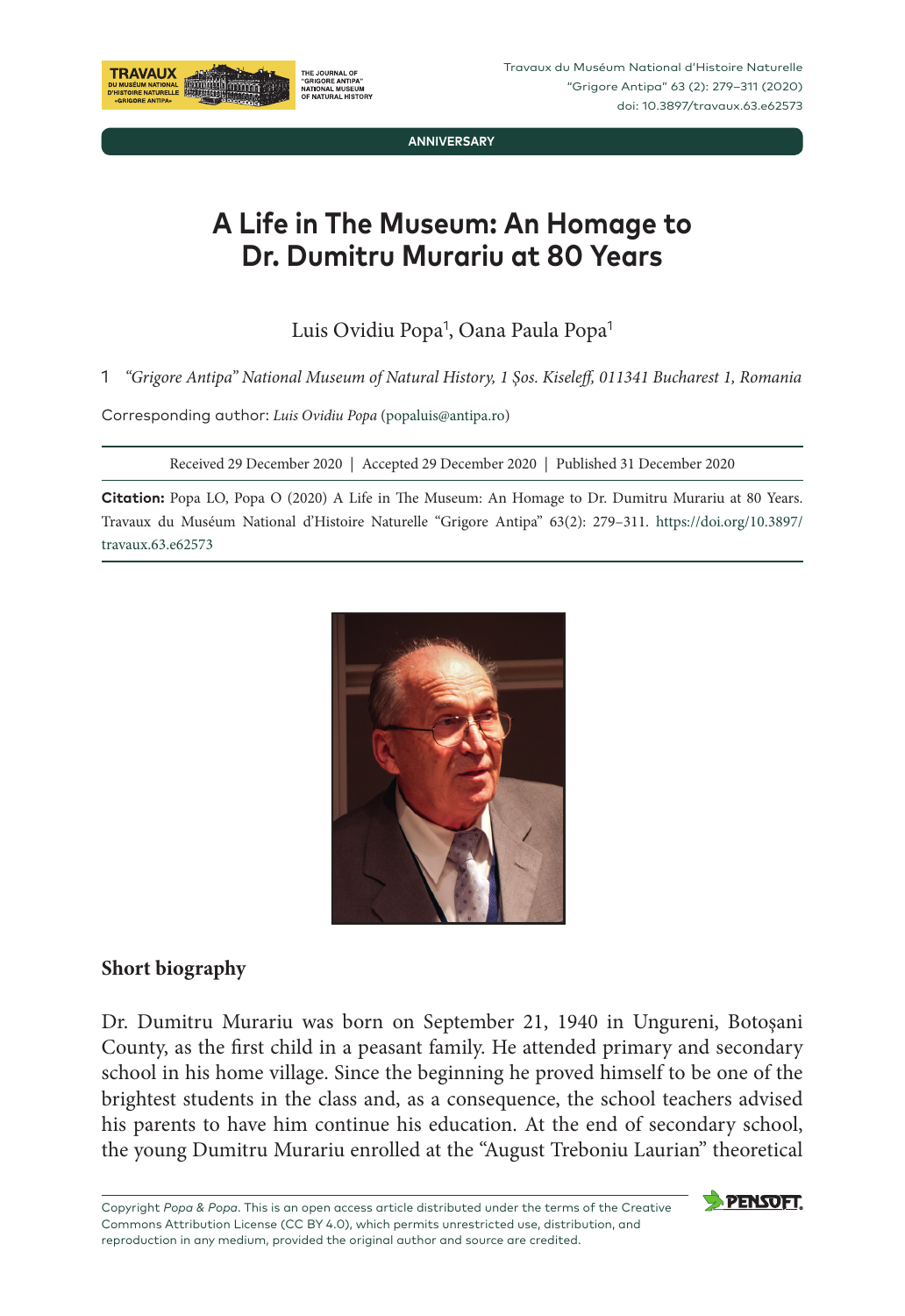high school in the city of Botoşani. During these years (1955–1957), the teacher of "the Fundamentals of Darwinism" made a strong impression on the future scientist, with practical lessons, in a small garden, on the correlation between the natural selection and the variability of organisms. On the way from the main building to the above‑mentioned garden, the professor taught his pupils how to identify the trees on the sidewalks and from the "Public Garden". This teacher's name was Remus Cehovschi - former Assistant Professor at the University of Chernivtsi (Cernăuți – North Bukovina), from where he took refuge to Botoșani in 1944.

After graduating high school, Dumitru Murariu returned to his home village, where he occupied a position of unqualified teacher in the village school. In the fall of 1958, he was drafted for the mandatory military service until mid-January 1961. Returning home, he resumed his school position but in the autumn of the same year, he successfully passed the admission exams at the Faculty of Biology-Geography, the Department of Biology-Zoology at the "Al. I. Cuza" University of Iași. Based on his academic excellence he received a scholarship until graduating in 1966.

#### **Professional activity**

After graduation the young Dumitru Murariu moved to Bucharest and in the autumn of 1966, he joined the TB laboratory of the "Pantelimon Hospital" where he worked as a biologist-bacteriologist. Aside from his routine activity (laboratory testing) he was involved in a first scientific research project, developed in collaboration with scientists from the "Dr. I. Cantacuzino" Institute. The topic of this first scientific project was *Experimental infestations with Koch's bacillus in various species of small mammals* and the results were communicated in the scientific conferences of the Society of Medical Sciences in Bucharest, while one research article was pub‑ lished in the journal "Phthisiology" (1968).

In 1969, Dumitru Murariu successfully applied for a position in the "Grigore Antipa" National Museum of Natural History in Bucharest, where he was hired as a museum guide for the beginning. As an enthusiastic new member of the staff, he was actively engaged in educational activities, delivering guided tours in the museum, scientific popularization lectures, teaching biology classes, for secondary and primary school students, as well as for university students in biology, human and veterinary medicine, zootechny, agronomy and forestry. Dumitru Murariu was also involved in organizing temporary exhibitions and updating the permanent exhibition, by drafting explanatory texts, drawing distribution maps of various animal species on display, replacing obsolete labels or updating texts, etc.

He acted as the curator of the Mammals scientific collection of the museum, being involved in the development, organization and scientific research of that collection. Almost from the beginning (1969) he started an intense field activity, collecting, identifying and preserving various specimens, his main focus being insectivorous mammals, like hedgehogs, moles, and shrews. Given his background in microscopy (acquired while working in the medical laboratory) he developed in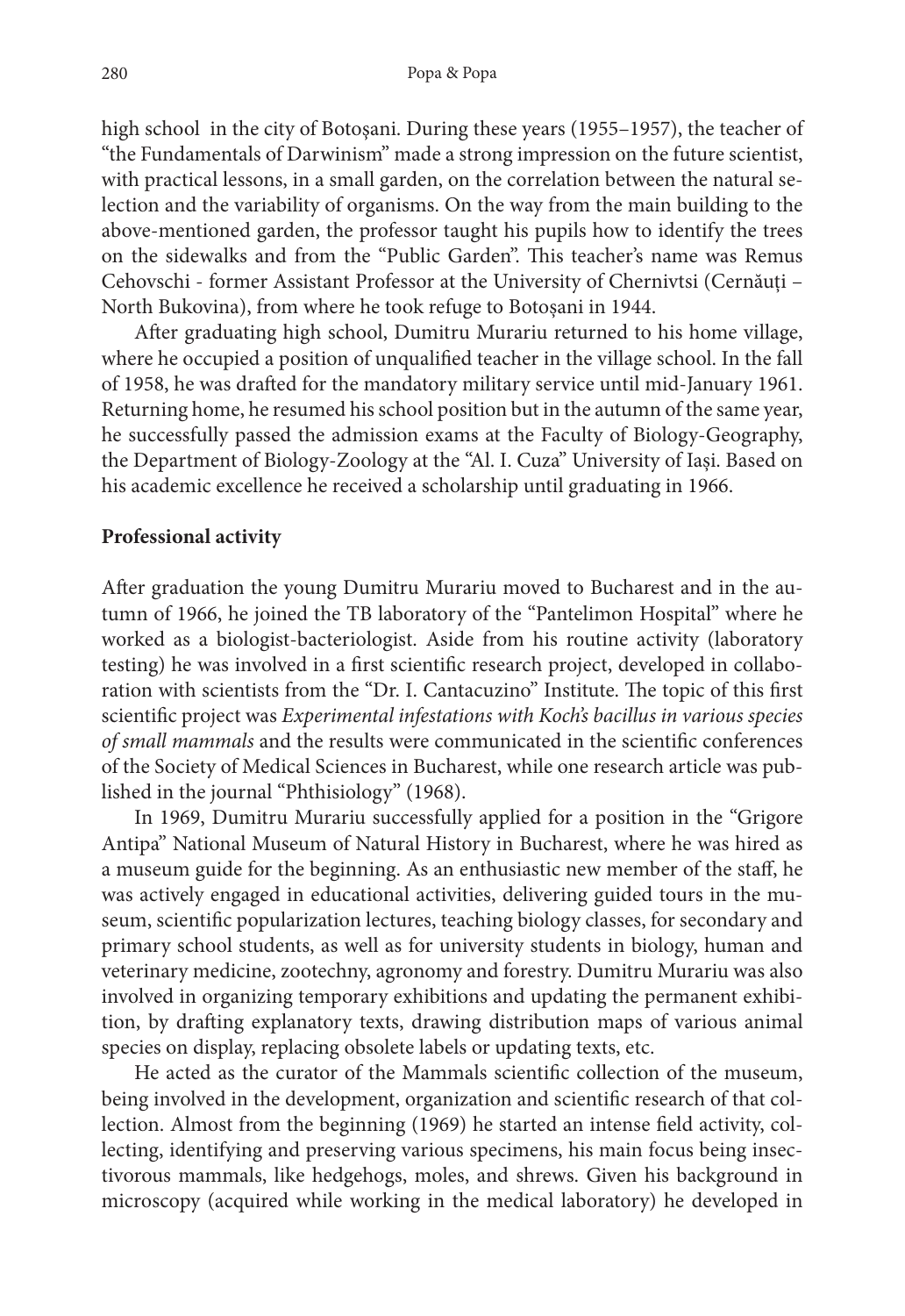the museum a histology laboratory and approached a new research topic, namely "Histological and histochemical study of the skin glands of insectivorous mam‑ mals". His keen work on this theme allowed him to obtain quick results, and in the first year after joining the museum, at the 1969 scientific session organized by the museum, he was able to present his scientific results entitled "Contributions to the knowledge of the glandular skin system from *Sorex araneus* and *Talpa europaea*". The work was also published in the scientific journal Travaux du Muséum National d'Histoire Naturelle "Grigore Antipa", vol.XI/1970. In 1970 he took an exam which allowed him to occupy a museum curator position.

Pursuing various directions within his chosen scientific topic, Dumitru Murariu developed a deeper and deeper understanding of the importance of the skin glands in the biology, ecology and evolution of mammals. He untangled the connection between these specialized glandular structures and the evolutionary complexity reached by some living species, the role of the skin glands in the mechanisms of thermo-regulation of the body, as a way to eliminate catabolic products, and especially as producers of secretions with an active role in the communication between congeners, and/or as a repellent against predators. These last signaling roles of the skin glands were topics of permanent interest for Dumitru Murariu who has identified ten such types of specialized skin glands, located in different regions of the body. They are characterized by highly developed structures (at least during the breeding season) and produce secretions with specific composition and odor (important signals in communication between animals), with either attractant or repellent effects. He explained aspects of the intra- and interspecific relations in the group of insectivorous mammals (territory marking and same species individual recognizing, especially during the reproduction periods) by revealing the role of the lateral skin glands in shrews or the anal glands in hedgehogs and moles. There is a close correlation between the level of development of the specialized skin glands (e.g., the lateral ones) and the breeding season for each species, as the same glands can have, through their secretions, a defensive role. He also reported field observations where some of these animals, because of their repellent smell, escaped predation from subadult carnivores (foxes, badgers, weasels, stoats, but also cats and dogs).

In 1971, Dumitru Murariu enrolled as a Ph.D. student at the "Comparative Anatomy" Department of the Faculty of Biology in the University of Bucharest with the thesis *The skin glands of insectivores* (*Mammalia*) *in Romania. Anatomy, histology and histochemistry*. His scientific supervisor was Prof. Emeritus, Dr. Gheorghe T. Dornescu. He defended his thesis on July 11, 1975. During his PhD program he had published eight papers directly related to the subject of the doctoral thesis, as well as other faunistic and systematic papers.

In 1971, he again took an exam to occupy a senior museum curator position. This allowed him to focus more on his scientific research activities.

Between September 1975 and September 1976 dr. Dumitru Murariu was a Fulbright visiting scholar in the USA and during this time he continued to work on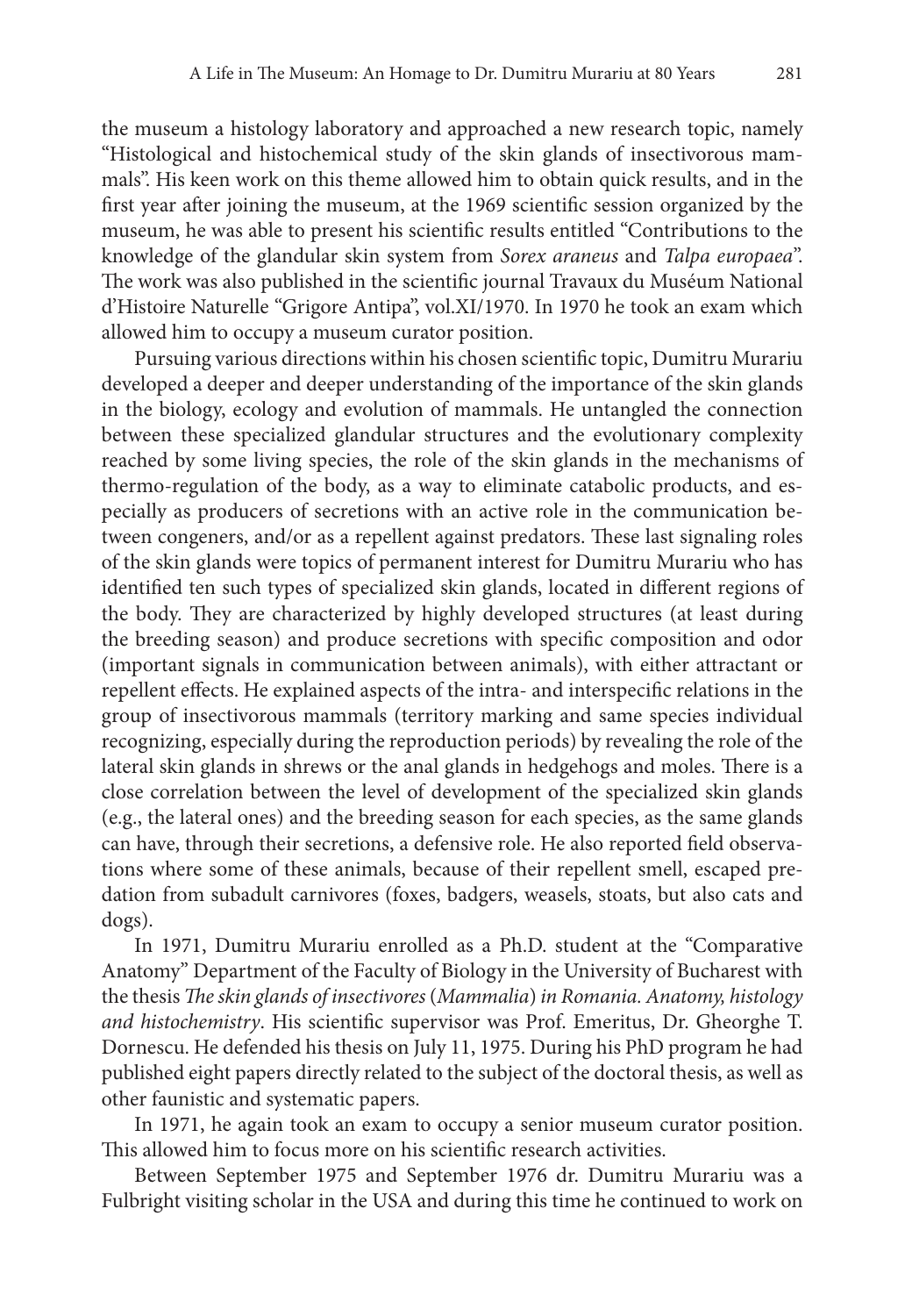his main research topic, but also took a special interest in how museums are organized. For this he visited the National Museum of Natural History in Washington, D.C. (at the Smithsonian Institution), the American Museum of Natural History in New York, the Carnegie Museum of Natural History in Pittsburg, the Field Museum of Natural History in Chicago and the Lawrence Museum of Natural History at the Kansas State University. His USA visiting program concluded with the work *Histology and histochemistry of specialized skin glands in eight species of North American shrews* (in collaboration with two specialists from the host institutions). During his time in USA, he also visited a number of other natural history museums, biological research stations, natural reservations and zoos, such as The Museum of Comparative Zoology at Harvard University, Columbia University Museum, Boulder Museum, Colorado, Salt Lake City Museum, museums in Berkeley, Los Angeles and San Diego, the Lubbock City Museum, Texas, the Phoenix Museum. This intense program allowed him to establish a veritable scientific network with scholars in the mammalogy field, but also to train in various museum activities, such as the techniques used for display and restoration of natural history specimens, modern approaches in the public activity of museums, and general management of scientific and cultural institutions in general, of those of biological sciences in particular, as they were practiced at that time in the USA.

After his return home, in 1976, dr. Dumitru Murariu was appointed as head of the Vertebrates Department in the museum. Since then, the main research topic of dr. Dumitru Murariu shifted from comparative anatomy to biology systemat‑ ics and he became the main scholar in Romania to study mammalian taxonomy. From a biogeographic point of view, at the beginning his work addressed the fauna from the Danube Delta, and was extended to the Romanian (Danube) Plain, from the Borcea Arm to Drobeta-Turnu Severin, then to the Southern Carpathian Mountains (Bucegi, Piatra Craiului, Făgăraș), the Western Carpathians (Zarandului and Metaliferi Mountains) and Eastern Carpathians (Maramureș, Rarău, Vrancei, Buzăului, Ciucaș, Muntele Roșu etc.).

His taxonomic work on different species of small mammals was also conducted in collaboration projects with different universities and/or scientific research institutes. Thus, he was able to use a cytotaxonomic approach to demonstrate the pres‑ ence of the newly described species *Microtus rossiaemeridionalis* in the Romanian fauna. Other species he focussed on were *Microtus arvalis*, *M. nivalis*, *M. tatricus* (a European endemic), *Micromys minutus*, *Eliomys quercinus*, *Sicista betulina*. He reported the last species, a particularly rare one, based on a specimen collected from the Pietrosul Rodnei Biosphere Reserve. Today the specimen is on display in the permanent exhibition of the "Grigore Antipa" Museum. In 1998, using a cytogenetic approach, dr. Dumitru Murariu confirmed the presence in Romania of the species *Erinaceus concolor* - the eastern hedgehog and not *E. europaeus*, as erroneously reported until then. These findings were presented at the Euro-American Mammal Congress, in Santiago de Compostela - Spain, 1998. A particular long-time research project concerned the winter-feeding behavior of birds of prey. This was done by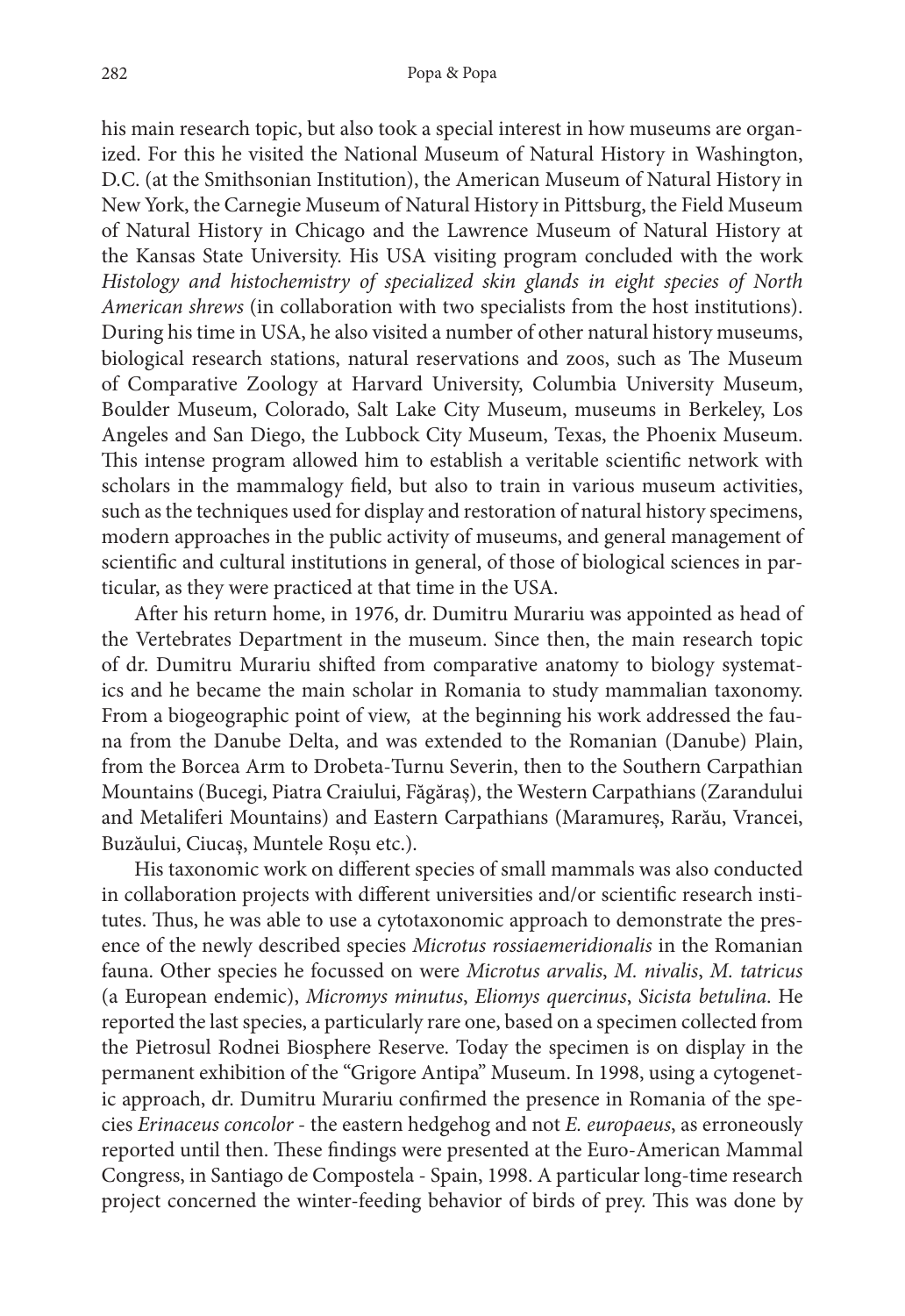analyzing the content of over 15,000 pellets, over a 5 years period, from the same area (Oltenia Plain), as well as over another ten years on materials collected from Bacău, Iași, Teleorman and Ilfov counties as well as from Bucharest. Thus, he had the opportunity to compare the food components of several owl species in each season, to compare the feeding behavior in urban vs. rural localities, and in natural ecosystems vs. agricultural land.

Dr. Dumitru Murariu has also worked on small mammal species outside Romania, starting with field trips during his Fullbright Visiting Scholar Program in North America. He continued to study mammals from regions in the Indonesian Archipelago, South America, in Africa - Egypt, Tunisia and Morocco, as well as in Turkey. The collected specimens have been used for research and publishing, as well as for the production of three temporary exhibitions in the "Grigore Antipa" National Museum of Natural History.

## **Organizer of scientific expeditions**

In 1991 and 1994 dr. Dumitru Murariu organized two seven months scientific expeditions of the "Grigore Antipa" Museum in Indonesia and Brazil, respectively, with teams of 4-6 Romanian scientists. Extremely valuable specimens have been collected, which allowed the description of 40 new species (Travaux du Muséum National d'Histoire Naturelle "Grigore Antipa", vol. 38) and the addition of type specimens to the collections of the Bucharest museum. Some of the remarkable achievements of these expeditions refer to the collecting and exhibiting in the museum of several specimens of the tree shrew genus *Tupaia*, that connects insectivorous mammals and primates; collecting and displaying in the museum exhibition the primitive primate species *Tarsius* sp.; collecting several thousand mollusks (gastropods, bivalves and cephalopods), sponges and corals, fishes, amphibians, reptiles and birds; collecting over 200 specimens of frugivorous bats, as well as representative species from several orders of insects (Diptera, Coleoptera, Hymenoptera, Orthoptera, Lepidoptera).

## **Museum studies**

Dr. Dumitru Murariu was also actively involved in museum studies. During his career he was invited by the Museums of Zoology in Moscow and Sankt Petersburg, but also to museums and/or museum events in Berlin, Budapest and Vienna. In Austria, he participated (as the only Romanian guest) at the Conference on *New Paths in Museum Policy in Central Europe*, actively contributing to the work of the Commission of Museums of Natural Sciences, by elaborating on the role of scientific research in museums in general and particularly in the natural science museums. The meeting emphasized the correlation between the research in museums and the museum education, as well as on issues regarding the scientific staff of the museums (the critical problem of the small number of specialists in museums and their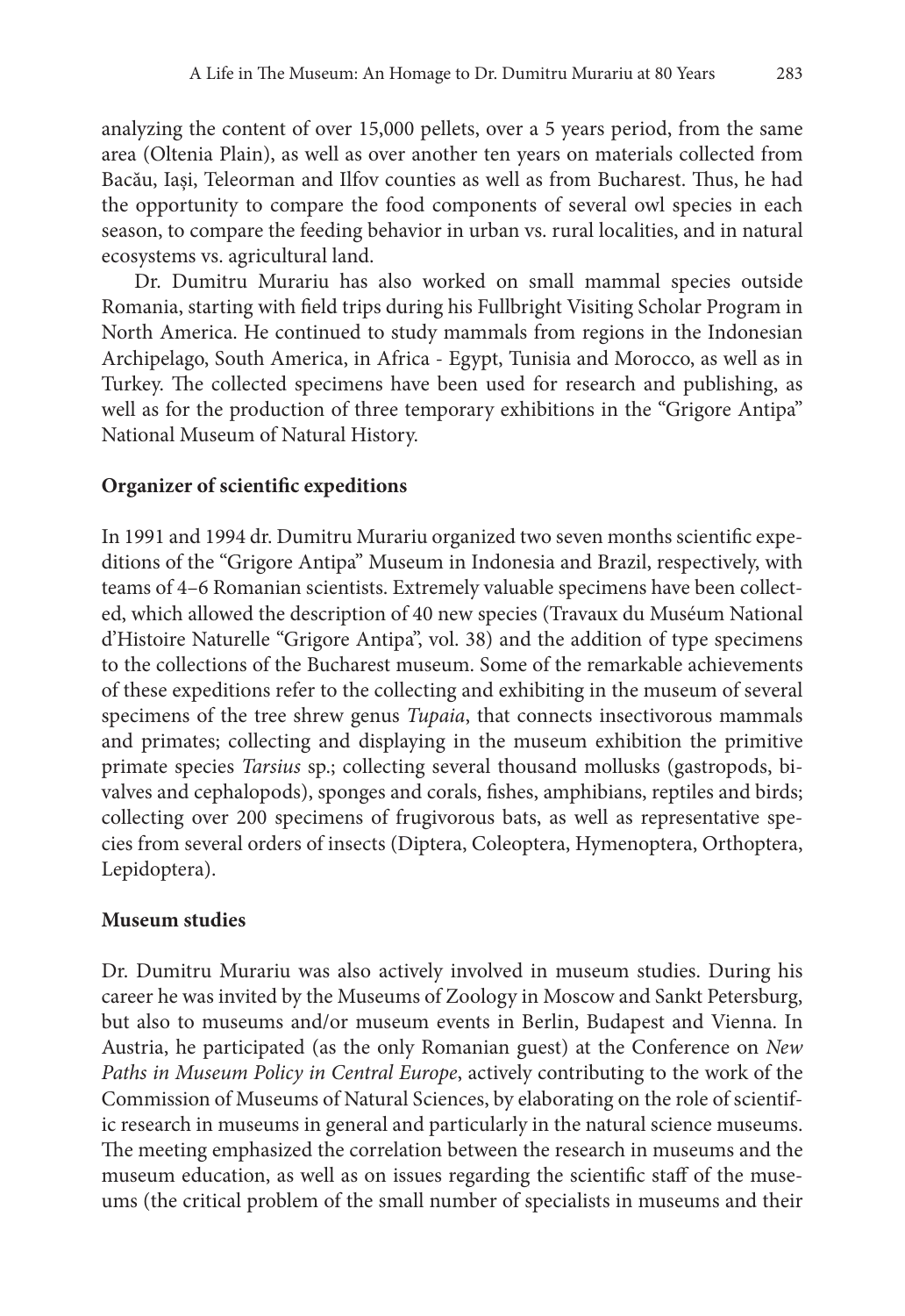fluctuation, the optimal using of human potential and the hiring staff with skills for scientific research in museums), the connection of museums with university education and research institutes, the international importance of ensuring the optimal conditions for the maintenance of the museum collections.

Between 1986 and 2008, dr. Dumitru Murariu was an invited lecturer for museum curator qualification courses held at the Training Center of the Ministry of Culture and National Heritage. His lectures addressed general museum issues, new restoration techniques and taxidermy, collections management, the place and role of scientific research in museums. He planned practical field applications (e.g., in the Călimani Mountains, in the Danube Delta - in Caraorman and Sfiştofca), during which he explained the collecting methods of zoological material and preliminary conservation techniques. Dr. Dumitru Murariu also organized and coordinated re‑ search stages for the students in museum studies (verification of species identifications, comparison of data with literature, drafting the text to publish the results).

## **PhD supervisor**

Since 2000, dr. Dumitru Murariu has been an Associated Professor at the Faculty of Biology - University of Bucharest where he still works as a PhD studies supervisor in the field of Biology. During this time, he mentored 23 PhD students, 17 of which have defended their theses. His PhD students in mammal biology were recruited from different university centers, thus allowing dr. Dumitru Murariu to truly create a school of mammalogy in Romania.

#### **Publishing activity**

During his long career, dr. Dumitru Murariu published alone or in collaboration more than 340 works on zoology, museum studies, history of science and popularization of science (see a complete list at the end of the article) and attended 23 International Congresses and Conferences.

It is also worth mentioning here some of his seminal works on the Romanian mammal fauna. Between 1988 and 2012 he published a six-volume collection, entitled *The life of mammals* (volume 1 and 2 on "Terrestrial mammals", volume 3 on "Arboreal mammals", volume 4 on "Burrowing mammals", volume 5 on "Flying mammals" and volume 6 on "Aquatic mammals"). This was the first synthesis in the country, with the presentation of mammals in ecological groups.

He also published four monographs in the Romanian Fauna Series, volume XVI *Mammalia*: *Insectivora* in 2000, *Rodentia* (in collaboration) in 2001, *Lagomorpha*, *Cetacea*, *Artiodactyla* and *Perissodactyla (without current species)* in 2004, and in 2005 *Carnivora*. Dr. Dumitru Murariu also published updated translations of the volumes on *Insectivora* (in 2004) and *Chiroptera* (in 2016) in the same Romanian Fauna Series of monographs.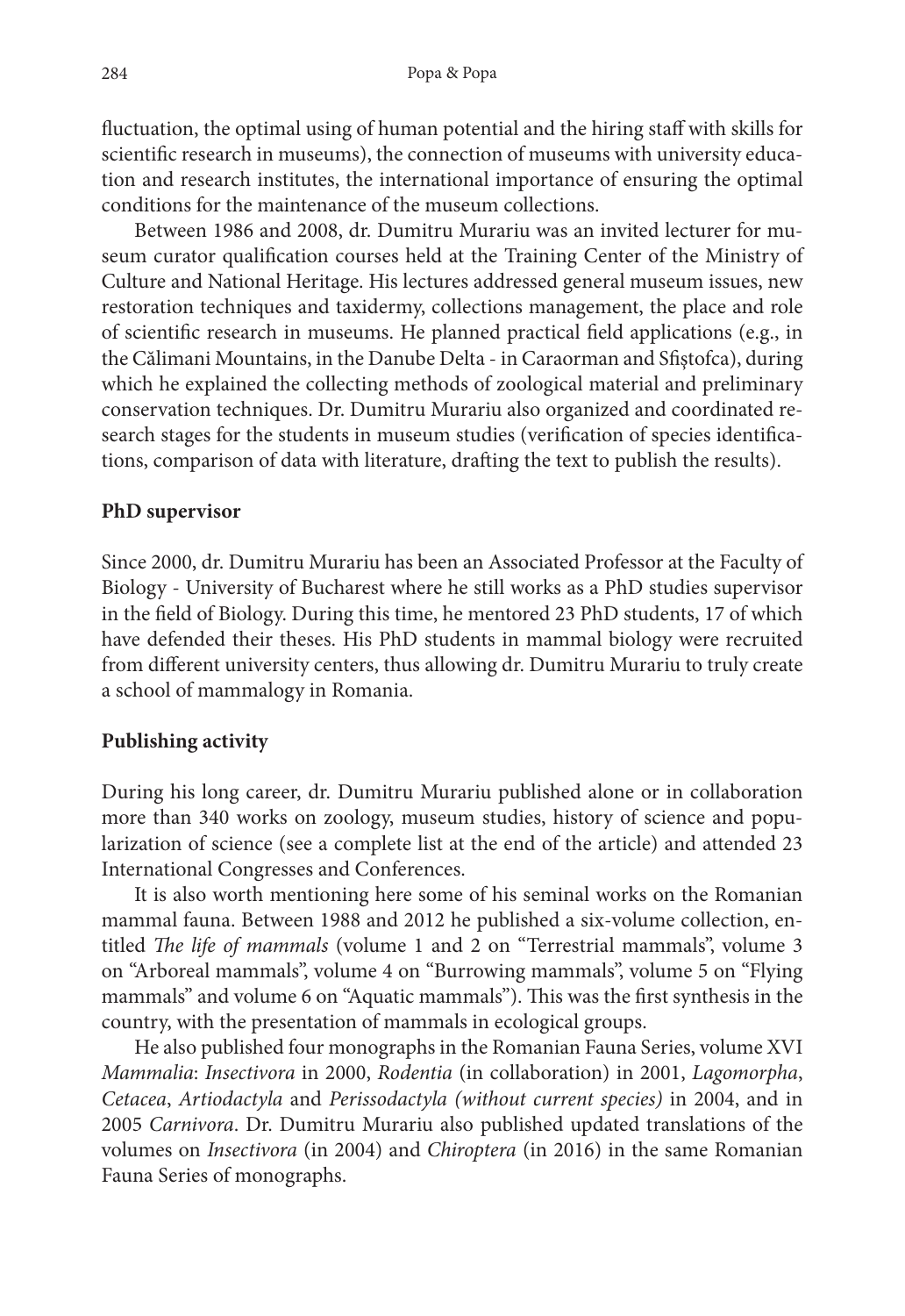In 2003, dr. Dumitru Murariu co-authored another monograph on the *Chiropterans from Romania,* published by the "Emil Racoviţă" Institute of Speleology of the Romanian Academy and by the "Grigore Antipa" National Museum of Natural History. In 2008 he published (in collaboration) *Bibliographia Mammalogica Romaniae*, a synthesis covering more than 4,500 published papers on the bats in the Romanian fauna. In 2016, dr. Dumitru Murariu published at the Omni Scriptum Publishing House in Germany, the book *Les pinnipedes antarctiques. Research by Émile Racovitza*. Finally, it is worth mentioning that results of his research activity were included in the monograph work *Mammal Species of the World* by Wilson et al. (1993, pp. 755 and 935). In the same global synthesis are recorded (on pages 767 and 935) the results of dr. Dumitru Murariu personal and collaborative research on the *Microtus rossiaemeridionalis*, *Apodemus agrarius* mouse species and the dormouse *Eliomys quercinus*. As of December 2020, there are more than 950 citations of the works of dr. Dumitru Murariu recorded in Google Scholar.

#### **Management of research**

When dr. Dumitru Murariu was appointed as head of the Vertebrates Department in the "Grigore Antipa'' National Museum of Natural History in 1976, he was able to prove his manager skills which led to a better organization of the vertebrate research team, to a better planning of the department activities with annual, biannual and quarterly programs, with appropriate analyses and reports. Between 1988 and 2014 he was the general director of the "Grigore Antipa" Museum. Between 01.04.2015– 30.06.2016, he held the position of deputy director at the "Emil Racoviţă" Institute of Speleology, and from 2016 he acts as the director of the Institute of Biology of the Romanian Academy.

Dr. Dumitru Murariu was involved in 23 research projects, in 12 of them as project manager. He worked in projects leading to the declaration of protected areas and/or projects concerning the impact on biodiversity in various areas of the country: Jijiei Valley, Olt Valley, Jiu Valley, Tur River Valley, Nera Valley and Cerna Valley, along Siret-Bărăgan Channel - from Adjud, Mărăşeşti, Focşani, south of Buzău to the confluence with the Ialomiţa River, Măcin National Park, Piatra Craiului National Park, Călimani National Park, Putna - Vrancea Natural Park, etc. Within these projects, as a principal investigator, dr. Dumitru Murariu coordinated the ac‑ tivity of the team of specialists, from field trips and collecting of specimens and/or data, up to the final drafting of reports. Dr. Dumitru Murariu was the project manager for Romanian nodal center of the BioCASE project, funded by the European Community, which aimed to provide a unitary system of inventory and access to natural science collections in Europe. During 2005–2011, dr. Dumitru Murariu coordinated three research projects, financed by UEFISCDI and the Romanian Academy of Sciences, in the newly established Molecular Biology Department of the "Grigore Antipa" National Museum of Natural History. Between 2008 and 2010, he coordinated a Romanian-Bulgarian Bilateral Collaboration Project, while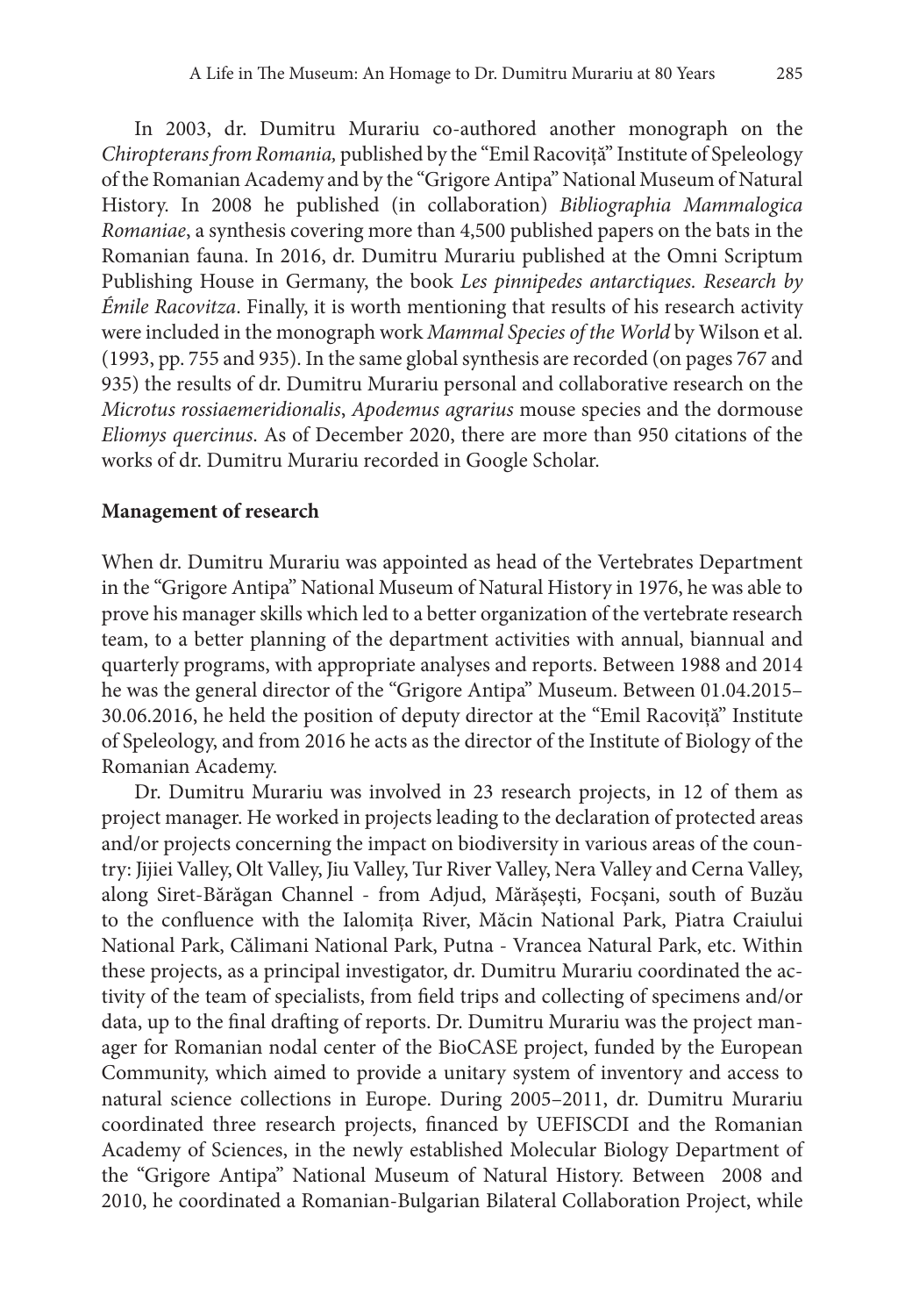between 2010 and 2012, dr. Dumitru Murariu coordinated the same type of project between Romania and Slovenia.

## **Director of the "Grigore Antipa" National Museum of Natural History**

Dr. Dumitru Murariu acted as the director of the "Grigore Antipa" National Museum of Natural History for 26 years (1988–2014), sharing with Grigore Ștefănescu (1867‑1893) the second longest directorship of the museum. He had the difficult task to wisely "sail" the museum, as the "flagship" of the Romanian zoological research fleet, though the troublesome time of the political regime change (in December 1989), followed by a reinvention of the museum role in the newly established Romanian society. Dr. Dumitru Murariu has constantly promoted the organizing of activities and services that took into account the interest of the public, such as conferences, publications, guides, temporary exhibitions, etc. As a consequence of this approach, some of the temporary exhibitions in which dr. Dumitru Murariu was directly involved and which had a special scientific and educational value were awarded by the Ministry of Culture the "Mihai Băcescu" Prize (in 2001 and 2002), and the "Grigore Antipa" Prize (in 2003 and 2004). He promoted his ideas not only as the director of the museum, but also as a member, for 12 years, of the National Commission of Museums and Collections of the Ministry of Culture where he con‑ tributed to the Norms for re-evaluation of museum collections of natural history.

However, dr. Dumitru Murariu saw clearly that the museum, as designed 100 years in the past (the main exhibition opened in 1908) by Grigore Antipa him‑ self, needed a radical new face. This led to perhaps the most visible of dr. Dumitru Murariu achievements, the complete renewal of the permanent exhibition of the "Grigore Antipa'' National Museum of Natural History. Since 2007, dr. Dumitru Murariu coordinated the project *The "Grigore Antipa" Museum reinvented at 100 years*, with financial support from the Ministry of Culture. The project went through a phase of feasibility study and since the winter of 2008 the main work on the exhibition started and ended in September 2011. During this time, the permanent exhibition was completely rebuilt, from the old-fashioned systematic display of specimens, to a modern, mainly dioramic presentation, which displays the Romanian, as well as the world fauna. This was seen as homage to Dr. Grigore Antipa, the founder of the modern museum of natural history in Bucharest, one of the first and main promoters of the dioramas in museums.

After the reopening, the museum attracts an average of 300,000 visitors a year, being one of the most visited museums in the country. Aside from the attractiveness of the new exhibition itself, dr. Dumitru Murariu understood that a modern muse‑ um should ascertain and satisfy the expectations of the visitors, their need to redis‑ cover nature and to find in the museum an atmosphere that attracts and pleases at the same time. This would make the visitors return to the museum, not only for the scientific information, but also for recreation and cultural-scientific diversification.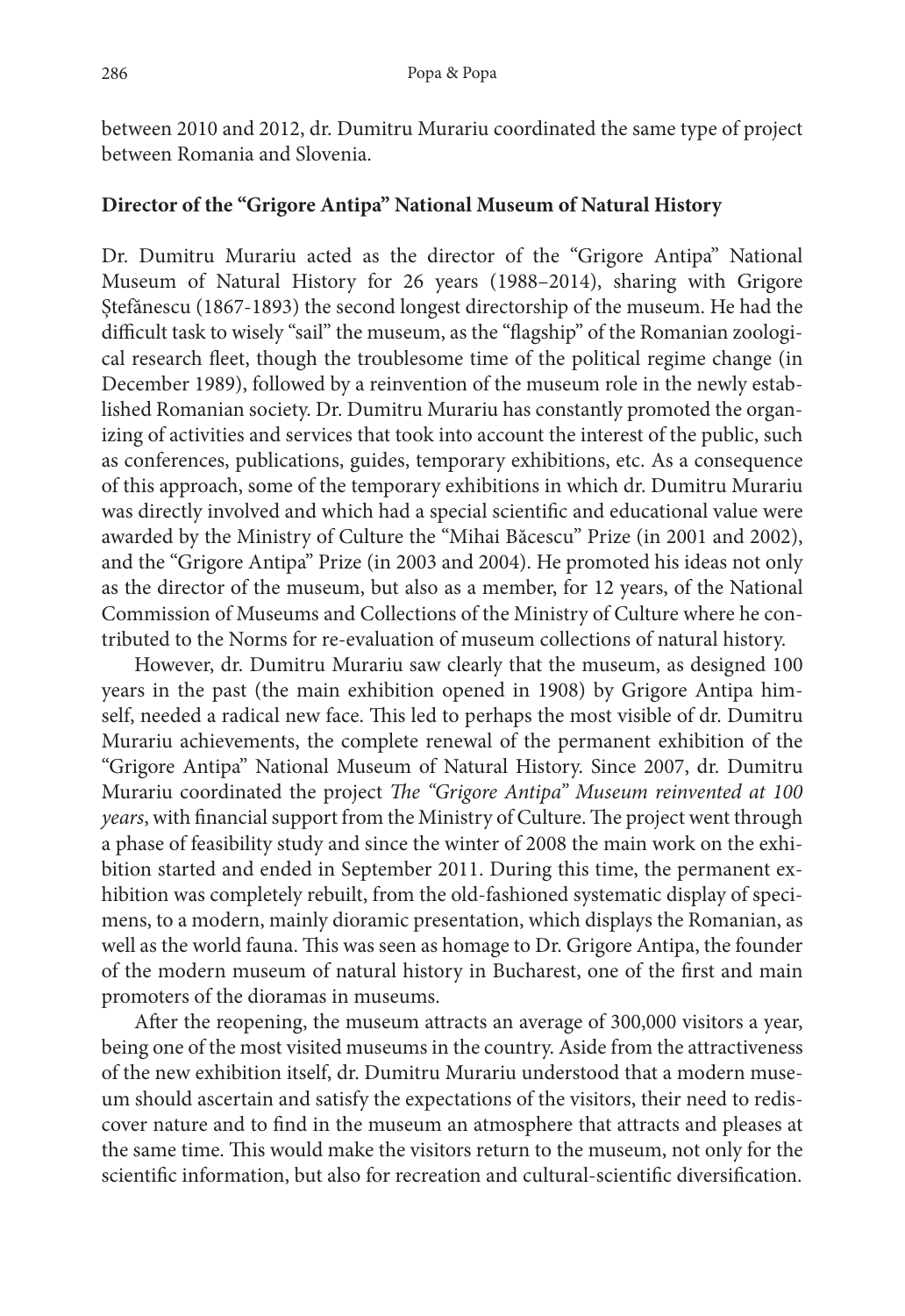# **Member in professional societies and editorial boards**

Dr. Dumitru Murariu is a life member of the American Society of Mammalogy (since January 1976) and a member of the Commission for the Conservation of Species of the International Society for the Conservation of Nature (IUCN). He is also a member of eight Scientific Societies in Romania and since 2000 the president of the Romanian Federation of Chiropterology.

From November 1, 1989 to July 2014 Dumitru Murariu acted as director of the scientific publication Travaux du Muséum National d'Histoire Naturelle "Grigore Antipa", coordinating the publication of 29 volumes. He organized an international exchange program with many library services across the world, which allowed the museum journal to be sent to almost 150 institutes and museums from all continents. In return, the library of the "Grigore Antipa" Museum was enriched with publications, from the most important universities, institutes, biological research stations, and museums of natural sciences in the world. He is member in editorial committees of scientific journals in Romania, Poland and Republic of Moldova (Romanian Fauna Collection, Journal of Biology - Zoology, Studies and Communications - Oltenia Museum - Craiova, Danube Delta Journal - Eco-Museum Research Institute Tulcea, Journal of Wetlands Biodiversity - "Carol I" Museum of Brăila, Scientific Annals of the Danube Delta Institute - Tulcea, Studia Chiropterologica -Institute of Systematics and Animal Evolution – Krakow, Poland and The Bulletin of the Institute of Zoology of the Academy of Sciences of the Moldova Republic).

# **Recognition**

In 2004, dr. Dumitru Murariu was awarded by the Romanian Presidency the "The Cultural Merit" in the rank of Officer, Category E - "National Cultural Heritage". In 2006, he was elected as a correspondent member of the Romanian Academy.

Through his professional achievements and longevity, dr. Dumitru Murariu is a real champion of contemporary museum management and education, management of research, zoological research and science popularization.

# **Acknowledgments**

We thank our colleagues in the museum for their valuable help: Melanya Stan, Ana‑Maria Krapal, Alexandra Florina Popa, Andreea Maria Brezeanu, Costică Adam.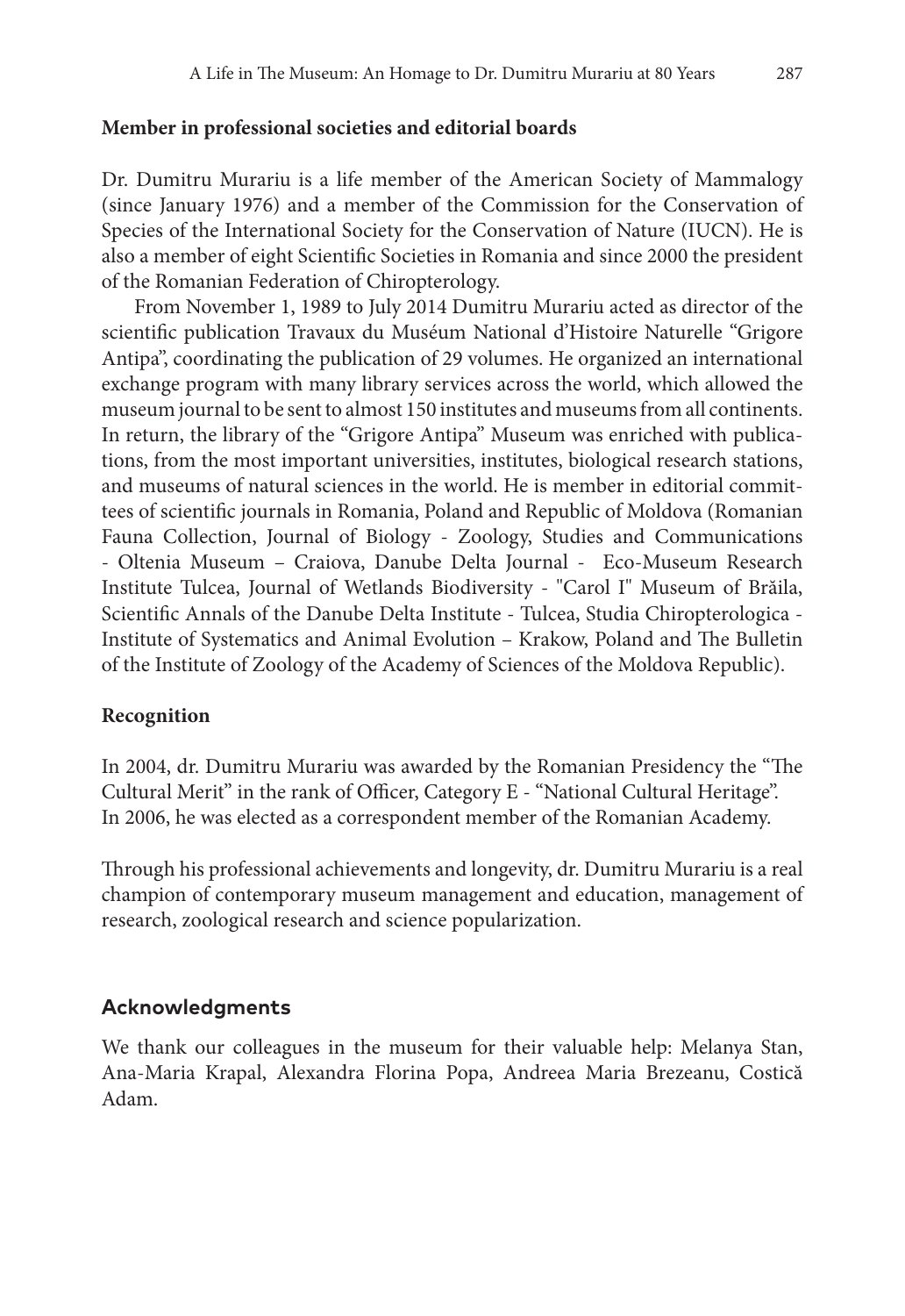# **Publications list**

- 1. Anagnoste, V., Drăghici, A., & Murariu, D. (1968). Tratamentul sputei cu detergenţi în mediul alcalin în vederea îmbunătățirii condițiilor de izolare a Mycobacteriilor. *Ftiziologia, 2*.
- 2. Murariu, D. (1971). Contribution à la connaissance du systèm glandulaire chez *Sorex araneus araneus* L. et *Talpa europaea* L. (Mammalia, Ord. Insectivora). *Travaux du Muséum d'Histoire Naturelle "Grigore Antipa", 11*, 429–435.
- 3. Murariu, D. (1972). Observations concerning the form, size, structure and spreading of sebaceous and sudoriferous glands in the *Erinaceus europaeus* L., *Crocidura leucodon*  Herm. and *Neomys fodiens* Screb. (Ord. Insectivora - Mammalia). *Travaux du Muséum d'Histoire Naturelle "Grigore Antipa", 12*, 393–405.
- 4. Murariu, D. (1973). Données macro- et microscopiques sur les organes glandulaires latéraux chez *Sorex araneus* L., *Neomys fodiens* Schreb. et *Crocidura leucodon* Herm. de Roumanie. *Travaux du Muséum d'Histoire Naturelle "Grigore Antipa", 13*, 445–458.
- 5. Andreescu, I., & Murariu, D. (1973). Contribuţii la cunoaşterea faunei de mamifere mici (Insectivora şi Rozătoare) din împrejurimile localităţii Cheia - jud. Prahova. *Comunicări şi referate, Muzeul de Ştiinţele Naturii Ploieşti*, 193–200.
- 6. Murariu, D. (1974). L'étude anatomo-histologique des glandes mamaires chez les insectivores (Mammalia) de Roumanie. *Travaux du Muséum d'Histoire Naturelle "Grigore Antipa", 14*, 431–438
- 7. Murariu, D. (1974). L'histologie des glandes plantaires chez les Mamifères Insectivores de Roumanie. *Travaux du Muséum d'Histoire Naturelle "Grigore Antipa", 15*, 381–391
- 8. Murariu, D. (1975). Les glandes de la région anale chez certaines Soricidés (Insectivora). *Travaux du Muséum d'Histoire Naturelle "Grigore Antipa", 16*, 295–302.
- 9. Murariu, D. (1975). Études anatomo-histologique des glandes de la région anale et circumanale chez *Erinaceus europaeus* et *Talpa europaea*. *Travaux du Muséum d'Histoire Naturelle "Grigore Antipa", 16*, 303–312.
- 10. Dumitrescu, D., Murariu, D., & Manoleli, D. (1975). Some considerations of the series of popularisation lectures given at the Natural History Museum "Grigore Antipa", over the 1973–1974 period. *Travaux du Muséum d'Histoire Naturelle "Grigore Antipa", 16*, 399–408.
- 11. Murariu, D. (1976). Mammalia. In: Contributions à la connaissance de la faune du Nord-Est de la Plaine de Roumanie, entre le Siret, le Danube et Ialomiţa. *Travaux du Muséum d'Histoire Naturelle "Grigore Antipa", 17*, 237–244.
- 12. Murariu, D. (1976). Mammalia. In: Contribution à la connaissance de la faune du Département Vrancea. *Travaux du Muséum d'Histoire Naturelle "Grigore Antipa", 17*, 335–340.
- 13. Murariu, D. (1976). Les glandes tégumentaires de certaines insectivores (Mammalia, Insectivora) de Roumanie. Anatomie, histologie et histochimie. *Travaux du Muséum d'Histoire Naturelle "Grigore Antipa", 17*, 386–413.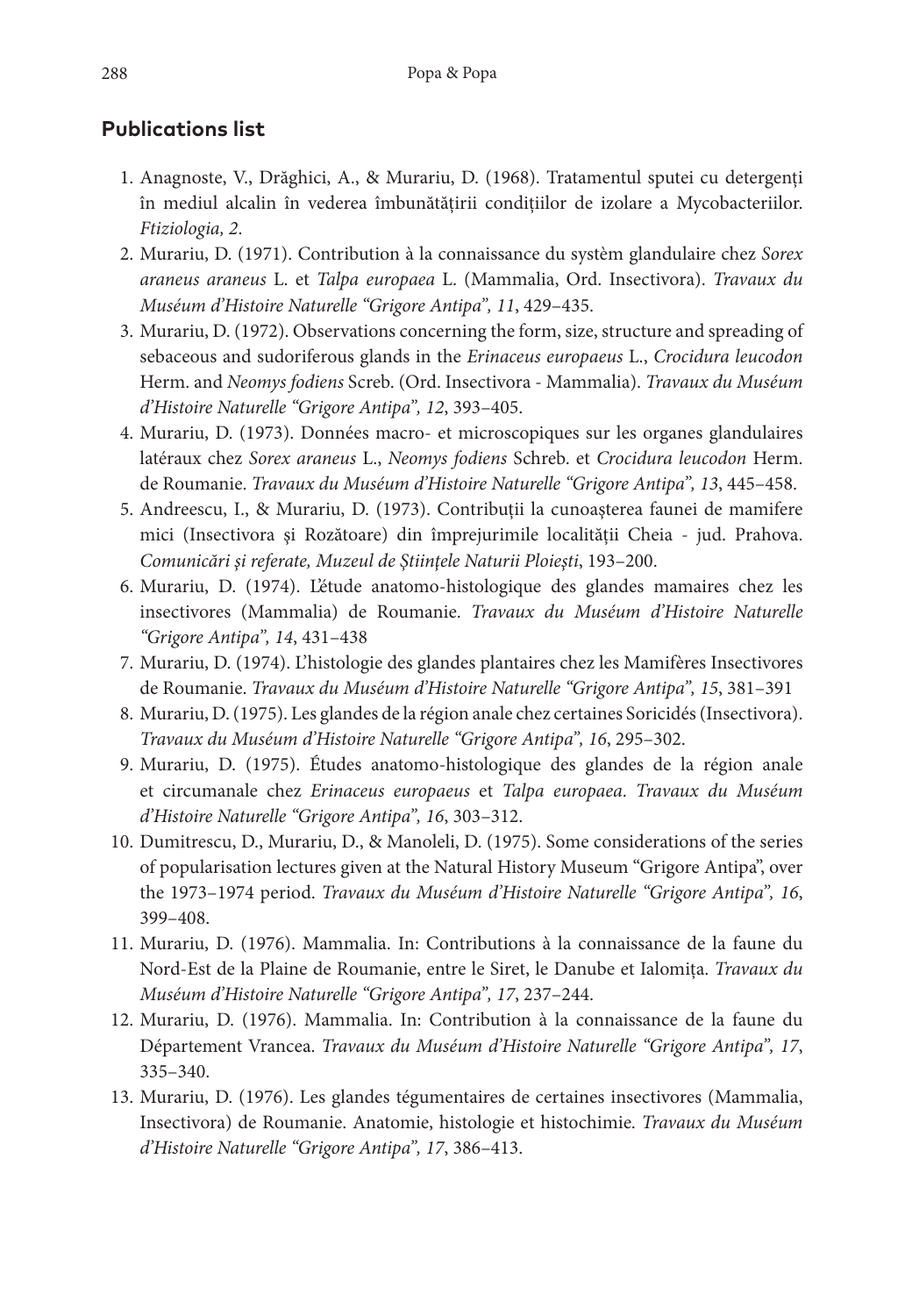- 14. Murariu, D., & Andreescu, I. (1979). Notes on the ecology of some representatives of the Orders Insectivora and Rodentia (Mammalia) from Vrancea, Buzău and Argeş districts (România). *Travaux du Muséum d'Histoire Naturelle "Grigore Antipa", 20*, 485–497.
- 15. Murariu, D., Torcea, Șt., & Andreescu, I. (1979). *Microtus agrestis bailloni* (De Selys‑Longchamps, 1841) - Mammalia, Rodentia en Roumanie. *Travaux du Muséum d'Histoire Naturelle "Grigore Antipa", 20*, 513–519.
- 16. Andreescu, I., Torcea, Șt., & Murariu, D. (1979). Contributions à la connaissance de la faune de Mammifères des départements d'Ilfov et de Teleorman (Roumanie). *Travaux du Muséum d'Histoire Naturelle "Grigore Antipa", 20*, 499–511.
- 17. Dumitrescu, D., Murariu, D., Găldean, N., & Manoleli, D. (1979). Les conférences publiques données au Muséum d'Histoire Naturelle "Grigore Antipa" durant les années 1953–1978. *Travaux du Muséum d'Histoire Naturelle "Grigore Antipa", 20*, 687–718.
- 18. Murariu, D. (1979). La préocupation pour l'éducation des masses. In: "70-eme anniversaire du Professeur Dr. doc. Mihai Băcescu". *Travaux du Muséum d'Histoire Naturelle "Grigore Antipa", 20*, 583–587.
- 19. Muradian, Z., & Murariu, D. (1979). Liste des travaux publiés par Mihai Băcescu. *Travaux du Muséum d'Histoire Naturelle "Grigore Antipa", 20*, 596–613.
- 20. Murariu, D. (1979). Liste des interview, conférences, tables rondes, émision a la radio, T.V. etc., du Professeur Mihai Băcescu. *Travaux du Muséum d'Histoire Naturelle "Grigore Antipa", 20*, 612–614.
- 21. Popescu-Gorj, A., & Murariu, D. (1979). Le Muséum d'Histoire Naturelle "Grigore Antipa" représente aux manifestations scientifiques nationales et internationales. *Travaux du Muséum d'Histoire Naturelle "Grigore Antipa", 20*, 759–804.
- 22. Murariu, D., & Andreescu, I. (1979). An understanding of the evolution of animals on the basis of comparative anatomy evidence in the Exhibition of the Natural History Museum "Grigore Antipa". *ICOM Natural History Museum. Newsletters, 5*, 8.
- 23. Murariu, D. (1979). The Mammals of the Palearctic regions: A taxonomic review. G.B. Colbert. British Museum (Natural History), Cornell University Press, London and Ithaca, VII + 314 pp. *Travaux du Muséum d'Histoire Naturelle "Grigore Antipa", 20*, 380–381
- 24. Băcescu, M., & Murariu, D. (1980). Cunoştinţe obligatorii pentru muzeografii de ştiinţe naturale. *"Muzeul şi Educaţia Socialistă". Muzeul Naţional de Istorie a României, Bucureşti,, 2*, 82–89.
- 25. Murariu, D., & Andreescu, I. (1980). Données faunistiques sur les petites Mamifères (Insectivores et Rongeurs) du département de l'Argeş (Roumanie). *Travaux du Muséum d'Histoire Naturelle "Grigore Antipa", 21*, 275–284.
- 26. Murariu, D., Torcea, Șt., & Andreescu, I. (1980). Données faunistiques et écologiques sur les mamiféres de la Plaine Roumaine. *Travaux du Muséum d'Histoire Naturelle "Grigore Antipa", 22*, 329–335.
- 27. Bee, J.W., Murariu, D., & Hoffmann, R.S. (1980). Histology and histochemistry of specialized integumentary glands in eight species of North American shrews (Mammalia, Insectivora). *Travaux du Muséum d'Histoire Naturelle "Grigore Antipa", 22*, 547–569.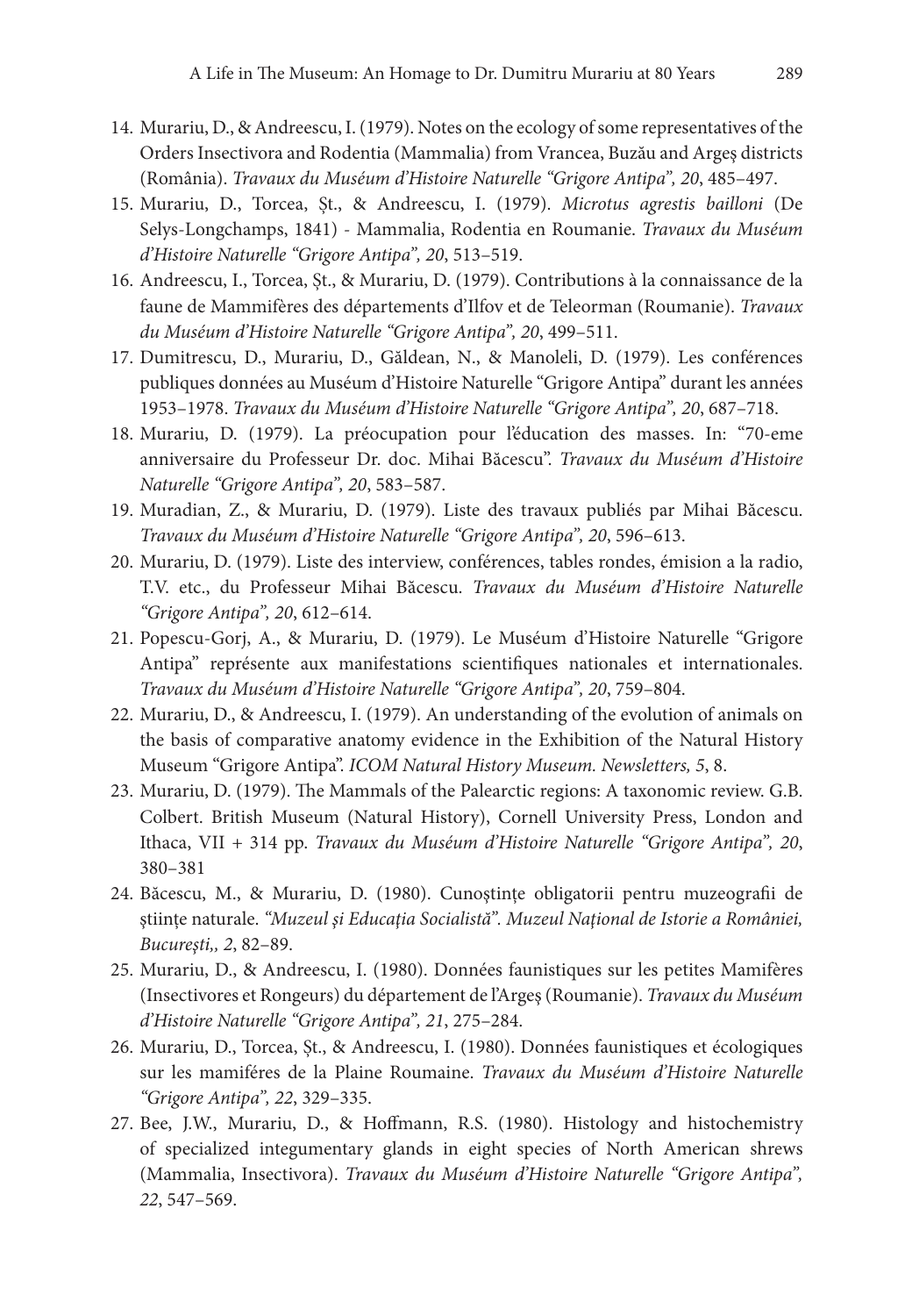- 28. Murariu, D., Andreescu, I., & Torcea, Șt. (1980). Observations faunistiques sur les Insectivores (Mammalia, Insectivora) de la Plaine Roumaine, entre Ialomita et l'Olt. *Travaux du Muséum d'Histoire Naturelle "Grigore Antipa", 22*, 571–585.
- 29. Murariu, D. (1981). Contribution à la connaissance de la distribution et de l'écology des Mammifères de la zone du Delta du Danube et du Lac Razelm (Roumanie). *Travaux du Muséum d'Histoire Naturelle "Grigore Antipa", 23*, 283–296.
- 30. Murariu, D. (1981). La présence du *Mus musculus spicilegus* Petenyi, 1882 dans le Delta du Danube accompagné de son "parasite"*Apodemus agrarius* (Fall., 1771). *Travaux du Muséum d'Histoire Naturelle "Grigore Antipa", 23*, 297–304.
- 31. Murariu, D. (1981). Antropogenese und Materialistische Dialektik. Dr. phil. Ingeborg Foerster. Magdeburg. Veb Gustav Fisher Verlag Jena, 123 a., 7 Schemata als Beilage, 1981. *Travaux du Muséum d'Histoire Naturelle "Grigore Antipa", 23*, 472–473.
- 32. Murariu, D. (1981). L'exposition temporaire "Oiseaux et Mammifères de Roumanie, de grande importance économique". *Travaux du Muséum d'Histoire Naturelle "Grigore Antipa", 24*, 289–290
- 33. Murariu, D. (1981). Muzeul Naţional de Istorie Naturală "Grigore Antipa": Muzeul Național de Istorie Naturală "Grigore Antipa".
- 34. Andreescu, I., & Murariu, D. (1981). In Memoriam Gheorghe T. Dornescu. *Ocrotirea mediului înconjurător. Natura, Terra., 32*, 13–15.
- 35. Murariu, D., Torcea, Șt., & Andreescu, I. (1982). Recherches sur les mammifères de la Plaine Roumaine (entre la Ialomiţa et l'Olt). *Travaux du Muséum d'Histoire Naturelle "Grigore Antipa", 24*, 233–245.
- 36. Murariu, D., & Torcea, Șt. (1982). La capture de petits mammifères terrestres, vivante, à l'aide d'un nouveau type de piege. *Travaux du Muséum d'Histoire Naturelle "Grigore Antipa", 24*, 348–350.
- 37. Murariu, D., Tălpeanu, M., Andreescu, I., & Paspaleva, M. (1982). Régime alimentaire du Moyen-Duc (*Asio otus*) au cours de deux hivers dans le sud de la Roumanie. *Travaux du Muséum d'Histoire Naturelle "Grigore Antipa", 24*, 203–208.
- 38. Murariu, D. (1982). Locul şi rolul mulajelor şi materialelor auxiliare în expoziţiile de bază ale Muzeelor de Ştiinţe Naturale. *Cercetări de conservare şi restaurare. Muzeul Naţional de Istorie a României, Bucureşti, 1*, 289–294.
- 39. Murariu, D. (1982). Third International Theriological Congress. Helsinki 15–20 August 1982. Abstract papers. Editors: Arvo Myllymäki and Arkki Pulliainen. in colaboration with: Nigel Billany, Eino Erkinaro, Suvi Saxen, Sepo Sulkava, 267 pp. *Travaux du Muséum d'Histoire Naturelle "Grigore Antipa", 24*, 342–343
- 40. Murariu, D. (1982). Mammal species of the World. A taxonomic and geographic Press, Inc. and the Association of systematics collections. Lawrence, Kansas, U.S.A., IX + reference. Edited by James H. Honacki, Kenneth E. Kinman and James W. Koeppl. Allon 694 p. June 21, 1982. *Travaux du Muséum d'Histoire Naturelle "Grigore Antipa", 24*, 341–342
- 41. Andreescu, I., & Murariu, D. (1983). Contributions à l'étude du crâne de quelques réprésentants des families des Otariidae et Phocidae (Mammalia, Pinnipedia). *Travaux du Muséum d'Histoire Naturelle "Grigore Antipa", 24*, 317–324.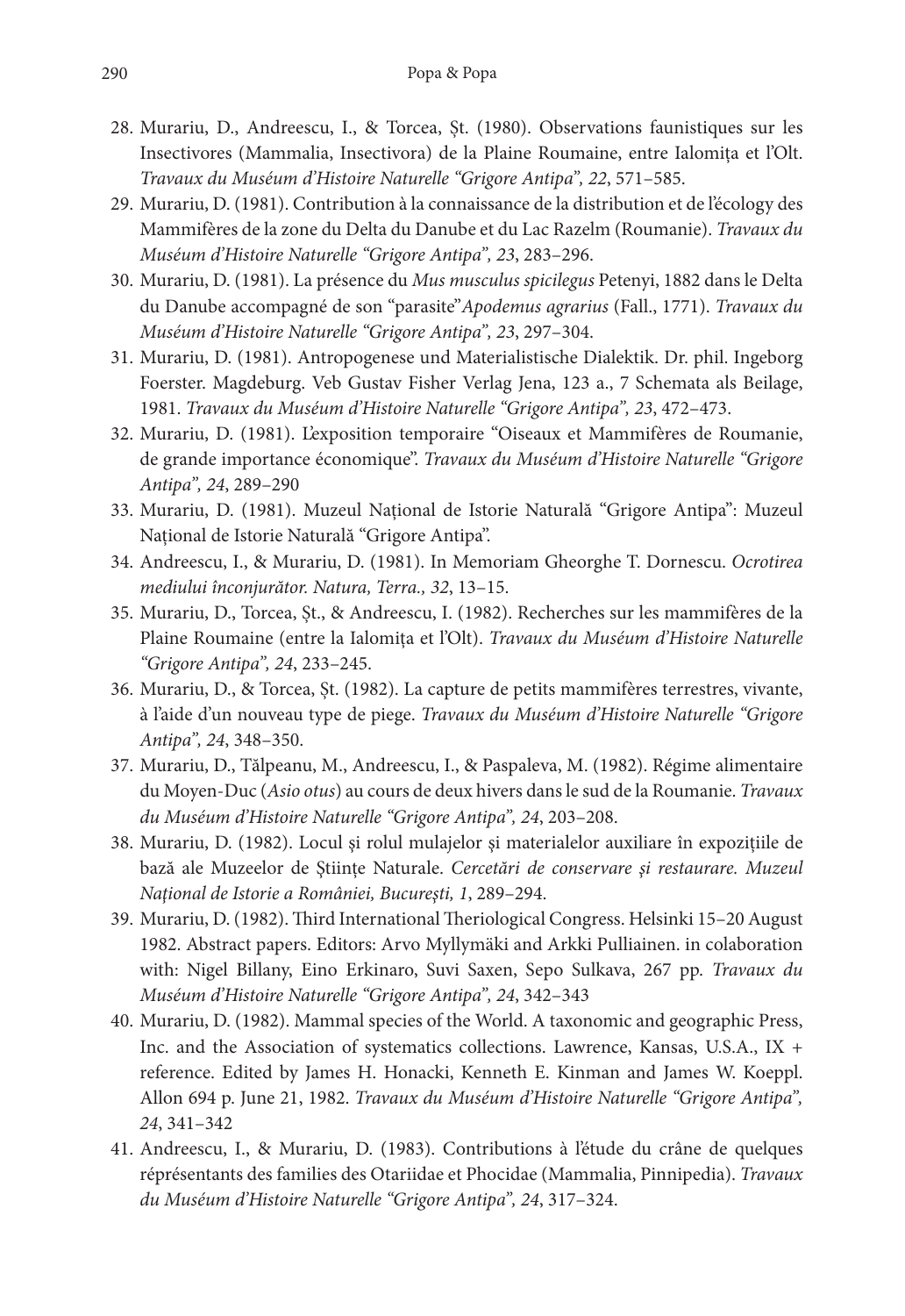- 42. Murariu, D. (1984). *Microtus epiroticus* (Ondrias, 1966) (Arvicolidae) espèce recemment signalée dans la faune de Roumanie. *Travaux du Muséum d'Histoire Naturelle "Grigore Antipa", 25*, 333–340.
- 43. Gavrilă, L., Lungeanu, A., Stepan, C., & Murariu, D. (1984). The Cytogenetic Study of the Species *Microtus epiroticus* (Ondrias, 1966) (Mammalia, Microtidae) from Romania. *Travaux du Muséum d'Histoire Naturelle "Grigore Antipa", 25*, 341–346.
- 44. Lungeanu, A., Gavrilă, L., Stepan, C., & Murariu, D. (1984). Données préliminaires concernant l'étude du caryotype de *Micromys minutus* (Pallas, 1771) (Rodentia, Muridae). *Travaux du Muséum d'Histoire Naturelle "Grigore Antipa", 26*, 241–244.
- 45. Murariu, D., & Torcea, Șt. (1984). The occurrence of the species *Spalax istricus* Méhely, 1909 (Rodentia, Spalacidae) in the Romanian Plain. *Travaux du Muséum d'Histoire Naturelle "Grigore Antipa", 26*, 245–249.
- 46. Murariu, D. (1984). La liste des Mammiferes actuels de Roumanie; noms scientifiques et roumains. *Travaux du Muséum d'Histoire Naturelle "Grigore Antipa", 26*, 251–261.
- 47. Murariu, D., Lungeanu, A., Gavrilă, L., & Stepan, C. (1985). Preliminary data concerning the study of the karyotype of *Eliomys quercinus* (Linnaeus, 1766) (Mammalia, Gliridae). *Travaux du Muséum d'Histoire Naturelle "Grigore Antipa", 27*, 271–274.
- 48. Murariu, D. (1985). Comparative anatomy of the mammary glands of some European and North American insectivores. *Acta Zoologica Fennica, 173*, 243–245.
- 49. Torcea, Șt., & Murariu, D. (1985). Contribuţii la cunoaşterea faunei de mamifere din Ostrovul Mare, Mehedinţi. *Muzeul Regiunii Porţile de Fier, Drobeta, 6*, 347–353.
- 50. Lungeanu, A., Gavrilă, L., Stepan, C., & Murariu, D. (1986). The distribution of the constituant heterochromatin and the G-banding in the genom of *Apodemus agrarius* (Pallas, 1771) (Mammalia, Muridae). *Travaux du Muséum d'Histoire Naturelle "Grigore Antipa", 28*, 267–270.
- 51. Gavrilă, L., Lungeanu, A., Stepan, C., & Murariu, D. (1986). New contributions to the cytogenetic study of *Microtus epiroticus* (Ondrias, 1966) (Mammalia, Arvicolidae). *Travaux du Muséum d'Histoire Naturelle "Grigore Antipa", 28*, 271–274.
- 52. Murariu, D. (1986). Ghidul colecţiilor Mamifere (I ed. Vol. 3): Muzeul Național de Istorie Naturală "Grigore Antipa".
- 53. Murariu, D. (1986). Şi mamiferele pescuiesc. *Almanahul Vânătorul şi Pescarul Sportiv*, 168–169.
- 54. Lungeanu, A., Gavrilă, L., Stepan, C., & Murariu, D. (1987). Characterization of the G and C banding pattern in the genom of species *Microtus arvalis* (Pallas, 1779) (Mammalia, Rodentia, Arvicolidae). *Travaux du Muséum d'Histoire Naturelle "Grigore Antipa", 29*, 319–322.
- 55. Murariu, D. (1987). Aspecte faunistice şi ecologice privind mamiferele din nord-vestul României. *Academia Română - Studii şi Cercetări de Biologie, Seria Biologie Animală, 38*(2), 91–95.
- 56. Murariu, D. (1988). L'influence des facteurs anthropiques sur les mammifères sauvages d'Ostrovul Mare - Danube - Roumanie. *Travaux du Muséum d'Histoire Naturelle "Grigore Antipa", 30*, 307–315.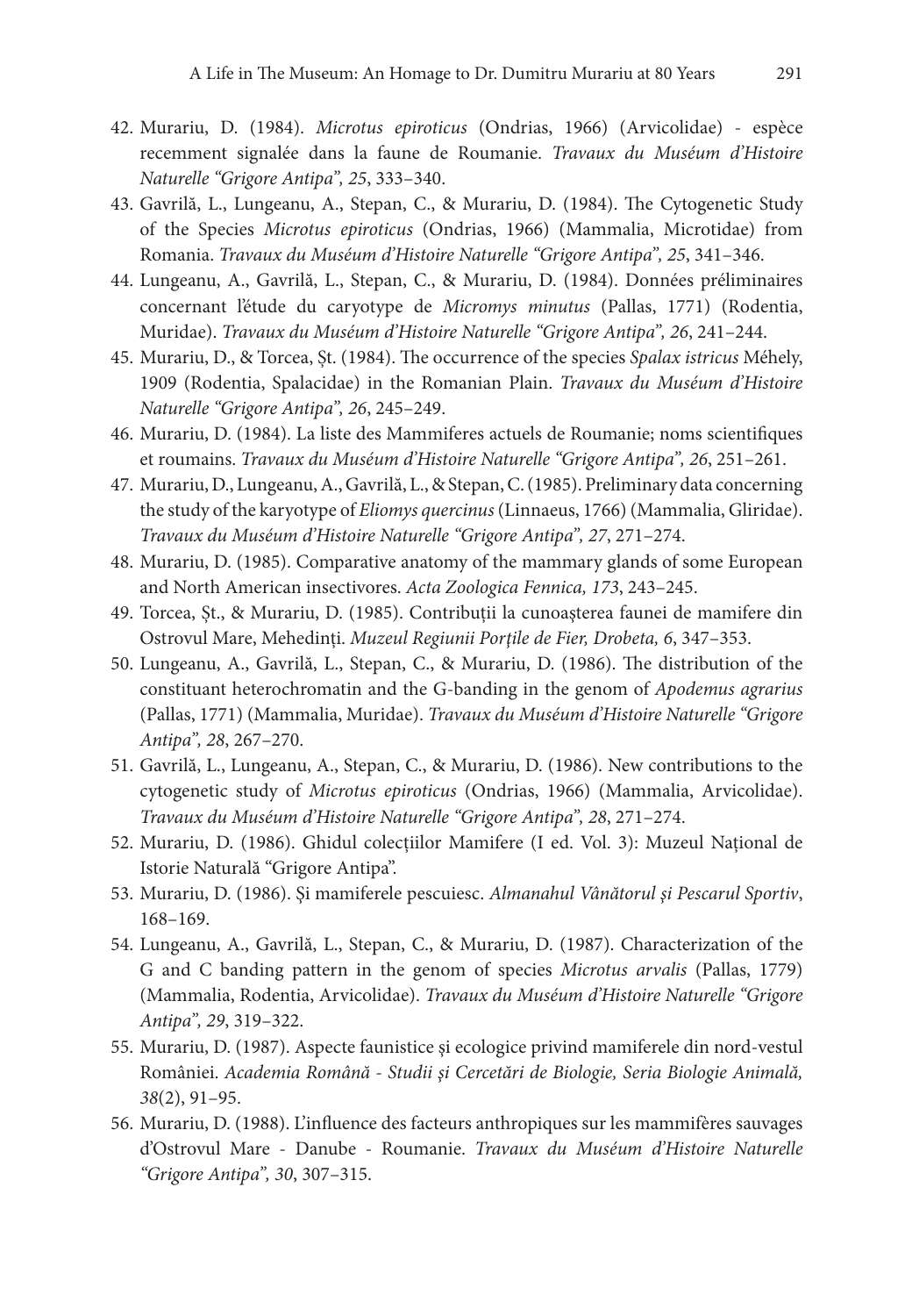- 57. Murariu, D. (1988). Ghidul colectiilor Mamifere (II ed. Vol. 3): Muzeul National de Istorie Naturală "Grigore Antipa".
- 58. Murariu, D. (1988). G. Pilleri, Investigations on Beavers. Institute of Brain Anatomy, University of Bern (Switzerland). Bern, 1983–1986; 1988 (seven volumes). *Travaux du Muséum d'Histoire Naturelle "Grigore Antipa", 30*, 412–413
- 59. Murariu, D. (1989). Les mammifères de la zone du cours inférieur de la Ialomiţa. *Travaux du Muséum d'Histoire Naturelle "Grigore Antipa", 30*, 247–256.
- 60. Murariu, D. (1989). Specialized integumentary glands of some Holarctic Insectivores*.* Paper presented at the Abstract of Papers and Posters, Fifth International Theriological Congress, Rome.
- 61. Murariu, D. (1989). Din lumea mamiferelor. Mamifere terestre (Vol. I). București: Editura Academiei R.S.R.
- 62. Murariu, D. (1989). Important specimens preserved in the "Grigore Antipa" Museum of Natural History - Bucharest, Romania. *Travaux du Muséum d'Histoire Naturelle "Grigore Antipa", 30*, 389–395.
- 63. Murariu, D. (1990). Importante "documente" ale naturii în Muzeul de Istorie Naturală "Grigore Antipa"*.* Paper presented at the A 11-a Sesiune a Muzeului de Istorie şi Artă a Municipiului Bucureşti, Bucureşti.
- 64. Murariu, D., Andreescu, I., & Nesterov, V. (1991). Les composants de la nourriture d'hiver d'*Asio otus otus* (L., 1758) du nord-est de Bucharest (Roumanie). *Travaux du Muséum d'Histoire Naturelle "Grigore Antipa", 31*, 415–420.
- 65. Murariu, D. (1992). Contributions to the knowledge of the specialized tegumentary glands from *Crocidura zaodon* Osgood, 1910 (Insectivora. Soricidae). *Travaux du Muséum d'Histoire Naturelle "Grigore Antipa", 32*, 363–369.
- 66. Murariu, D. (1992). Centenary of Natural Sciences Museum in Berlin (Review). *Travaux du Muséum d'Histoire Naturelle "Grigore Antipa", 32*, 515–516.
- 67. Murariu, D. (1992). Fifth International Theriological Congress, Rome, 22–29 august 1989. *Travaux du Muséum d'Histoire Naturelle "Grigore Antipa", 32*, 517–518.
- 68. Murariu, D. (1992). V.E. Sokolov, R.P. Jenevskaia "Ecologo funkcionalinaia morfologia koznova pokerova mlekopitayushcih". Moskva. Nauka, 1988 (Book review). *Travaux du Muséum d'Histoire Naturelle "Grigore Antipa", 32*, 544–547.
- 69. Murariu, D. (1992). V.E. Sokolov, L.N. Skurat, L.V. Stepanova, F.B. Sumina, S.A. Sabadas - "Rukovodstvo po izucheniiu kojnovo pokrova mlekopitayushcih". Moskva. Nauka, 1988 (Book review). *Travaux du Muséum d'Histoire Naturelle "Grigore Antipa", 32*, 547–548.
- 70. Murariu, D. (1992). Heptner V.G., Nasimovici A.A. and Bannikov A.G., 1961 -Mammals of the Soviet Union, Vol. I - Artiodactyla and Perissodactyla. Scientific Editor Robert S.Hoffmann. Smithsonian Institution and the National Science Foundation. Washington, D.C. 1988: I–XXVII + 1–1147 pag. (Book review). *Travaux du Muséum d'Histoire Naturelle "Grigore Antipa", 32*, 548–550.
- 71. Murariu, D. (1992). Rezultatele expediţiei Muzeului de Istorie Naturală "Grigore Antipa" în Indonezia. Prezentare Expoziţia temporară 4 naturalişti români în Indonezia,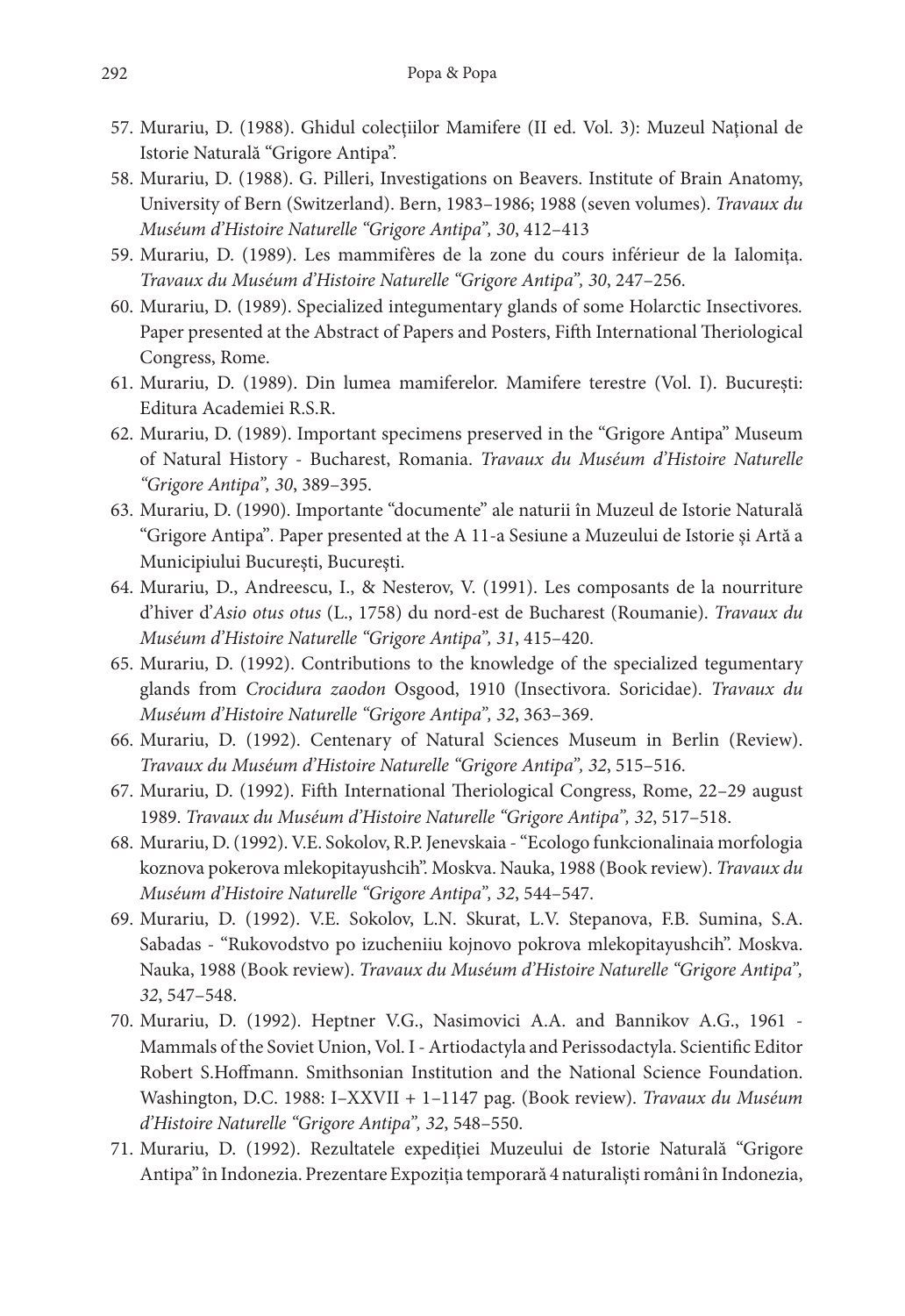21.IV.–30.X.1992. In Muzeul de Istorie Naturală "Grigore Antipa" (Ed.). Bucuresti: Muzeul de Istorie Naturală "Grigore Antipa".

- 72. Murariu, D. (1992). Expediţia Muzeului de Istorie Naturală "Grigore Antipa" în Indonezia. *Revista Muzeelor, 3*, 3–10.
- 73. Murariu, D. (1992). Naturalişti români în Indonezia. *Studii şi Cercetări de Biologie Animală, Academia Română, 44*(2), 151–156.
- 74. Murariu, D. (1992). Colecciones des Museo de Historia Natural de Bucarest. Resumenes*.* Paper presented at the Simposio Internacional y Primer Congreso Mundial Sobre Preservacion y Conservacion de Colecciones de Historia Natural. Mayo 10–15, Madrid.
- 75. Murariu, D. (1992). Grigore Antipa. *Ştiinţă şi Tehnică, 11*, 30.
- 76. Murariu, D. (1992). 125 de ani de la naşterea unui mare biolog român: Dimitrie Voinov. *Știință și Tehnică, 3*, 41.
- 77. Murariu, D. (1992). Ghidul Muzeului de Istorie Naturală "Grigore Antipa". In Muzeul de Istorie Naturală "Grigore Antipa" (Ed.), (pp. 32). București: Curtea Veche
- 78. Murariu, D. (1992). Când va ajunge în librării "Fauna ilustrată a României"? *Copiii, II*(4), 5.
- 79. Murariu, D. (1992). Muzeul "Grigore Antipa" o punte de legătură cu lumea. *Azi. Seria IV, 62*(238), 16.
- 80. Murariu, D. (1992). Academicianul Mihai Băcescu a împlinit 85 de ani. (Un mare savant). *Copiii, 3*(13), 3–4.
- 81. Murariu, D. (1993). Les petits mammifères (Mammalia, Insectivora et Rodentia) du nord de la Moldavie (Roumanie). *Travaux du Muséum d'Histoire Naturelle "Grigore Antipa", 33*, 411–419.
- 82. Andreescu, I., & Murariu, D. (1993). L'anatomie du crâne de *Babyroussa babyrussa* (L., 1758) (Mammalia, Suidae). *Travaux du Muséum d'Histoire Naturelle "Grigore Antipa", 33*, 397–409.
- 83. Murariu, D. (1993). "Grigore Antipa" Museum of Natural History in Bucharest. *The Times of Bucharest, 3*(17–18), 9.
- 84. Murariu, D. (1993). Din lumea mamiferelor. Mamifere terestre. (Vol. 2): Editura Academiei Române.
- 85. Murariu, D. (1994). Data on arvicolid voles (Mammalia: Rodentia) from Vrancea (Romania). *Travaux du Muséum d'Histoire Naturelle "Grigore Antipa", 34*, 369–374.
- 86. Murariu, D. (1994). Influenţele omului în schimbarea stării ecosistemelor naturale. (Man's influences in natural ecosystems). Risk and the Ecological policy in Romania. Romanian foundation for Democracy (pp. 23–25).
- 87. Murariu, D. (1994). Academician Mihai Băcescu at his 85-th anniversary. *Travaux du Muséum d'Histoire Naturelle "Grigore Antipa", 34*, 573–579.
- 88. Murariu, D. (1994). The present role of museums. *Travaux du Muséum d'Histoire Naturelle "Grigore Antipa", 34*, 631–634.
- 89. Murariu, D. (1995). Mammal species from Romania. Categories of conservation. *Travaux du Muséum d'Histoire Naturelle "Grigore Antipa", 35*, 549–566.
- 90. Murariu, D. (1995). Dr. doc. Aurelian Popescu-Gorj at his 80-th anniversary. *Travaux du Muséum d'Histoire Naturelle "Grigore Antipa", 35*, 643–664.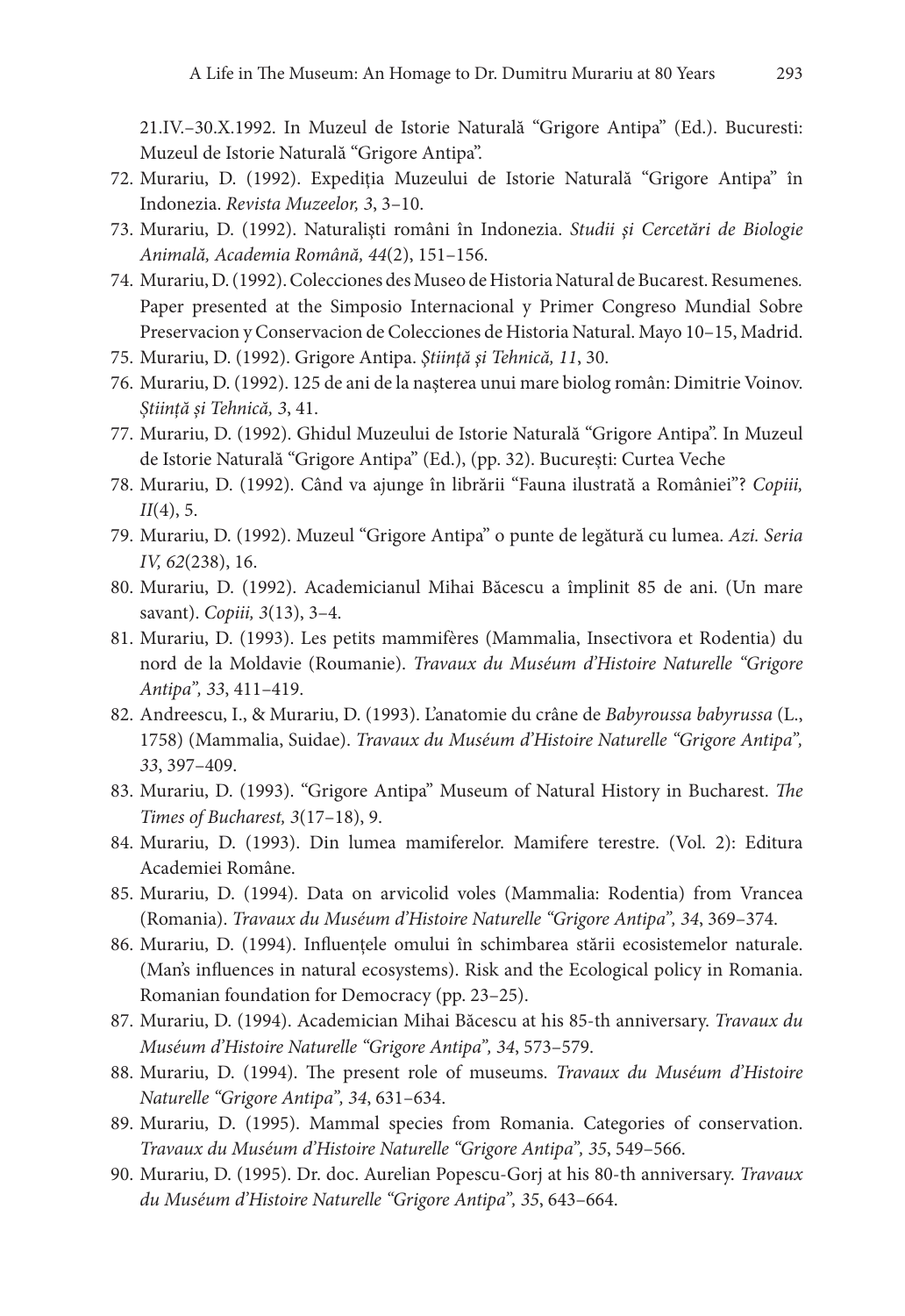- 91. Murariu, D. (1995). The Expedition of "Grigore Antipa" Museum of Natural History from Bucharest (Romania) in Brazil (11.IV.–12.VII.1994). *Travaux du Muséum d'Histoire Naturelle "Grigore Antipa", 35*, 687–690.
- 92. Murariu, D. (1995). Archives of nature in natural history collections. Paper presented at the International Conference on the Value and Valuation of Natural Science Collections. University of Manchester.
- 93. Murariu, D. (1995). Ghidul Muzeului de Istorie Naturală "Grigore Antipa" In Muzeul Național de Istorie Naturală "Grigore Antipa" (Ed.), (II ed., pp. 32). București: Arta Grafică.
- 94. Murariu, D. (1995). "Grigore Antipa" Museum of Natural History (Guide). In Muzeul Național de Istorie Naturală "Grigore Antipa" (Ed.), (I ed., pp. 32).
- 95. Murariu, D. (1995). Miraculoasa lume a animalelor (I). Cine provoacă mareele roşii?. *Integrame Magazin, 5*.
- 96. Murariu, D. (1996). L'influence des facteurs anthropiques sur les mammifères sauvages d'Ostrovul Mare - Danube - Roumanie. *Travaux du Muséum d'Histoire Naturelle "Grigore Antipa", 36*, 307–315.
- 97. Murariu, D. (1996). Mammals of the Danube Delta (Romania). *Travaux du Muséum d'Histoire Naturelle "Grigore Antipa", 36*, 361–371.
- 98. Murariu, D., & Popescu-Gorj, A. (1996). "Grigore Antipa" National Museum in Bucharest, Romania. *Holarctic Lepidoptera, 3*(2), 43–46.
- 99. Murariu, D. (1996). Muzeul "Antipa". In Muzeul Național de Istorie Naturala "Grigore Antipa" (Ed.), *Tezaurul României"*. Milano: Edizioni KINA Italia.
- 100. Murariu, D. (1996). Puncte de vedere asupra colecţiilor Muzeelor de Şiinţele Naturii. *Natura şi Omul, Ploieşti* 7–11.
- 101. Murariu, D. (1996). Natural sciences collections implied in the Conservation of Global biodiversity*.* Paper presented at the Second World Congress on the Reservation and Conservation of Natural History Collections, 20-th - 24-th August 1996., University of Cambridge.
- 102. Murariu, D. (1996). Biodiversitate. Paper presented at the Simpozionul TERRA III
- 103. Murariu, D. (1996). Mihai I. Constantineanu un mare entomolog român. Paper presented at the Mari biologi ai secolului XX Bacău, 13 – 16 noiembrie 1996.
- 104. Murariu, D. (1996). Miraculoasa lume a animalelor (XVII). Cine provoacă "Râia Pământului?. *Integrame Magazin, 23*(3), 6.
- 105. Murariu, D. (1996). Miraculoasa lume a animalelor (XVII). Moluştele. *Integrame Magazin, 24*(3), 6.
- 106. Murariu, D. (1996). Miraculoasa lume a animalelor (XIX). Caracatiţe şi calmari. *Travaux du Muséum d'Histoire Naturelle "Grigore Antipa", 25*(3), 8.
- 107. Murariu, D. (1996). Miraculoasa lume a animalelor (XX). Cât de periculoase sunt caracatiţele?. *Integrame Magazin, 26*(3), 2.
- 108. Murariu, D. (1996). Miraculoasa lume a animalelor (XXI). Unde înoată monştrii mărilor?. *Integrame Magazin, 27*(3), 8.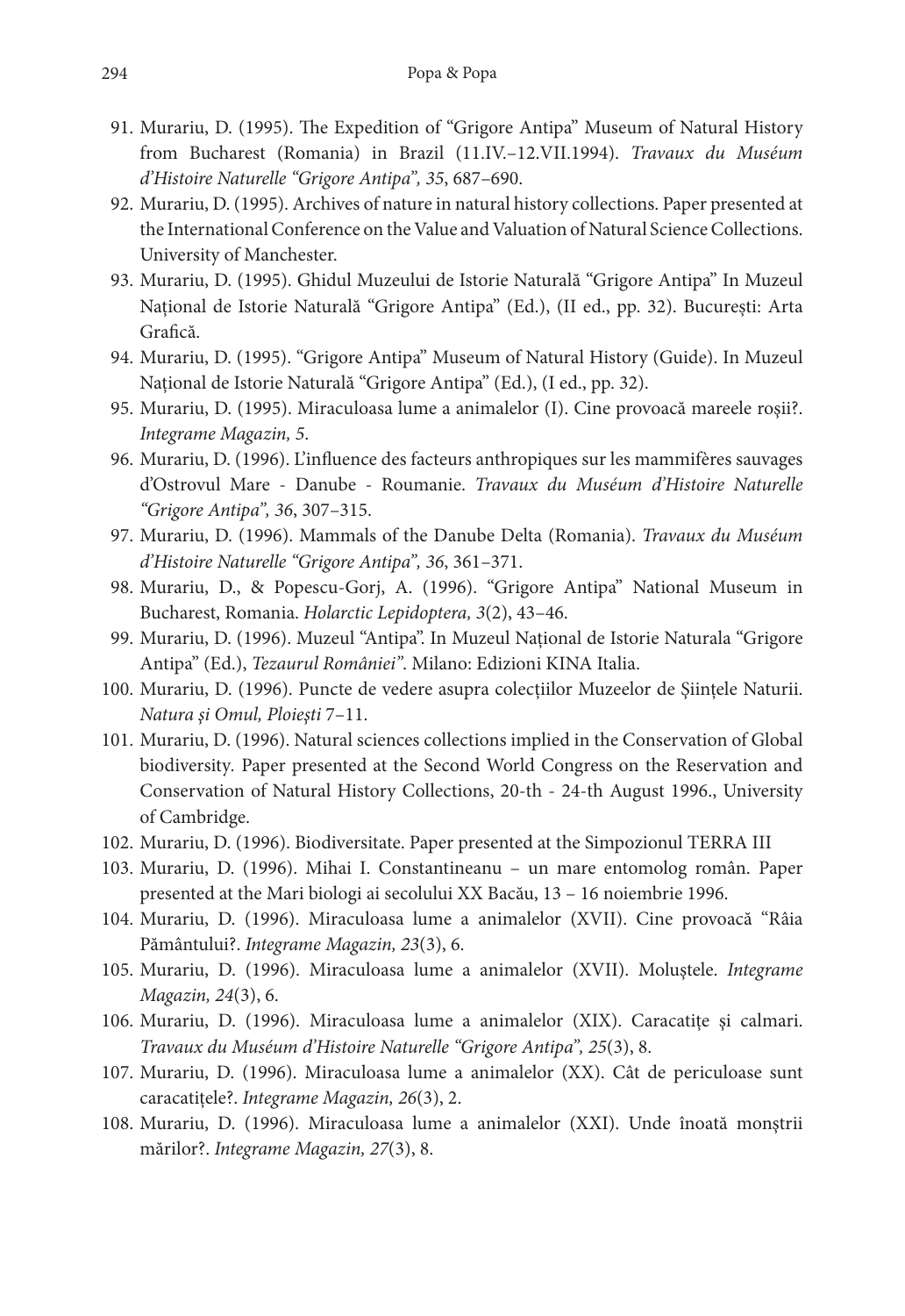- 109. Murariu, D. (1997). La siciste de bouleux (*Sicista betulina* Pallas, 1779) (Rodentia, Zapodidae) dans les Monts Rodna, Maramureş, Roumanie. *Travaux du Muséum d'Histoire Naturelle "Grigore Antipa", 37*, 147–157.
- 110. Laiu, L., & Murariu, D. (1997). Nouriture de la chouette chevêche (*Athene noctua* Scop., 1769) (Aves: Strigiformes) pendant l'été, dans une dépression sous-Carpathique de Moldavie – Roumanie. *Travaux du Muséum d'Histoire Naturelle "Grigore Antipa", 37*, 319–326.
- 111. Murariu, D., Răduleț, N., & Stănescu, M. (1997). Contributions to the knowledge of the genus *Arvicola* Lacépède, 1799 (Mammalia Rodentia) from Romania. *Travaux du Muséum d'Histoire Naturelle "Grigore Antipa", 37*, 401–413.
- 112. Krystufek, B., Murariu, D., & Kurtonur, C. (1997). Present distribution of the Golden Jackal *Canis aureus* in the Balkans and adjacent regions. *Mammal Review, 27*(2), 109–114.
- 113. Almășan, H., & Murariu, D. (1997). Răspândirea şi situaţia nurcii europene (*Mustela lutreola* L., 1761, Fam. Mustelidae, Ord. Carnivora). *Acta Cinegetica Romaniae. Studii şi comunicări, 1*, 131–136.
- 114. Murariu, D. (1997). Perspectiva Muzeelor de Ştiinţele Naturii în Mileniul III. *A 125-a Aniversare a Muzeului Banatului*, 16–17.
- 115. Murariu, D. (1997). Archives of nature in natural history collections. In John R. Nudds & Charles W. Petit (Eds.), The Value and Valuation of Natural Sciences Collections (pp. 31–34). London: Geological Society London.
- 116. Murariu, D. (1997). Foreword. În: Results of the Zoological Expedition organized by "Grigore Antipa" Museum in the Indonesian Archipelago (1991). *Travaux du Muséum d'Histoire Naturelle "Grigore Antipa", 38*, 7–11.
- 117. Murariu, D. (1997). Contribuţiile Programului "Fulbright" la dezvoltarea relaţiilor ştiinţifice româno-americane*.* Paper presented at the Lucrările Congresului al XXII-lea al Academiei Româno-Americane de Ştiinţe şi Arte. Universitatea de Stat "Valachia" – Târgovişte (26–29 iunie 1997).
- 118. Murariu, D. (1997). Miraculoasa lume a animalelor (XXII). Melcii ucigaşi. *Integrame Magazin, 29*(4), 6.
- 119. Murariu, D. (1997). Miraculoasa lume a animalelor (XXVI). Scoicile mâncătoare de oameni. *Integrame Magazin, 33*(4), 12.
- 120. Murariu, D. (1997). Miraculoasa lume a animalelor (XXVII). Stridiile moluştele căutate pentru hrană. *Integrame Magazin, 36*(4), 9.
- 121. Murariu, D. (1997). Miraculoasa lume a animalelor (XXVIII). Scoicile ucigaşe. *Integrame Magazin, 37*(4), 10.
- 122. Murariu, D. (1997). Miraculoasa lume a animalelor (XXIX). Moluştele vinovate de dezastre. *Integrame Magazin, 28*(4), 12.
- 123. Murariu, D. (1997). Miraculoasa lume a animalelor (XXX). "Picioare articulate". *Integrame Magazin, 39*(4), 14.
- 124. Murariu, D. (1997). Muzeele naturii şi colecţiile lor. *Artemis. Pădure, vânătoare, pescuit, ecologie, 3*, 3.
- 125. Murariu, D. (1997). Din lumea mamiferelor Mamifere arboricole (Vol. 3). București.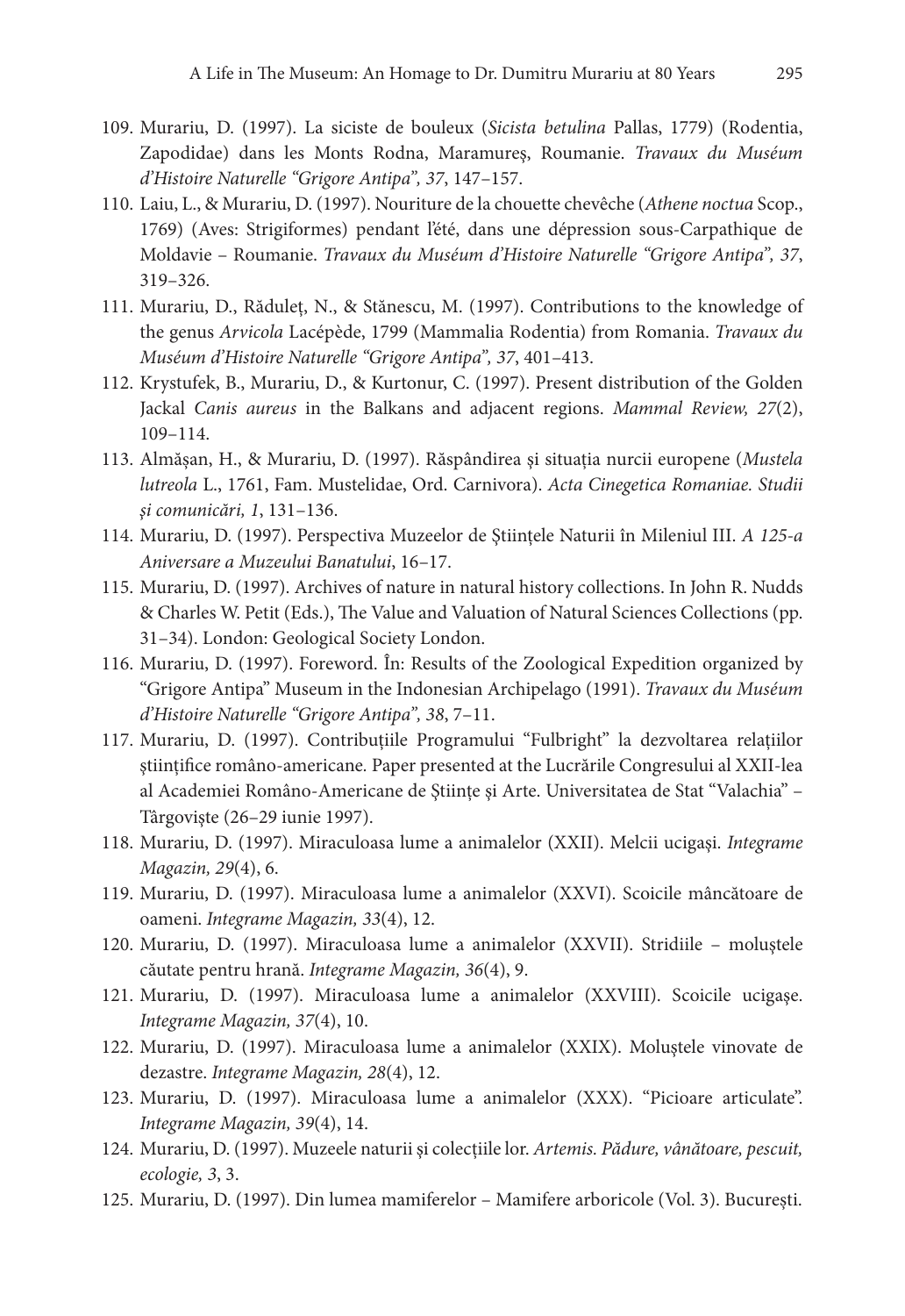- 126. Laiu, L., & Murariu, D. (1997). The food of the long-eared owl (*Asio otus otus* L.) (Aves: Strigiformes) in wintering conditions of the urban environment in Romania. *Travaux du Muséum d'Histoire Naturelle "Grigore Antipa", 40*, 413–430.
- 127. Gavrilă, L., Murariu, D., Rebedea, I., Mircea, L., Ștefan, M., Vladimirescu, A., & Bucur, S. (1998). Preliminary results of the molecular cytogenetics study on hedgehog (*Erinaceus concolor* Martin, 1838) (Mammalia: Insectivora) in Romania. *Travaux du Muséum d'Histoire Naturelle "Grigore Antipa", 40*, 431–448.
- 128. Murariu, D. (1998). About the hamster (*Cricetus cricetus* L., 1758 Cricetidae, Rodentia) in Romania. *Ökologie und Schutz des Feldhamster, Halle/Saale*, 91–98.
- 129. Murariu, D., & Răduleț, N. (1998). Mammalian fauna (Mammalia) from Maramureş Depression, Romania. *Travaux du Muséum d'Histoire Naturelle "Grigore Antipa", 40*, 609–621.
- 130. Murariu, D. (1998). Academicianul Mihai Băcescu la 90 de ani. *Interferenţe* (*Fălticeni*)*, 2*(4), 22–28.
- 131. Murariu, D. (1998). Academician Mihai Băcescu at 90 years old. *Travaux du Muséum d'Histoire Naturelle "Grigore Antipa", 40*, 623–634.
- 132. Murariu, D. (1999). National coordinator for Romanian Mammals *The Atlas of European Mammals. Academic Press, London*, 1–484.
- 133. Murariu, D. (1999). Perspectivele muzeelor de ştiinţele naturii. *Oltenia. Studii şi comunicări. Muzeul de Ştiințele Naturii Craiova, 15*, 11–13.
- 134. Murariu, D. (1999). 90 years of continuity at the "Grigore Antipa" National Museum of Natural History from Bucharest (1908–1998). *Travaux du Muséum d'Histoire Naturelle "Grigore Antipa", 41*, 413–421.
- 135. Murariu, D. (1999). Viaţa şi opera Doctorului Grigore Antipa. *Figuri de naturalişti români, Bacău* (*5–6 iunie 1999*), 7–15.
- 136. Murariu, D. (1999). Cuvânt înainte O singură Dunăre (pp. 7–9). Brăila: Editura Succes.
- 137. Murariu, D. (1999). Începuturile cercetărilor hidrobiologice în România. O Singură Dunăre (pp. 23–28). Brăila: Editura Succes.
- 138. Murariu, D. (2000). Mammalia. Insectivora (Vol. 16, Fasc. 1): Editura Academiei Române, 1–142.
- 139. Murariu, D. (2000). Mamifere/Mammals. In Oţel Vasile (Ed.), Lista Roşie a speciilor de plante şi animale din Rezervaţia Biosferei Delta Dunării, România (pp. 1–132): Editat de Fundaţia AVES. Finanţare Banca Mondială, din Proiectul GEF – Biodiversitatea Deltei Dunării.
- 140. Murariu, D. (2000). Chorologia mamiferelor sălbatice (Mammalia) din nord-vestul României. *Studii şi Comunicări. Ştiinţele Naturale, Satu Mare, 1*, 242–253.
- 141. Laiu, L., & Murariu, D. (2000). Food of the Little owl (*Athene noctua* Scop, 1769) (Aves: Strigiformes) in the surroundings of Bucharest (Romania). *Travaux du Muséum d'Histoire Naturelle "Grigore Antipa", 42*, 185–193.
- 142. Răduleț, N., & Murariu, D. (2000). Taxonomic value of the morphological differences of the coxal bone in six South-American bat species (Ord. Chiroptera: Emballonuridae, Mormoopidae and Phyllostomidae). *Travaux du Muséum d'Histoire Naturelle "Grigore Antipa", 42*, 225–234.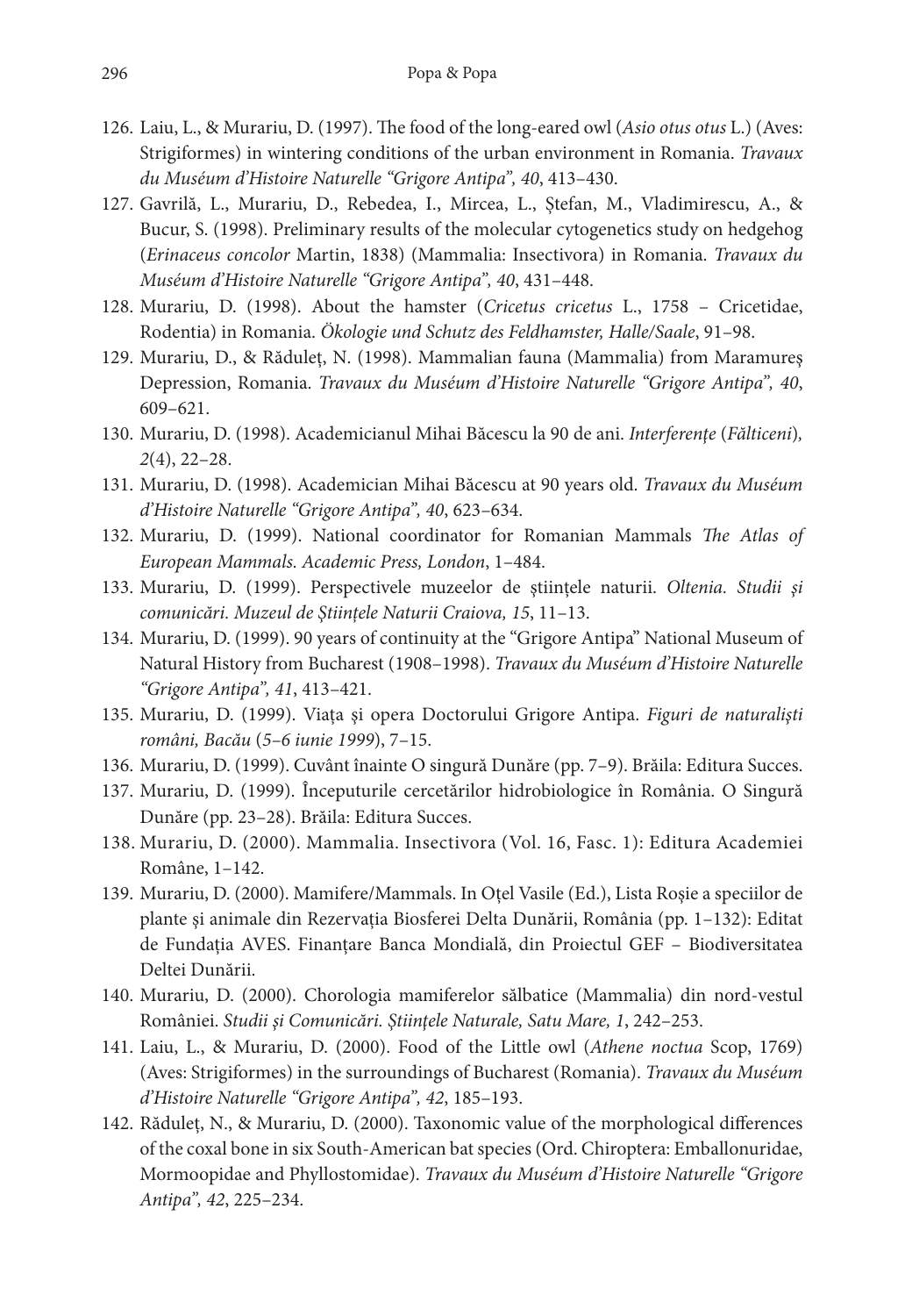- 143. Murariu, D. (2000). Commented list of the Mammal species susceptible for being included in the Red Book of the Romanian fauna. *Travaux du Muséum d'Histoire Naturelle "Grigore Antipa", 42*, 243–363.
- 144. Murariu, D. (2000). Juberthie Christian et Decu Vasile Encyclopedia Biospeologica (Tome I/1994, 834 pp; Tome II/1998, 1, 373 pp. Edition de Societé de Biospéologie. Moulis (C.N.R.S.) – Bucarest (Academie Roumaine). (Comptes rendus).
- 145. Murariu, D. (2000). Adaptările muzeologiei. *Oltenia. Studii şi comunicări. Muzeul de Ştiințele Naturii Craiova, 16*, 5–6.
- 146. Murariu, D. (2000). Prefață. In G. Ardelean & I. Bereş (Eds.), Fauna de Vertebrate a Maramureşului (pp. 1–378): Colecţia Universitaria. Editura Dacia, Cluj-Napoca.
- 147. Murariu, D. (2000). Heptner V.G., N.P. Naumov, P.B, Yurgenson, A.A. Sludskii, A.F: Chirkova, A.G. Banikova, 1967 – Mammals of the Soviet Union, vol. II, Part 1b, Carnivora (Weasels; Additional species). Published for Smithsonian Institution Libraries and the National Sciences Foundation, Washington, D.C., in 2002 by American Publishing Co. Pvt. Ltd., 66 Janpath, New Delhi 110001. Scientific Editor Robert S. Hoffmann. *Travaux du Muséum d'Histoire Naturelle "Grigore Antipa", 44*, 540–542.
- 148. Murariu, D. (2000). George D. Vasiliu, 2001 Biologi din România (Biologie animală). Editura Ion Borcea, Bacău: 1–704. *Travaux du Muséum d'Histoire Naturelle "Grigore Antipa", 44*, 542–543.
- 149. Gusic, J. V., & Murariu, D. (2000). Rolul muzeelor în sanogeneză şi ecosanogeneză. *Oltenia. Studii şi comunicări. Muzeul de Ştiințele Naturii Craiova, 16*, 7–9.
- 150. Popescu, A., & Murariu, D. (2001). Mammalia. Rodentia (Vol. 16, Fasc. 2): Editura Academiei Române, Bucureşti, 1–208.
- 151. Murariu, D. (2001). The species of the genus *Crocidura* Wagler, 1832 (Mammalia: Insectivora) from Romania. *Travaux du Muséum d'Histoire Naturelle "Grigore Antipa", 43*, 333–338.
- 152. Murariu, D. (2001). Valoarea educativă, ştiinţifică şi financiară a colecţiilor de ştiinţele naturii. *Oltenia. Studii şi comunicări. Muzeul de Ştiințele Naturii Craiova, 17*, 3–5.
- 153. Laiu, L., Pașol, P., Funeru, F., & Murariu, D. (2002). The analysis of the winter food structure in *Asio otus otus* L. (Aves: Strigiformes) from Bacău and Iaşi towns – Moldovia (Romania). *Travaux du Muséum d'Histoire Naturelle "Grigore Antipa", 44*, 41–68.
- 154. Murariu, D. (2002). Contributions to the knowledge of mammal fauna (Mammalia) from south-west Romania. *Travaux du Muséum d'Histoire Naturelle "Grigore Antipa", 44*, 431–441.
- 155. Gheorghiu, V., & Murariu, D. (2002). *Pipistrellus kuhlii* Kuhl, 1819 and *P. pygmaeus* Leach, 1825 (Chiroptera: Vespertilionidae) recently reported in the Romanian vertebrate fauna. *Travaux du Muséum d'Histoire Naturelle "Grigore Antipa", 44*, 443–454.
- 156. Gusic, J. V., Iancu, E., Murariu, D., & Manolache, R. (2002). Problèmes actuels au niveau de l'interface culture-économie. *Travaux du Muséum d'Histoire Naturelle "Grigore Antipa", 44*, 529–545.
- 157. Murariu, D. (2002). Muzeele de ştiinţele naturii şi biosfera. *Oltenia. Studii şi comunicări. Muzeul de Ştiințele Naturii Craiova, 18*, 5–8.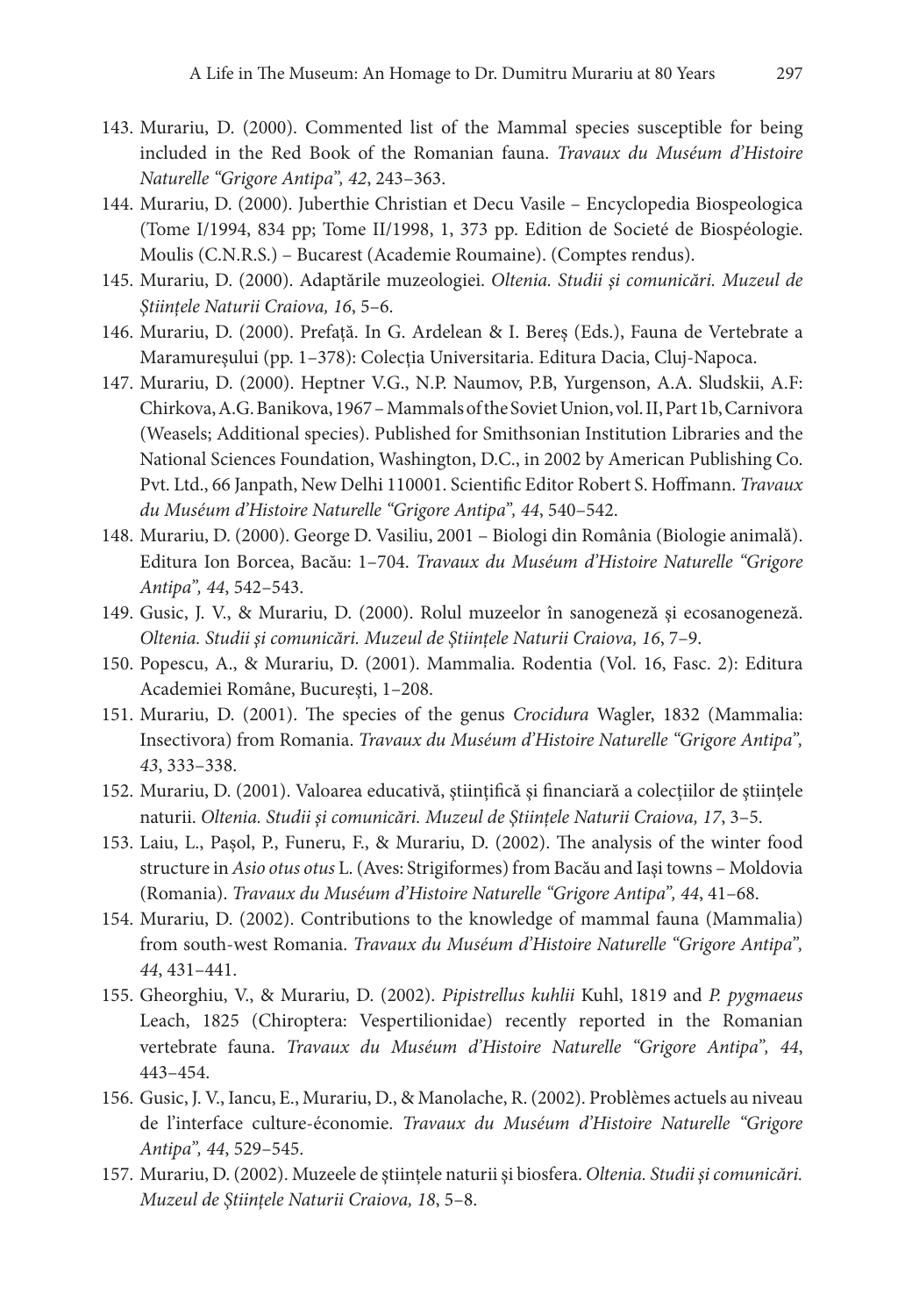- 158. Murariu, D. (2003). Consideraţii ecologice asupra unor specii de mamifere (Mammalia) din Valea Ierului. *Studii şi Comunicări. Seria Ştiinţele Naturale, Satu Mare*, 232–237.
- 159. Andreescu, F., & Murariu, D. (2003). Animalele Africii. Portrete în natură: Editura AD LIBRI.
- 160. Decu, V., Murariu, D., & Gheorghiu, V. (2003). Chiroptere din România. In Institutul de Speologie "Emil Racoviţă" (ISER) al Academiei Române & Muzeul Naţional de Istorie Naturală "Grigore Antipa" (Eds.), Chiroptere din România (pp. 521). București.
- 161. Murariu, D. (2003). Mammals (Mammalia) from the southern area of Piatra Craiului National Park (Romania). *Travaux du Muséum d'Histoire Naturelle "Grigore Antipa", 45*, 381–393.
- 162. Murariu, D. (2003). Bibliographia Mammalogica Romaniae. *Travaux du Muséum d'Histoire Naturelle "Grigore Antipa", 45*, 401–477.
- 163. Murariu, D. (2003). The faunal state and the estimation of the preservation categories of the mammal species of Piatra Craiului National Park. In POP O. & VERGHELEŢ M (Eds.), Research in Piatra Craiului National Park (Vol. 1, pp. 289–300). Brașov: Editura Pheonix
- 164. Murariu, D. (2003). Aprecieri asupra Secţiei de Ştiinţele Naturii a Muzeului Olteniei. *Oltenia. Studii şi comunicări. Muzeul de Ştiințele Naturii Craiova, 18*, 11.
- 165. Murariu, D. (2003). Valenciuc Neculai, 2001 Chiroptera. Fascicula 3, vol. XVI Mammalia. Editura Academiei Române: 1–166. (Book review) *Travaux du Muséum d'Histoire Naturelle "Grigore Antipa", 45*, 592–595.
- 166. Murariu, D. (2004). New reports on distribution of three bat species (Mammalia. Chiroptera) of Romania. *Travaux du Muséum d'Histoire Naturelle "Grigore Antipa", 46*, 271–279.
- 167. Murariu, D., & Chișamera, G. B. (2004). *Myocastor coypus* Molina, 1782 (Mammalia: Rodentia: Myocastoridae), a new report along the Danube River in Romania. *Travaux du Muséum d'Histoire Naturelle "Grigore Antipa", 46*, 281–287.
- 168. Murariu, D., Decu, V., & Gheorghiu, V. (2004). Bat specific structure over the year in the Gura Ponicovei Cave from South-Western Carpathians (Romania). *Travaux du Muséum d'Histoire Naturelle "Grigore Antipa", 47*, 315–323.
- 169. Murariu, D. (2004). Mammalia. Lagomorpha, Cetacea, Artiodactyla, Perissodactyla (Vol. 16, Fasc. 4). București: Editura Academiei Române, 1–209.
- 170. Murariu, D. (2004). In memoriam Professor Dr. docent Alexandru V. Grossu (14 July 1910–26 March 2004). *Travaux du Muséum d'Histoire Naturelle "Grigore Antipa", 47*, 397–399.
- 171. Murariu, D., & Munteanu, D. (2005). Mammalia. Carnivora (Vol. 16, Fasc. 5). București: Editura Academiei Române, 1–223.
- 172. Murariu, D., & Benedek, A. (2005). New reports on the presence of *Sorex alpinus* Schinz, 1837 (Insectivora: Soricidae) in the Southern Carpathians (Romania). *Travaux du Muséum d'Histoire Naturelle "Grigore Antipa", 48*, 407–415.
- 173. Murariu, D. (2005). The state of the mammals (Mammalia) along the Danube, between Gârla Mare and Călăraşi (Romania). *Travaux du Muséum d'Histoire Naturelle "Grigore Antipa", 48*, 427–445.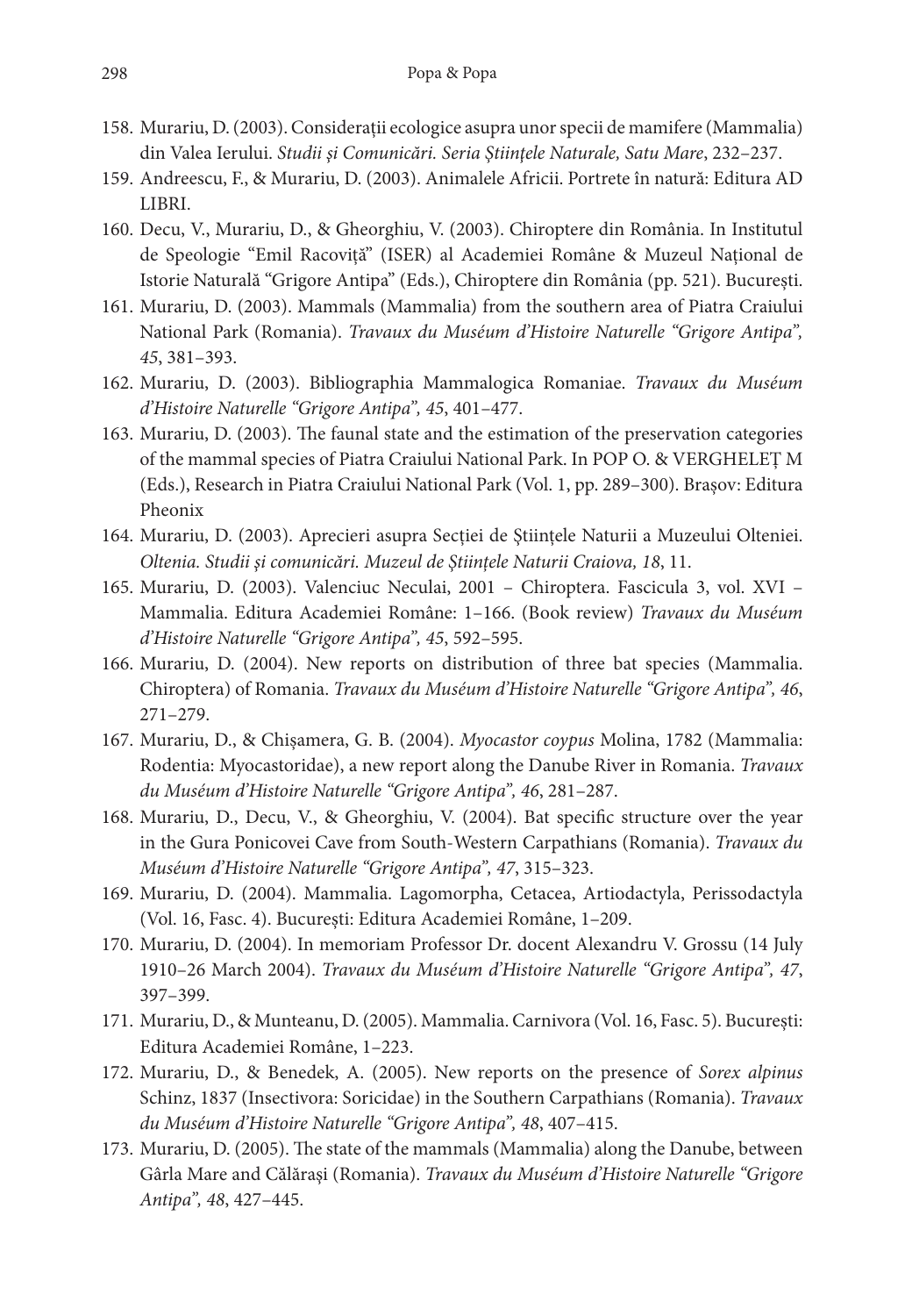- 174. Murariu, D., & Chișamera, G. B. (2005). New aspects on the out of winter food reserves of the badger (*Meles meles* L., 1758) (Mammalia: Carnivora) in Comana forest (South Romania). *Travaux du Muséum d'Histoire Naturelle "Grigore Antipa", 48*, 465–472.
- 175. Popa, L. O., Popa, O. M., Raicu, F., Pisică, E. I., Popa, O. P., & Murariu, D. (2005). Sex identification in humans by variable-stringency PCR of Y chromosome specific alpha satellite. *Travaux du Muséum d'Histoire Naturelle "Grigore Antipa", 48*, 541–546.
- 176. Murariu, D. (2005). "Grigore Antipa" National Muséum of Natural History (Bucharest) – continuer of 170 years old traditions and a space of knowledge, research and hoarding of natural documents. *Travaux du Muséum d'Histoire Naturelle "Grigore Antipa", 48*, 547–554.
- 177. Murariu, D. (2005). Grigore Antipa, 1921 Dunărea şi problemele ei ştiinţifice, economice şi politice. (The Danube and its scientifical, economical and political problems). Studii şi Cercetări VI, Editura Academiei Române, Dan Munteanu (Ed.)., Reimprimat în 2005, S.C. Roprint S.R.L., Cluj-Napoca: 1–191. *Travaux du Muséum d'Histoire Naturelle "Grigore Antipa", 48*, 623–628.
- 178. Murariu, D. (2005). Negrea Şt., Negrea A., Ardelean A., 2004 Biodiversitatea în mediile subterane din România. Inițiere în biologia, ecologia, conservarea și protecția mediilor subterane şi acvatice. Mic dicţionar de termeni. (Biodiversity in the subterranean environments from Romania. Initiation in the biology, ecology, conservation and protection of the subterranean, terrestrial and aquatic environments. Little dictionary of terms). "Vasile Goldiş" University Press, Arad: 1–248. *Travaux du Muséum d'Histoire Naturelle "Grigore Antipa", 48*, 628–632
- 179. Murariu, D. (2005). Geacu S., 2002 Colinele Covurluiului Potenţial ecologic. Comunităţi biologice. Modificarea antropică a peisajului geografic. (Covurlui Hills. Biological communities. Anthropic changing of the geographical landscape). Editura Univers Enciclopedic, Bucureşti: 1–338. *Travaux du Muséum d'Histoire Naturelle "Grigore Antipa", 48*, 632–635.
- 180. Murariu, D. (2005). Drugescu C., 2003 Compendiu de zoogeografie generală. (Compendium of general zoogeography). Editura Granada, Bucureşti: 1–184. *Travaux du Muséum d'Histoire Naturelle "Grigore Antipa", 48*, 635–638.
- 181. Murariu, D. (2005). Mammalia. In N. Botnariuc & V. Tatole (Eds.), Cartea Roşie a Vertebratelor din România (pp. 260). București: Curtea Veche.
- 182. Murariu, D., & Chișamera, G. B. (2006). Partial albinism in noctule bat *Nyctalus noctula* (Schreber, 1774) (Mammalia: Chiroptera) from Romania. *Travaux du Muséum d'Histoire Naturelle "Grigore Antipa", 49*, 353–357.
- 183. Murariu, D. (2006). Mammal ecology and their distribution in North Dobrogea. *Travaux du Muséum d'Histoire Naturelle "Grigore Antipa", 49*, 387–399
- 184. Popa, L. O., Popa, O. P., Pisică, E. I., Iftime, A., Matacă, S., Diaconu, F., & Murariu, D. (2006). The first record of *Perccottus glenii* Dybowski, 1877 (Pisces: Odontobutidae) and *Ameiurus melas* Rafinesque, 1820 (Pisces: Ictaluridae) from the Romanian sector Danube. *Travaux du Muséum d'Histoire Naturelle "Grigore Antipa", 49*, 323–329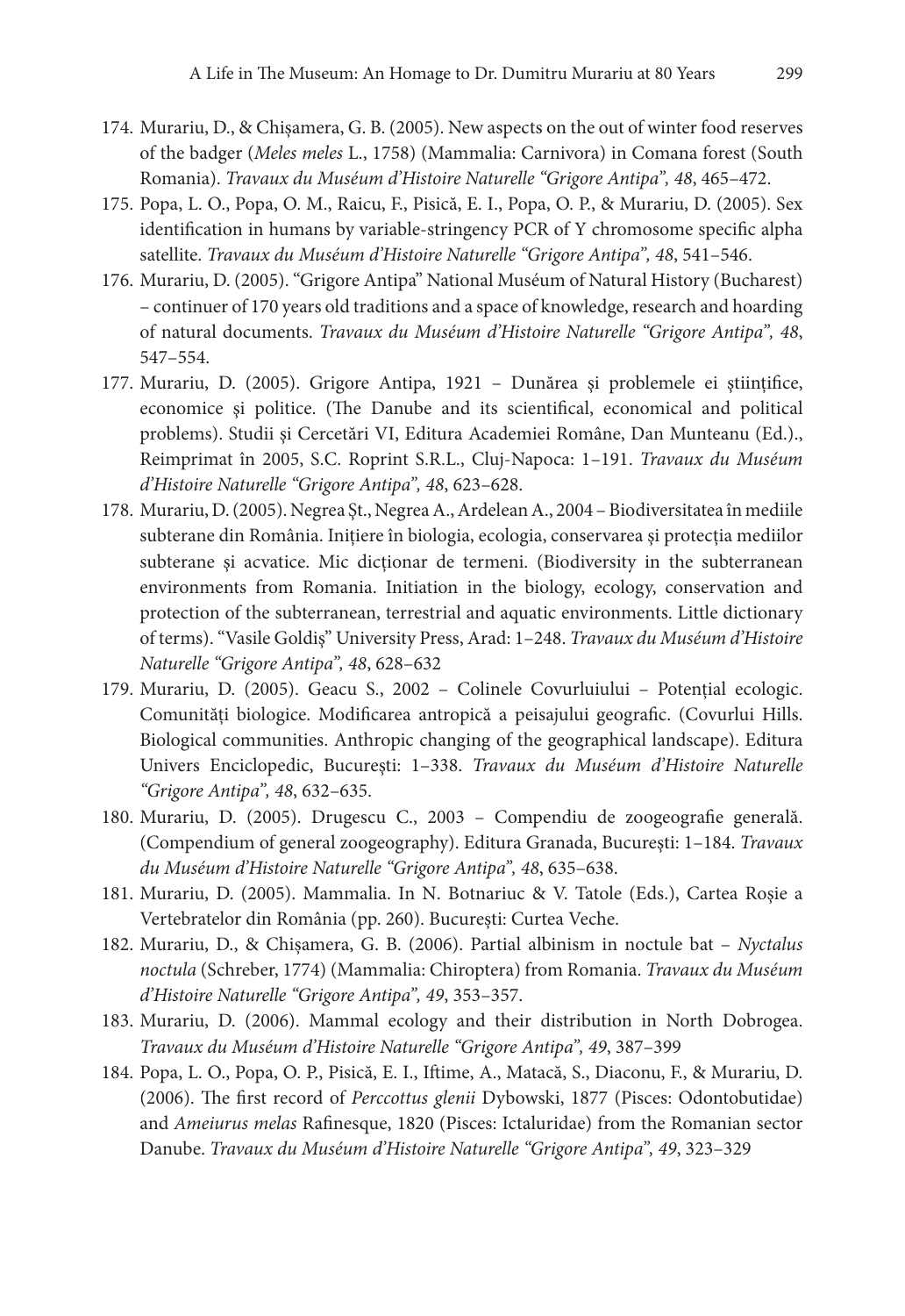- 185. Murariu, D. (2006). Les relations de l'Académicien Mihai Băcescu avec des spécialistes et des instituts scientifiques de France. *Noema - Comitetul Român de Istoria si Filosofia Științei și Tehnicii*, 189–194
- 186. Murariu, D. (2006). Dr. Hilarie Mitrea (1842–1904) unul dintre cei mai mari călători şi donatori români din sec. XIX. *Revista Știință și Tehnică, 58*(6), 47–48.
- 187. Popa, L. O., Popa, O. M., Raicu, F., Pisică, E. I., Popa, O. P., & Murariu, D. (2006). Sex identification in humans by variable-stringency PCR of Y chromosome alpha satellite*.* Paper presented at the European Human Genetics Conference Amsterdam. The Netherlands.
- 188. Murariu, D. (2006). Sistematica, ecologia, răspândirea şi statutul de ocrotire al speciilor de mamifere din Oltenia. *Oltenia. Studii şi comunicări. Muzeul de Ştiințele Naturii Craiova, 22*, 286–294
- 189. Murariu, D. (2006). Tendencies of the European Hamster's populations (*Cricetus cricetus* L., 1758) in Romania. Paper presented at the 14-th Meeting of the International Hamster Work Group, Kitzingen – Bavaria
- 190. Murariu, D. (2006). Conservarea liliecilor şi mamiferelor mici în ecosistemele de pădure. Conservarea liliecilor şi a mamiferelor mici din segmentul românesc al Carpaţilor. Paper presented at the Proceedings of the VI-th European Seminar of Bats of Carpathians.
- 191. Murariu, D. (2006). Istoricul cunoaşterii mamiferelor în România. *Noema Comitetul Român de Istoria si Filosofia Științei și Tehnicii, 5*.
- 192. Murariu, D. (2007). *Vespertilio murinus* L., 1758 (Chiroptera: Vespertilionidae) domicol species in Romanian fauna. *Travaux du Muséum d'Histoire Naturelle "Grigore Antipa", 50*, 337–345
- 193. Murariu, D., & Gheorghiu, V. (2007). A malpractice case in the study of chiropterans (Mammalia). *Travaux du Muséum d'Histoire Naturelle "Grigore Antipa", 50*, 347–353
- 194. Murariu, D., & Chișamera, G. B. (2007). Data on some small mammals of Tunisia. (Results of the "Punia" 2006 expedition). *Travaux du Muséum d'Histoire Naturelle "Grigore Antipa", 50*, 479–493
- 195. Popa, O. P., Murariu, D., & Popa, L. O. (2007). Comparison of four DNA extraction methods from invasive freshwater bivalve species in Romanian fauna. *Travaux du Muséum d'Histoire Naturelle "Grigore Antipa", 50*, 527–536
- 196. Popa, O. P., Kelemen, B. S., Murariu, D., & Popa, L. O. (2007). New records of *Sinanodonta woodiana* (Lea, 1834) (Mollusca: Bivalvia: Unionidae) from Eastern Romania. *Aquatic Invasions, 2*(3), 265–267
- 197. Popa, L. O., Popa, O. P., Gărgărea, P., & Murariu, D. (2007). Sequence analysis of the 5' CO1 gene region from *Dama dama* (Linnaeus, 1758) (Mammalia: Cervidae). *Travaux du Muséum d'Histoire Naturelle "Grigore Antipa", 50*, 537–542
- 198. Pop, O., & Murariu, D. (2007). Piatra Craiului National Park. Nature 2000 Site. Brașov: Editura Universităţii Transilvania.
- 199. Murariu, D., & Andreescu, F. (2007). Delta Dunării (versiune română, engleză, germană). București: Editura Ad Libri.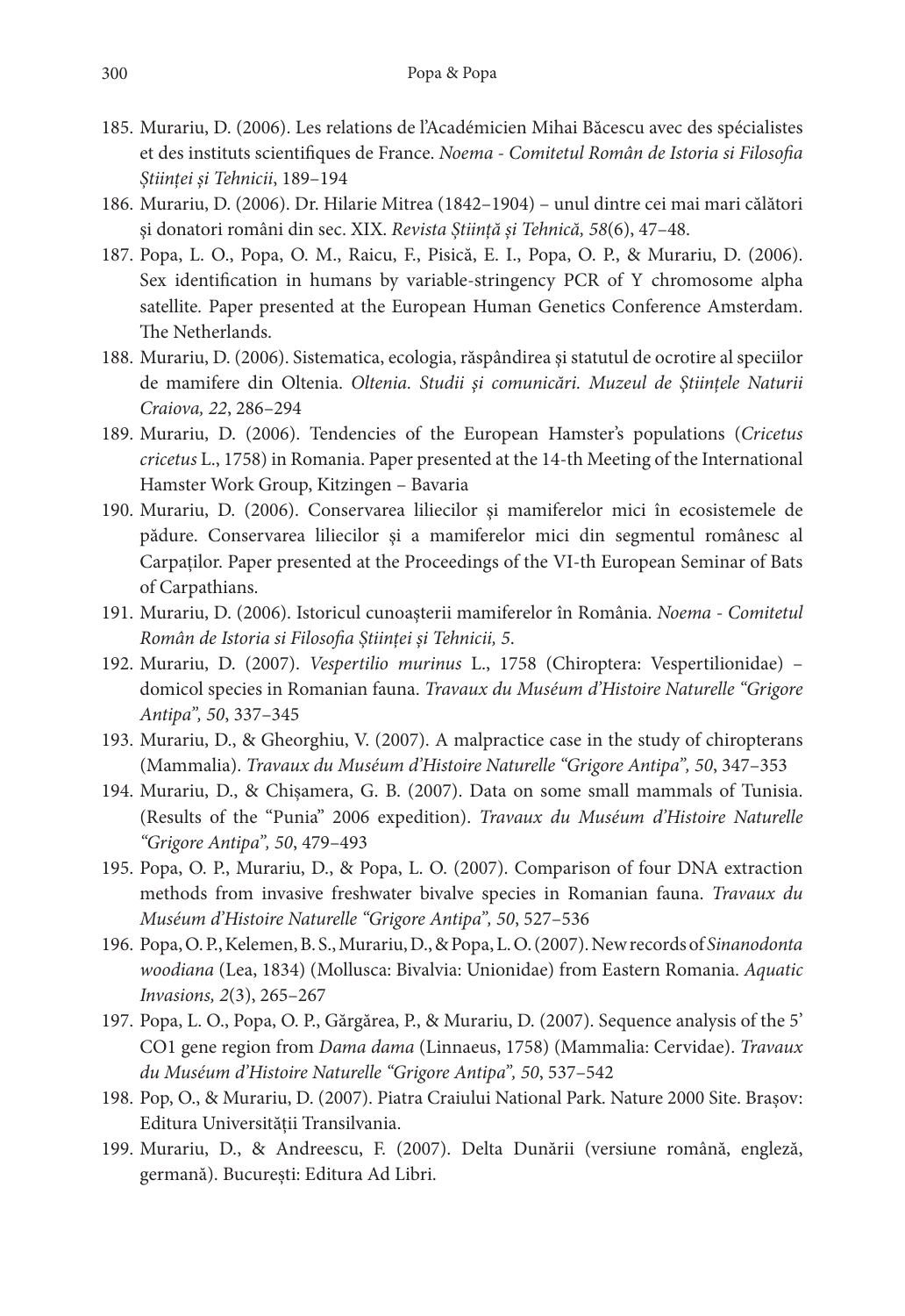- 200. Murariu, D. (2007). Travaux journal at its 50-th anniversary. *Travaux du Muséum d'Histoire Naturelle "Grigore Antipa", 50*, 7–9.
- 201. Murariu, D. (2007). 140 years since Grigore Antipa's birth. *Travaux du Muséum d'Histoire Naturelle "Grigore Antipa", 50*, 555–561
- 202. Murariu, D. (2007). Academician Professor Dr. Constantin Motaş honoured scientist, Dr. Grigore Antipa's first succesor. *Travaux du Muséum d'Histoire Naturelle "Grigore Antipa", 50*, 633–639
- 203. Toma, C., & Murariu, D. (2007). 300 years since the birth of Carl von Linné founder of the binominal nomenclature. *Noema - Comitetul Român de Istoria si Filosofia Științei și Tehnicii*, 133–142
- 204. Murariu, D. (2007). Tricentenarul naşterii marelui naturalist francez Georges-Louis Leclerc, Comte de Buffon (1707–1788). *Academica, Revistă editată de Academia Română, 66–67*(Anul XVII, 203–204), 34–37
- 205. Gregorian, L., & Murariu, D. (2007). Linnaeus şi apariţia taxonomiei moderne. *Academica, Revistă editată de Academia Română, 60–61*(Anul XVII, 197–198), 76–80
- 206. Murariu, D., Gheorghiu, V., Done, A., & Nistor, V. (2007). Protecţia liliecilor şi a pădurilor – o relaţie reciproc avantajoasă. București: Editura Universitară.
- 207. Murariu, D., Răduleț, N., & Stanciu, C. R. (2007). Semnalarea prezenţei resturilor de schelet de *Cricetus cricetus* (L., 1758) (Muridae: Cricetinae) in Peştera "La Adam", localitatea Târguşor - Dobrogea, Romania*.* Paper presented at the Sesiunea de comunicări şi referate ştiinţifice a Muzeului Național de Istorie Naturală "Grigore Antipa, 8–9 Decembrie 2008, București.
- 208. Murariu, D. (2008). Faunology, biology, ecology and protection statute of the mammals (Mammalia) of the Măcin Mountain National Park (Romania). *Travaux du Muséum d'Histoire Naturelle "Grigore Antipa", 51*, 273–301
- 209. Murariu, D. (2008). Centennial of "Grigore Antipa" National Museum of Natural History of Bucharest in actual building. *Travaux du Muséum d'Histoire Naturelle "Grigore Antipa", 51*, 485–491
- 210. Murariu, D., Gheorghiu, V., & Nistor, V. (2008). A possible restauration of an important hibernating and nursery colony in a tourist's cave from Romania. Paper presented at the Symposium Conservation, Ecology and Biology of Holarctic Bats and small Mammals – in theory and practice., Krakow, Poland.
- 211. Murariu, D. (2008). Bat distribution in Romanian Carpathians*.* Paper presented at the Symposium Influences of underground microclimate on the hibernating bat colonies, Bytom – Poland.
- 212. Murariu, D., Gheorghiu, V., & Nistor, V. (2008). Restauration of the nursery and hibernating colonies of bats in the Touristic Roost Muierii Cave, Baia de Fier – Romania*.* Paper presented at the XI-th European Bat Research Symposium, 18–22 August 2008 Cluj-Napoca, Romania.
- 213. Iorgu, I. Șt., Pisică, E. I., & Murariu, D. (2008). Preliminary data regarding the Orthoptera (Insecta: Orthoptera) specific diversity from Bucharest Metropolitan Area. *Analele Ştiinţifice ale Universităţii "Alexandru Ioan Cuza" din Iaşi* (*Serie Nouă*)*, Secţiunea I, Biologie Animală, Tom LIV*, 65–72.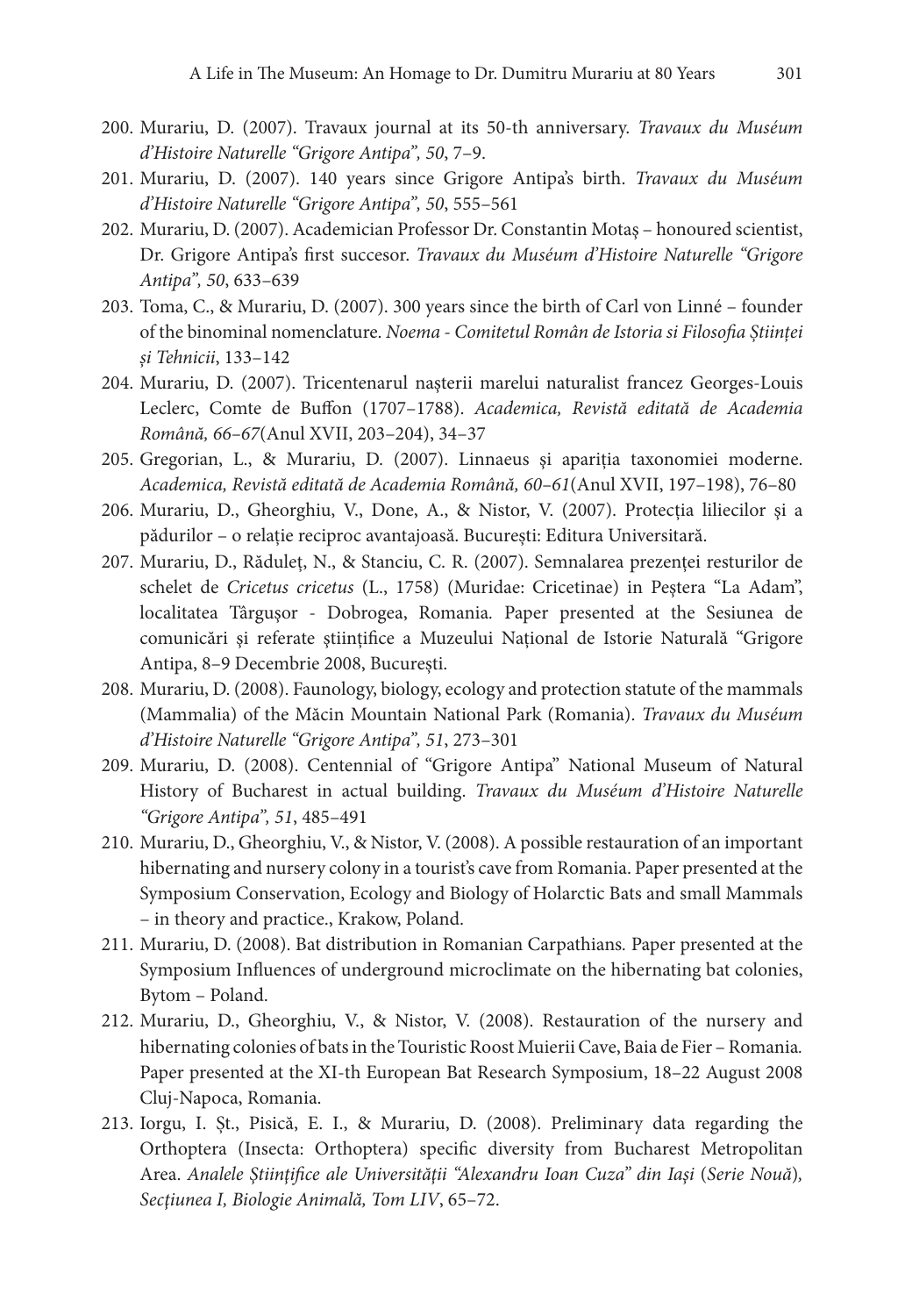- 214. Răduleț, N., Chișamera, G. B., Atanasova, I., Rajkov, I., & Murariu, D. (2008). Date privind răspândirea speciei *Nyctalus leisleri* (Chiroptera: Vespertilionidae) în România şi Bulgaria. Paper presented at the Sesiunea de comunicări şi referate ştiinţifice a Muzeului Național de Istorie Naturală "Grigore Antipa", 8–9 Decembrie 2008 București.
- 215. Atanasova, I., Murariu, D., Răduleț, N., Rajkov, I., & Chișamera, G. B. (2008). Date asupra mamiferelor (Mammalia) din Dobrogea - Romania şi Bulgaria*.* Paper presented at the Sesiunea de comunicări şi referate ştiinţifice a Muzeului Național de Istorie Naturală "Grigore Antipa", 8–9 Decembrie 2008, București.
- 216. Murariu, D., Decu, V., & Gheorghiu, V. (2008). A possible restauration of an important hibernating and nursery bat colony in a tourist's cave from Romania. *Studia Chiropterologica – Annals of the Chiropterological Information Center - Institute of Systematics and Evolution of Animals, Polish Academy of Sciences in Krakow, 6*, 89–96.
- 217. Murariu, D., & Geacu, S. (2008). Bibliographia Mammalogica Romaniae. București: Editura Academiei Române.
- 218. Murariu, D., & Cuzic, M. (2008). Ghidul ilustrat al mamiferelor sălbatice din România: Editura Dobrogea.
- 219. Murariu, D. (2008). Latura muzeologică în opera Academicianului Mihai Băcescu. *Studii şi Comunicări, Academia Română, Comitetul Român de Istoria şi Filosofia Ştiinţei şi Tehnicii – Divizia de Istoria Știinţei,, 1*, 35–46.
- 220. Chișamera, G. B., & Murariu, D. (2009). New records of Kuhli's pipistrelle *Pipistrellus kuhlii* (Kuhl, 1817) (Chiroptera: Vespertilionidae) and its present range in Romania. *Studia Chiropterologica – Annals of the Chiropterological Information Center - Institute of Systematics and Evolution of Animals, Polish Academy of Sciences in Krakow, 6*, 81–88.
- 221. Popa, O. P., Sarkany-Kiss, A., Kelemen, B. S., Iorgu, E. I., Murariu, D., & Popa, L. O. (2009). Contributions to the knowledge of the present Limnocardiidae fauna (Mollusca: Bivalvia) from Romania. *Travaux du Muséum d'Histoire Naturelle "Grigore Antipa", 52*,  $7-15.$
- 222. Murariu, D., & Petrescu, A. (2009). Faunistic data on birds (Aves) and mammals (Mammalia) from Cindrel Mountains (Romania). *Travaux du Muséum d'Histoire Naturelle "Grigore Antipa", 52*, 343–361
- 223. Murariu, D., & Stanciu, C. R. (2009). Data on the presence of the species *Mesocricetus newtoni* (Nehring, 1898) (Mammalia: Muridae: Cricetinae) in Dobrogea (Romania). *Travaux du Muséum d'Histoire Naturelle "Grigore Antipa", 52*, 363–369
- 224. Murariu, D., Atanasova, I., & Rajkov, I. (2009). Results on mammal (Mammalia) survey from Bulgarian and Romanian Dobrogea. *Travaux du Muséum d'Histoire Naturelle "Grigore Antipa", 52*, 371–386
- 225. Murariu, D. (2009). Występowanie nietopierzy w Rumuńskiej części Karpat. Wpływ środowiskowych warunków na wybór hibernaculum przez nietoperzy. Paper presented at the Bat Conservation Symposium, Bytom, Poland.
- 226. Murariu, D. (2009). Bat distribution in the Romanian Carpathians. The influence of Environmental conditions on the Bat hibernaculum choice*.* Paper presented at the Bat Conservation Symposium Bytom, Poland.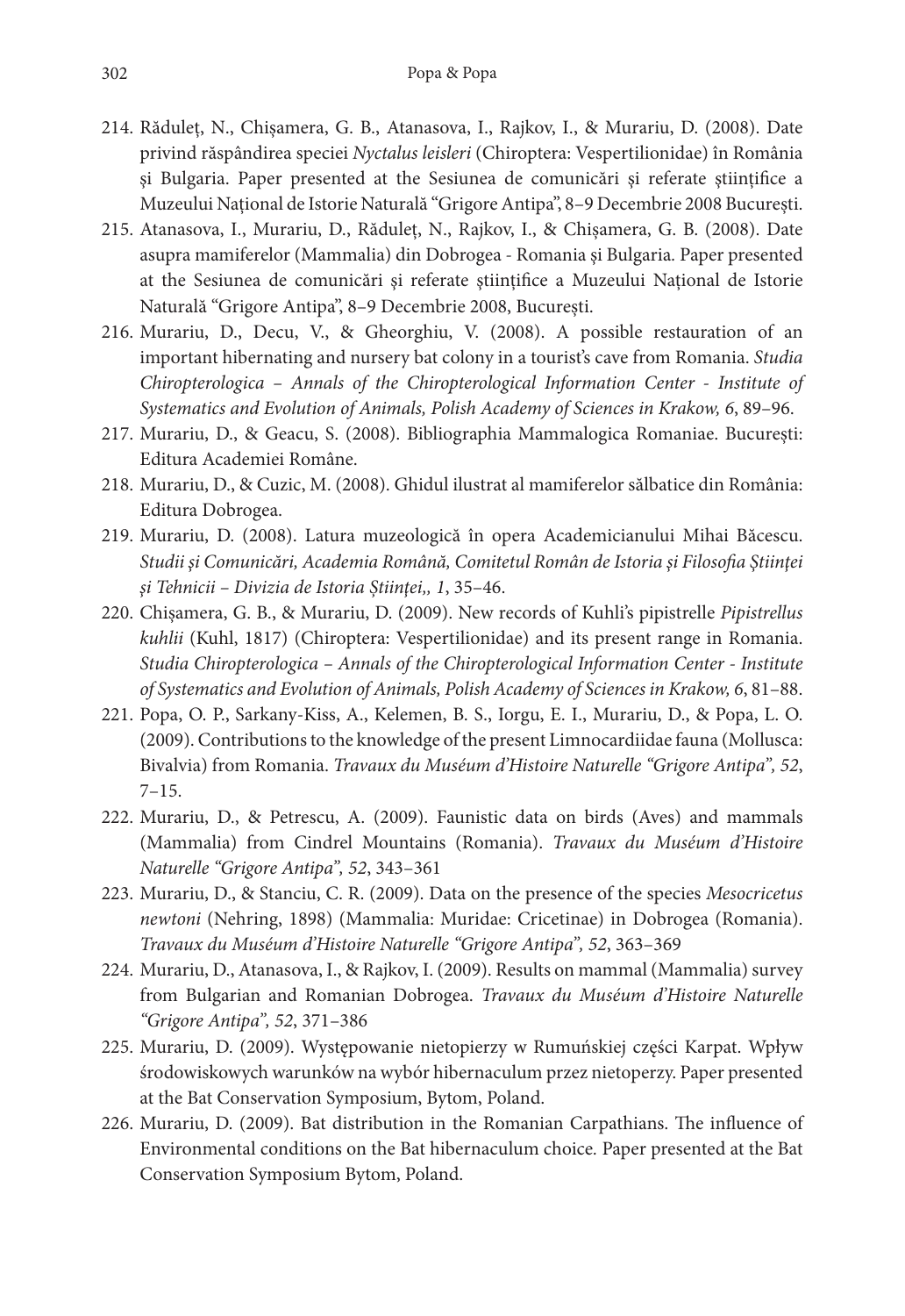- 227. Atanasova, I., Murariu, D., & Rajkov, I. (2009). Faunisticen sâstav i prirodozaşiten status na drebnite bozainiţi (Micromammalia) v iujna Dobrudja. *Godişnic na Şumenskia Universitet "Episcop Constantin Preslavski", 19*(6), 83–96.
- 228. Murariu, D. (2009). The concept of evolution after 150 years since the publication of "Origin of Species". *Oltenia. Studii şi comunicări. Muzeul de Ştiințele Naturii Craiova, 25*, 407–412.
- 229. Murariu, D. (2009). 150 de ani de la publicarea Originii Speciilor. *Studii şi Comunicări, Academia Română, Comitetul Român de Istoria şi Filosofia Ştiinţei şi Tehnicii – Divizia de Istoria Știinţei,, 2*, 281–291.
- 230. Atanasova, I., Murariu, D., Rajkov, I., & Chișamera, G. B. (2009). Faunistic composition and conservation status of the small mammals in Southern Dobrogea. *Annual of Konstantin Preslavsky University, Schumen, 19*(6), 83–96.
- 231. Murariu, D., Petrescu, A., Răduleț, N., Chișamera, G. B., Ceianu, C., & Panculescu, R. (2009). Contributions to the knowledge of birds (Aves) and mammals (Mammalia) fauna from Zarand Mountains (Romania). *Travaux du Muséum d'Histoire Naturelle "Grigore Antipa", 52*, 325–342
- 232. Murariu, D., Decu, V., & Gheorghiu, V. (2010). Şura Mare cave (Romania) the most important known hibernating roost for *Pipistrellus pygmaeus* Leach, 1825 (Chiroptera: Vespertilionidae). *Travaux du Muséum d'Histoire Naturelle "Grigore Antipa", 53*(1), 329–338
- 233. Murariu, D., Chișamera, G. B., & Petrescu, A. (2010). Terrestrial vertebrates of Dobrogea – Romania and Bulgaria. *Travaux du Muséum d'Histoire Naturelle "Grigore Antipa", 53*(1), 357–375
- 234. Murariu, D. (2010). Systematic list of the Romanian vertebrate fauna. *Travaux du Muséum d'Histoire Naturelle "Grigore Antipa", 53*(2), 377–411
- 235. Popa, O. P., Iorgu, E. I., Kelemen, B. S., Murariu, D., & Popa, L. O. (2010). Morphometric analysis in some populations of Limnocardiid species from Lake Razelm (Romania). *Travaux du Muséum d'Histoire Naturelle "Grigore Antipa", 53*, 13–19
- 236. Murariu, D. (2010). Din lumea mamiferelor. Mamifere galericole (Vol. 4): Editura Academiei Române.
- 237. Arnold, J., Humer, A., Heltai, M., Murariu, D., Spassov, N., & Hacklander, K. (2011). Current status and distribution of golden jackals (*Canis aureus* L., 1758) in Europe. *Mammal Review, 42*(1), 1–11.
- 238. Wilson, D. E., & Murariu, D. (2011). Beolens B., M. Watkins and M. Grayson (Eds.), 2009 – The Eponym Dictionary of Mammals. John Hopkins University Press, Baltimore, Maryland USA, I–XIII + 574 pp. *Journal of Mammalogy, 92*(2), 474–475
- 239. Popa, O. P., Popa, L. O., Krapal, A. M., Murariu, D., Iorgu, E. I., & Costache, M. (2011). *Sinanodonta woodiana* (Mollusca: Bivalvia: Unionidae): Isolation and Characterization of the First Microsatellite Markers. *International Journal of Molecular Sciences, 12*(8), 5255–5260.
- 240. Popa, O. P., Iorgu, E. I., Krapal, A. M., Kelemen, B. S., Murariu, D., & Popa, L. O. (2011). Isolation and characterization of the first microsatellite markers for the endangered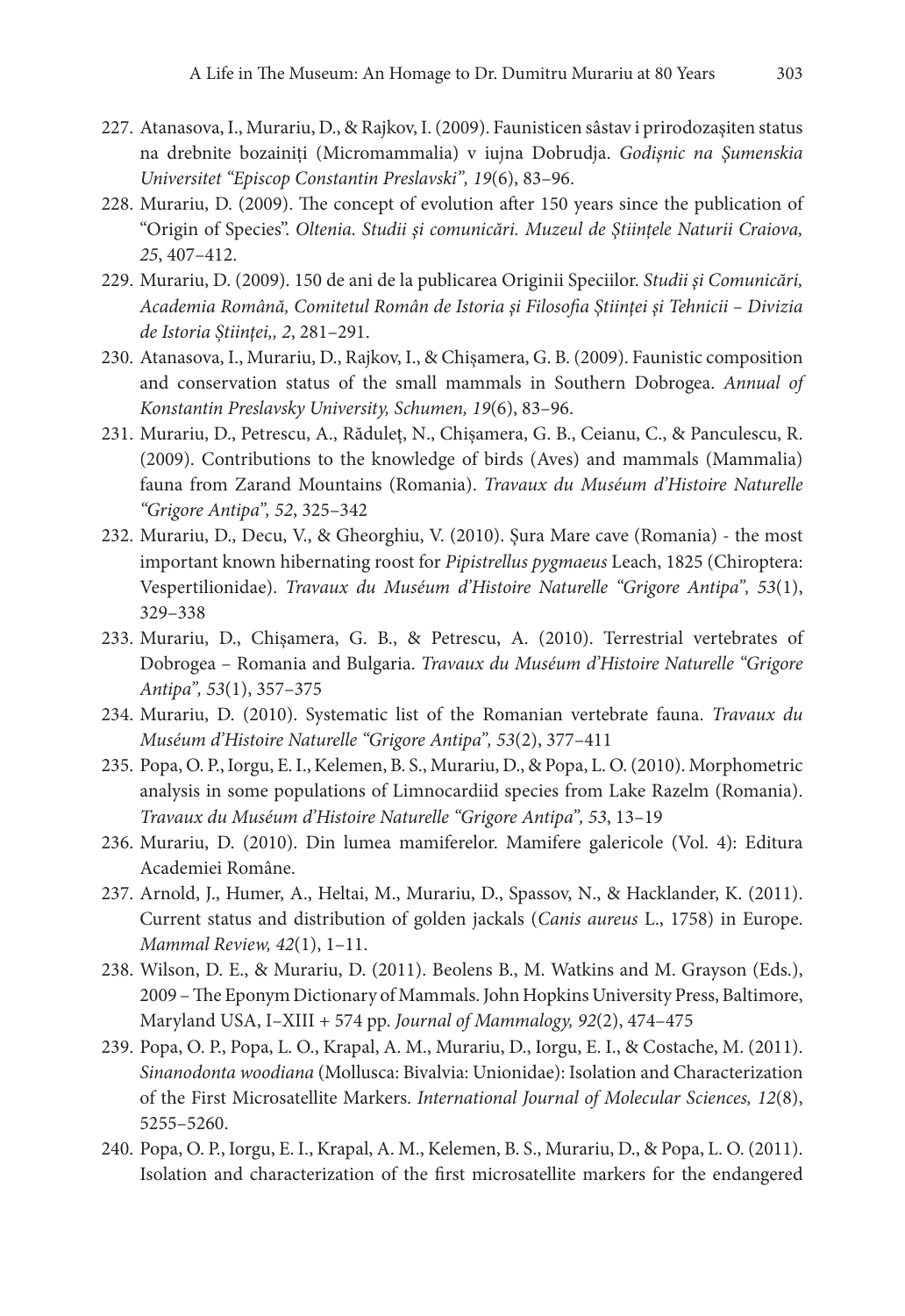relict mussel *Hypanis colorata* (Mollusca: Bivalvia: Cardiidae). *International Journal of Molecular Sciences, 12*(1), 456–461.

- 241. Murariu, D. (2011). Din lumea mamiferelor. Mamifere zburătoare (Vol. 5): Editura Academiei Române.
- 242. Murariu, D. (2012). Origin and evolution of actual biodiversity. *Oltenia. Studii şi comunicări. Muzeul de Ştiințele Naturii Craiova, 28*(1), 227–242
- 243. Popa, L. O., Popa, O. P., Iorgu, E. I., Kelemen, B. S., & Murariu, D. (2012). Molecular insights into the taxonomy of *Hypanis* (Bivalvia: Cardiidae: Lymnocardiinae) in the Black Sea lagoons. *Helgoland Marine Research, 66*(2), 153–158
- 244. Murariu, D. (2012). Alexandrina Negrea (23 august 1930–2 may 2011). Her life and scientific contributions. *Travaux de l'Institut de Spéologie "Emile Racovitza", 51*, 91–104.
- 245. Murariu, D. (2012). Carl von Linné's birth founder of the binomial nomenclature. *Noema - Comitetul Român de Istoria si Filosofia Științei și Tehnicii*, 73–82
- 246. Murariu, D. (2012). Dimitrie Ghica Comănești (= Ghika Comăneșteanu) (n. 31 decembrie, 1839, Iași – d. 1923). *Columna, Supliment cultural-ştiinţific al revistei Studii şi Comunicări/DIS a Diviziei de Istoria Ştiinței a CRIFST al Academiei Române, 1*, 31–38.
- 247. Murariu, D. (2012). Din lumea mamiferelor. Mamifere acvatice (Vol. 6). București: Editura Academiei Române.
- 248. Murariu, D. (2013). Cercetarea științifică la Muzeul Național de Istorie Naturală "Grigore Antipa", București. *Revista de Politica Științei și Scientometrie - Serie Nouă, 2*(4), 303–312.
- 249. Murariu, D. (2013). Rezultatele științifice ale primei expediții românești în Somalia. *Columna, Supliment cultural-ştiinţific al revistei Studii şi Comunicări/DIS a Diviziei de Istoria Ştiinței a CRIFST al Academiei Române, 2*, 23–29.
- 250. Popa, O. P., Chișamera, G. B., Murariu, D., & Popa, L. O. (2014). Development of nuclear microsatellite markers for the lesser blind mole rat *Nannospalax leucodon* (Spalacidae: Rodentia). *Conservation genetics resources, 6*(3), 787–789.
- 251. R.I., Panculescu-Gate, Sîrbu, A., Dinu, M., Waldstrom, P., Heyman, P., Murariu, D., Oprișan, G. (2014). Dobrava Virus Carried by the Yellow-Necked Field Mouse *Apodemus flavicollis*, Causing Hemorrhagic Fever with Renal Syndrome in Romania. *Vector-Borne and Zoonotic Diseases, 14*(5), 358–364.
- 252. Krystufek, B., Koren, T., Engelberger, S., Horvath, G.F., Purger, J., Arslan, A., Murariu, D. (2014). Fossorial morphotype does not make a species in water voles. *Mammalia, 79*(3), 293–303.
- 253. Chișamera, G. B., Buzan, E. V., Sahlean, T., Murariu, D., Zupan, S., & Krystufek, B. (2014). Bukovina blind mole rat *Spalax graecus* revisited: phylogenetics, morphology, taxonomy, habitat associations and conservation. *Mammal Review, 44*(1), 19–29.
- 254. Murariu, D. (2014). Mammalia. Insectivora (Vol. 16, Fasc. 1). Bucharest: The Publishing House of the Romanian Academy, 1–163.
- 255. Vlaicu, M., Csaba, J., Dragu, A., Borda, D., Goran, C., Szodoray-Paradi, F., Murariu, D. (2014). Ghid pentru monitorizarea stării de conservare a peşterilor şi speciilor de lilieci de interes comunitar din România. : Editura Advertsing.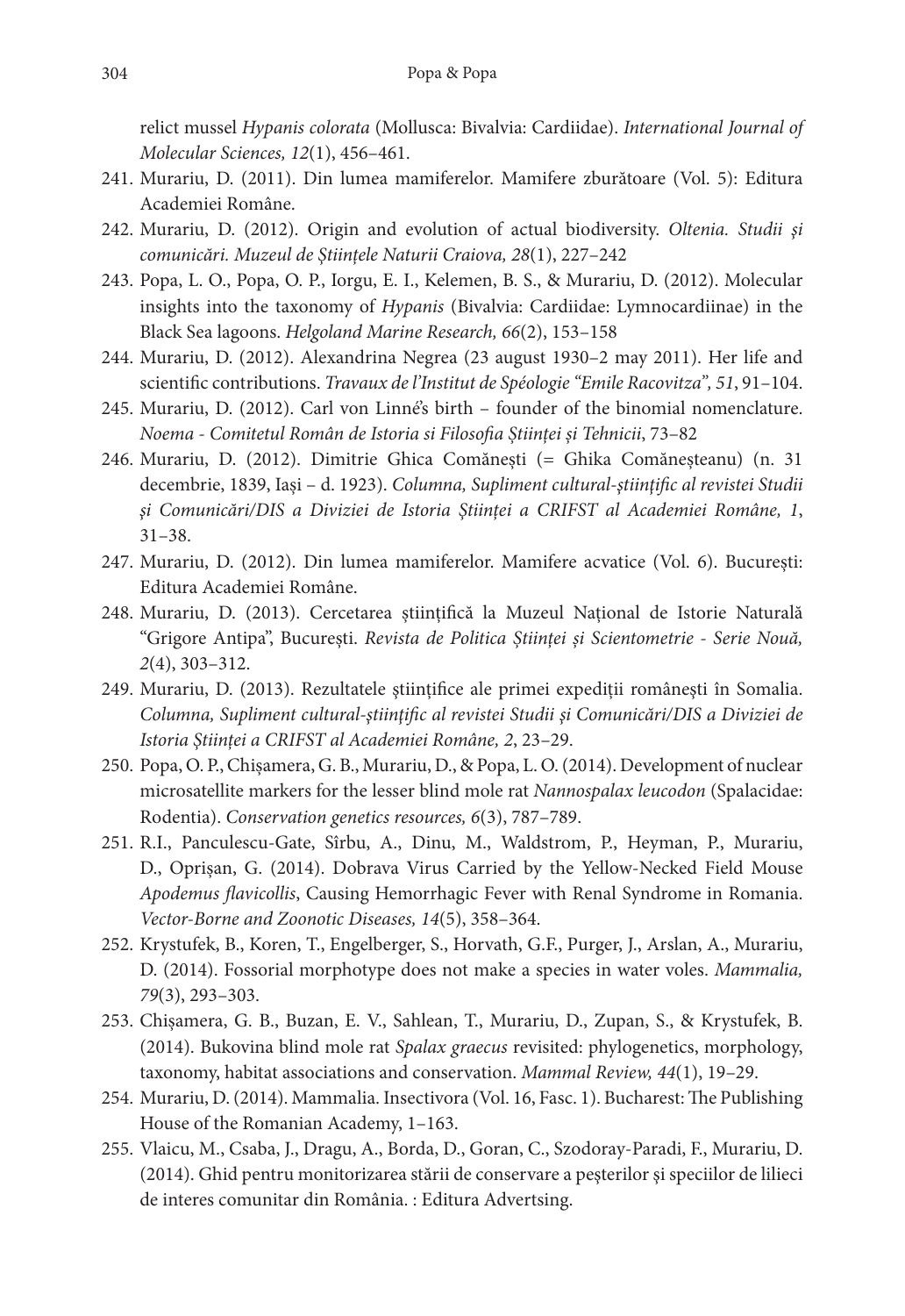- 256. Murariu, D. (2014). About one of the basic units of biological classification. *Noema Comitetul Român de Istoria si Filosofia Științei și Tehnicii*, 103–112
- 257. Murariu, D. (2014). George-Louis Leclerc, Comte de Buffon părintele istoriei naturale. *Columna, Supliment cultural-ştiinţific al revistei Studii şi Comunicări/DIS a Diviziei de Istoria Ştiinței a CRIFST al Academiei Române, 3*, 21–28.
- 258. Murariu, D. (2015). Book review: Archibald, J.D., 2015. Extinction and radiation: How the Fall of Dinosaurs led to the Rise of Mammals. *Journal of Mammalogy, 95*(6), 1106–1107.
- 259. Murariu, D. (2015). Filosofia ştiinţelor biologice în opera Academicianului Nicolae Botnariuc. *Academica, Revistă editată de Academia Română, 25–293*(3), 70–72
- 260. Murariu, D. (2015). Adaptări ale biodiversității la schimbările climatice. *Academica, Revistă editată de Academia Română, 25*(10), 11–14
- 261. Murariu, D. (2015). Comments on the species concept. *Oltenia. Studii şi comunicări. Muzeul de Ştiințele Naturii Craiova, 31*(1), 63–67
- 262. Murariu, D. (2015). Mammal fauna (Mammalia) of the Buzău and Teleajen Valleys (Eastern Carpathians – Romania). *Travaux de l'Institut de Spéologie "Ėmile Racovitza", 54*, 47–66.
- 263. Murariu, D. (2015). Revised and commented checklist of mammals species from Romania. *Travaux de l'Institut de Spéologie "Emile Racovitza", 54*, 67–92.
- 264. Murariu, D. (2015). Despre Comitetul Român de Istoria și Filosofia Științei și Tehnicii (CRIFST) din Academia Română. *Revista de Politica Științei și Scientometrie - Serie Nouă, 4*(4), 329–331.
- 265. Pop, O., Murariu, D., Ionescu, D. T., & Indreica, A. V. (2015). Parcul Național Piatra Craiului - Ghidul speciilor și habitatelor de interes comunitar și național. București: Editura ARS Docendi.
- 266. Murariu, D. (2015). Emil Racoviţă depre viaţa animalelor şi plantelor din Antarctica. *Columna, Supliment cultural-ştiinţific al revistei Studii şi Comunicări/DIS a Diviziei de Istoria Ştiinței a CRIFST al Academiei Române, 4*, 21–29.
- 267. Murariu, D. (2016). In Memoriam: Gheorghe Racoviţă (1940–2015). *International Journal of Speleology, 45*(1), 101–102.
- 268. Murariu, D. (2016). Adaptations of Biodiversity to the Climate Change*.* Paper presented at the IX-th International Conference of Zoologists, 12–14 Oct. 2016., Chişinău, Moldova.
- 269. Murariu, D. (2016). Grigore Antipa vizionar şi savant patriot. (Grigore Antipa a visionary and patriotic scientist. *Columna, Supliment cultural-ştiinţific al revistei Studii şi Comunicări/DIS a Diviziei de Istoria Ştiinței a CRIFST al Academiei Române, 5*, 1–5.
- 270. Murariu, D. (2016). Cercetări speologice româneşti. Priorităţi, colaborări şi vizibilitatea lor internaţională. (Romanian speleological research. Priorities, cooperations and their international visibility) *Revista de Politica Ştiinţei şi Scientometrie 5*(2), 147–151
- 271. Cobzaru, I., Nistreanu, V., Gavril, D. V., Chișamera, G. B., Murariu, D., & Savin, A. (2016). Distribution and conservation status of common hamster (*Cricetus cricetus* L., 1758) in Romania and Republic of Moldova*.* Paper presented at the IX-th International Conference of Zoologists "Sustainable use, Protection of Animal World and Forest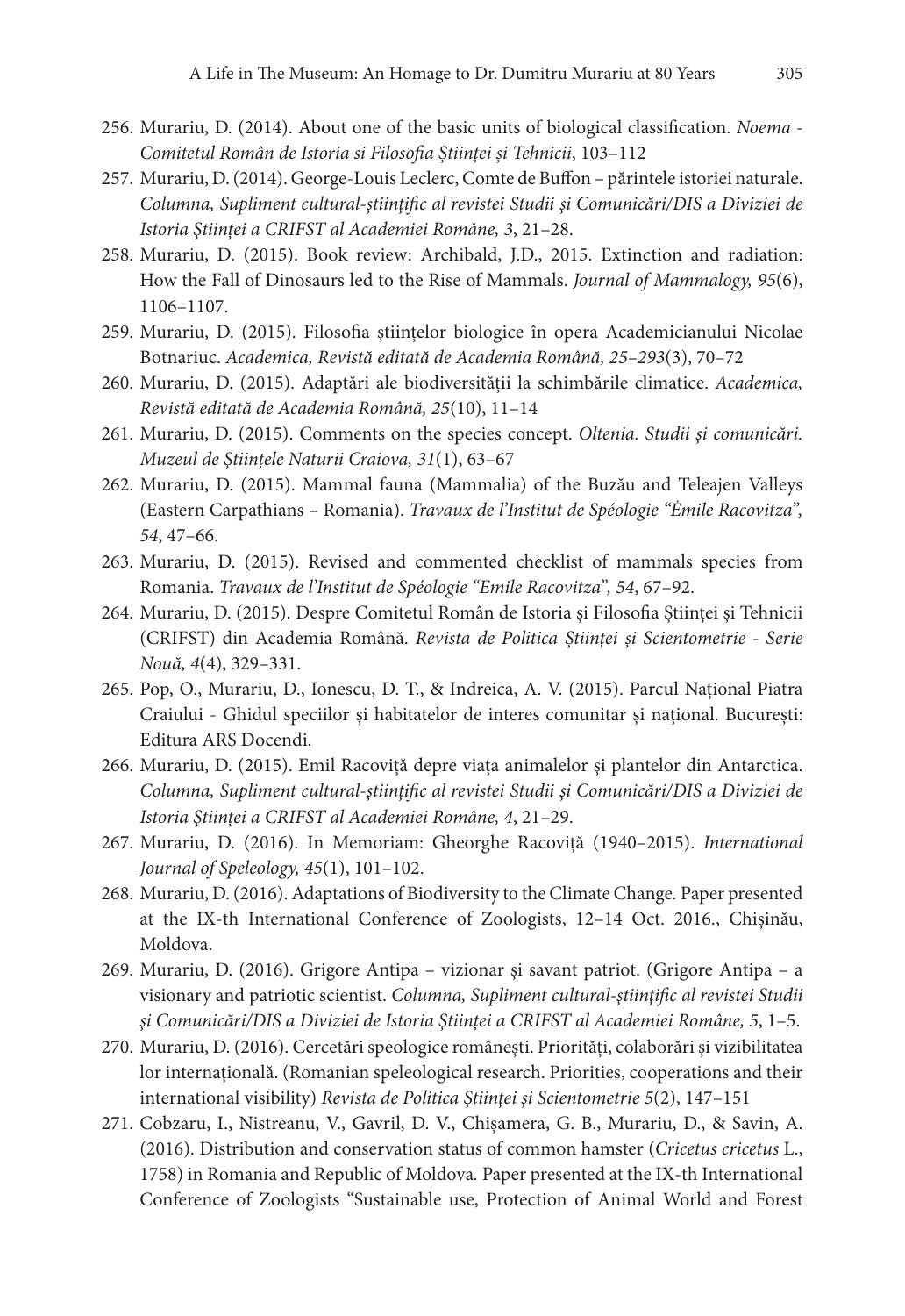Management in the Context of Climate Change"/12–13 October 2006, Chişinău, Moldova.

- 272. Cobzaru, I., Gavril, D. V., Sahlean, T., Mihailescu, S., Nistreanu, V., Murariu, D., & Chișamera, G. B. (2016). Modeling the potential distribution of homeotherm envelopes vs. Environmental descriptors: case study on the Common hamster (*Cricetus cricetus* L., 1758). Paper presented at the International Zoological Congress of "Grigore Antipa" Museum, 16–19 November 2016, Bucharest.
- 273. Murariu, D. (2016). The topic of Danube and its scientifical, economical and political problems in the Grigore Antipa's vision. *Studii şi Comunicări, Academia Română, Comitetul Român de Istoria şi Filosofia Ştiinţei şi Tehnicii – Divizia de Istoria Știinţei,, 9*, 15–22.
- 274. Mihailescu, S., Chișamera, G. B., Cobzaru, I., Sahlean, T., Gavril, D. V., & Murariu, D. (2016). Transition from state acceding to the EU on the EU member State. Romania's first reporting under the Habitats Directive (91/43/EEC) and the Birds Directive (79/409/EEC)*.* Paper presented at the International Zoological Congress of "Grigore Antipa" Museum, 16–19 November 2016, Bucharest.
- 275. Murariu, D., & Nae, I. (2016). Small mammals (Insectivora and Rodentia) as prey of little owl (*Athene noctua* Scop.) in the South-Western part of Romania. *Romanian Journal of Biology-Zoology, 61*(1–2), 103–108.
- 276. Woloszyn, W., & Murariu, D. (2016). Ecological aspect of hibernacula protection in cave and cave-shelters. Paper presented at the International Zoological Congress of "Grigore Antipa" Museum, 16–19 November 2016, Bucharest.
- 277. Dragomir, M. I., Dragomir, A., & Murariu, D. (2016). Habitat use by birds during spring in natural forests and non-native plantation forests in the Lower Siret Meadow (Eastern Romania). Paper presented at the International Zoological Congress of "Grigore Antipa" Museum, 16–19 November 2016, Bucharest.
- 278. Murariu, D., Chișamera, G. B., Măntoiu, D., & Pocora, I. (2016). Mammalia. Chiroptera (Vol. 16). Bucharest: The Publishing House of the Romanian Academy.
- 279. Murariu, D. (2016). Les pinnipedes antarctiques. Recherches d'Émile Racovitza. Saarbrücken, Deutschland: Éditions Universitaires Européennes. OmniScriptum GmbH&Co.KG.
- 280. Popescu, O., & Murariu, D. (2016). Prefaţă In Alexandru Aldea (Ed.), Originea speciilor (pp. 514).
- 281. Murariu, D. (2016). Prefață. In G. Ardelean & I. Bereș (Eds.), Patrimoniul natural al Sălajului. II – FAUNA.
- 282. Murariu, D., & Maican, S. (2016). Professor Marian-Traian Gomoiu, member of the Romanian Academy, on his 80th anniversary. *Romanian Journal of Biology-Zoology, 61*(1–2), 3–19.
- 283. Murariu, D. (2016). Grigore Antipa vizionar şi savant patriot. *Columna, Supliment cultural-ştiinţific al revistei Studii şi Comunicări/DIS a Diviziei de Istoria Ştiinței a CRIFST al Academiei Române, 5*, 29–33.
- 284. Ion, M., Murariu, D., & Munteanu, C. M. (2017). Diversity and distribution of centipede species belonging to Lithobiidae Newport, 1844, family, in Romania*.* Paper presented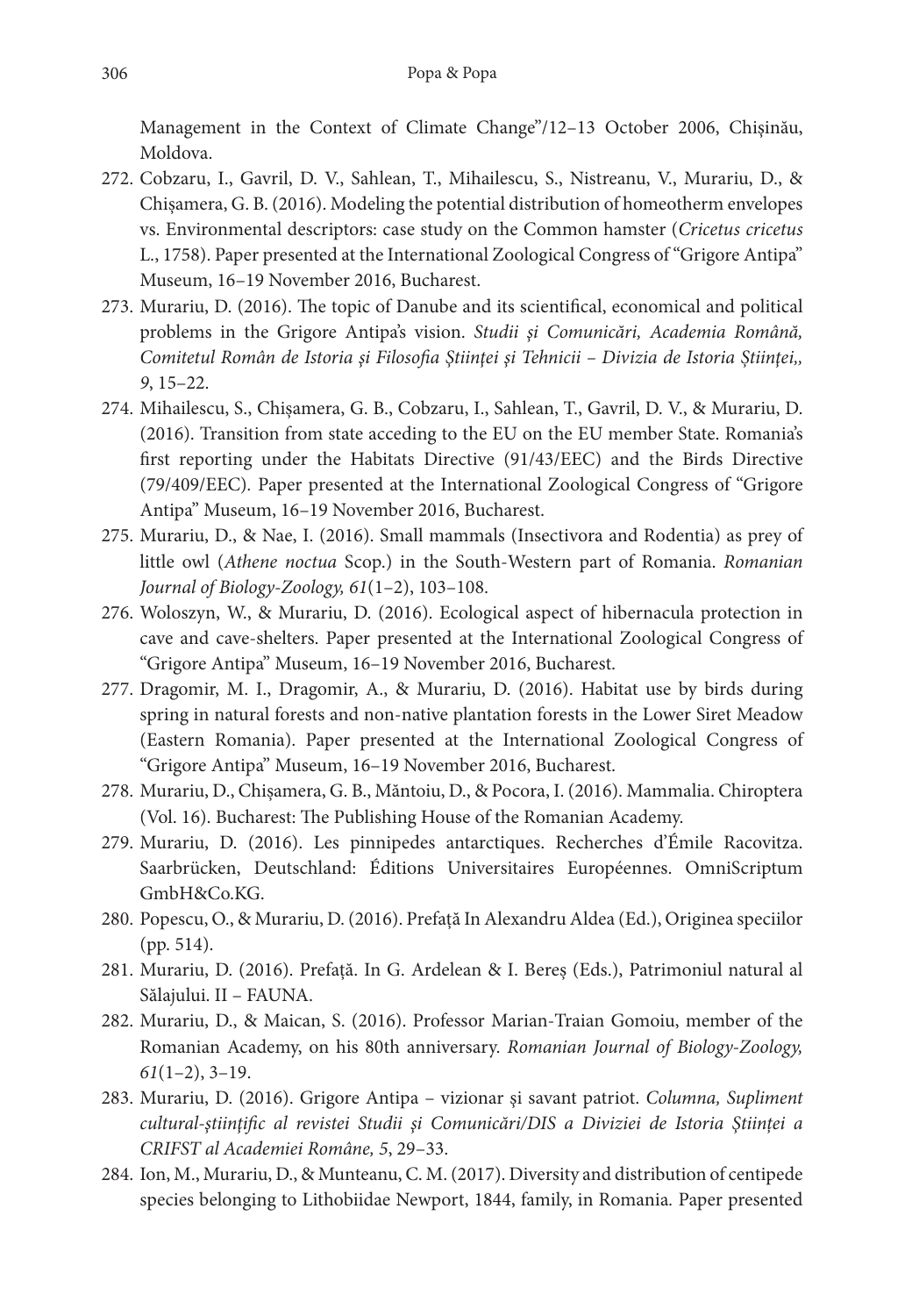at the EUB-2017 International Conference - "Ecology of XXI Century"., 3 April 2017, Bucharest.

- 285. Ciobotă, M., Ciobotă, A., & Murariu, D. (2017). Influence of water level management on the fall passage of Black Stork populations at Dumbrăvița Fishing Complex (Brașov county, Romania). Paper presented at the International Zoological Congress of "Grigore Antipa" Museum, 22–24 Nov. 2017, Bucharest.
- 286. Bouroș, G., & Murariu, D. (2017). Comparative diet analysis of the eurasian otter (*Lutra lutra*) in different habitats: Putna - Vrancea Natural Park and Lower Siret Valley, south‑eastern Romania. *North-Western Journal of Zoology, 13*(2), 311–319.
- 287. Dragomir, M. I., Dragomir, A., & Murariu, D. (2017). Aspects of Habitat Use by Birds during Spring in Natural Forests and Non-Native Plantation Forests in the Lower Siret Meadow (Eastern Romania)*.* Paper presented at the International Zoological Congress of "Grigore Antipa" Museum, 22–24 Nov. 2017, Bucharest.
- 288. Baba, Șt., Giurgincă, A., & Murariu, D. (2017). Date noi privind fauna de Chilopode din parcurile intraurbane din Bucureşti*.* Paper presented at the Sesiunea Ştiințifică Studenţească, Facultatea de Biologie, Universitatea din Bucureşti, Ediţia 2017.
- 289. Ion, M., Munteanu, C. M., & Murariu, D. (2017). Centipede species diversity and distribution in the Romanian Carpathians. State of knowledge*.* Paper presented at the The Second Interdisciplinary Symposium Biogeography of the Carpathians 28th–30th September 2017., Cluj Napoca.
- 290. Baba, Șt., Giurgincă, A., Munteanu, C. M., & Murariu, D. (2017). Current known distribution of centipedes (Chilopoda) in Romania: faunistic and ecological records*.* Paper presented at the The 17th International Congress of Myriapodology, Krabi -Thailanda
- 291. Ion, M., & Murariu, D. (2017). Exploring the scientific research on centipedes (Myriapoda: Chilopoda). Mapping science using bibliometric methods*.* Paper presented at the International Zoological Congress of "Grigore Antipa" Museum, 22–24 Nov. 2017, Bucharest.
- 292. Murariu, D. (2017). Scientific research on natural history in today's society. Paper presented at the International Zoological Congress of "Grigore Antipa" Museum, 22–24 Nov. 2017, Bucharest.
- 293. Mihailescu, S., Cristea, V., Murariu, D., Sevianu, E., & Chișamera, G. B. (2017). Is relocation of mammals an effective measure of their conservation in Romania?. Paper presented at the International Zoological Congress of "Grigore Antipa" Museum, 22–24 Nov. 2017, Bucharest.
- 294. Woloszyn, W., Socha, R., & Murariu, D. (2017). Sacral architecture in animal protection and human interest to protect them. Looking back and looking ahead*.* Paper presented at the International Zoological Congress of "Grigore Antipa" Museum, 22–24 Nov. 2017, Bucharest.
- 295. Woloszyn, W., & Murariu, D. (2017). The image of animals in sacral architecture*.* Paper presented at the International Zoological Congress of "Grigore Antipa" Museum, 22–24 Nov. 2017, Bucharest.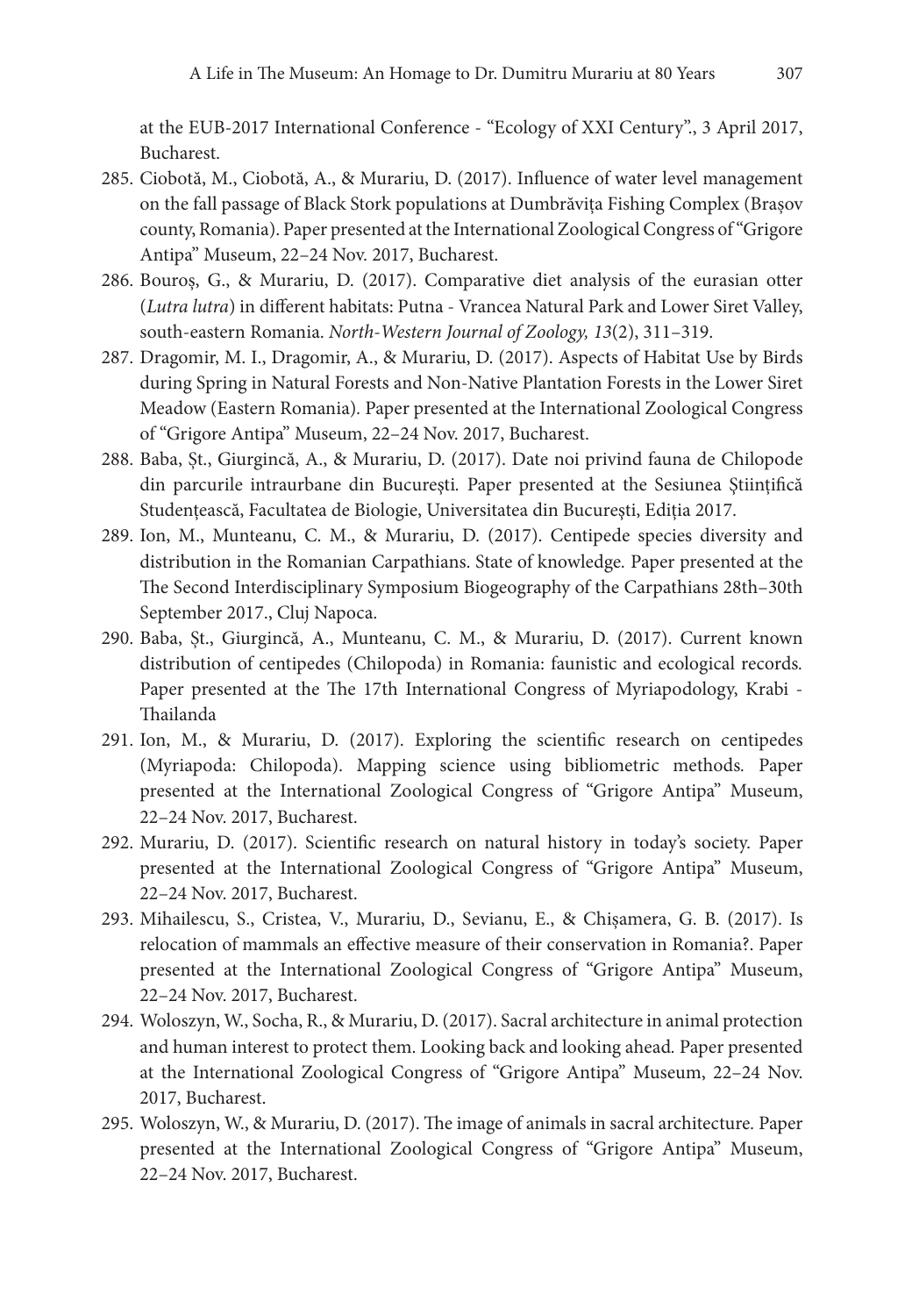- 296. Murariu, D. (2017). Antipa's principles and problems in topic of the Danube flooding area improvement*.* Paper presented at the The 12-th Edition of the Symposium "Ecology and Protection of Ecosystems" 2–3 November 2017, Bacău.
- 297. Murariu, D. (2017). Emile Racovitza (1868–1947). Overview on his scientific creations*.* Paper presented at the International Conference "Emile Racovitza", 8–9 November 2017 Vaslui.
- 298. Murariu, D. (2017). Grigore Antipa despre problemele evoluţiei poporului român*.* Paper presented at the Sesiunea ştiințifică dedicată împlinirii a 150 de ani de la naşterea lui Grigore Antipa, 27–28 noiembrie 2017
- 299. Murariu, D. (2017). Actualitatea principiilor şi problemelor Dr. Grigore Antipa în abordarea temei lucrărilor de ameliorare a regiunii inundabile a Dunării*.* Paper presented at the Sesiunea ştiințifică dedicată împlinirii a 150 de ani de la naşterea lui Grigore Antipa, 27–28 noiembrie 2017, București.
- 300. Murariu, D. (2017). Ştiinţele naturii, încotro?. Paper presented at the A 8-a Ediţie a Simpozionului "Biologia şi Dezvoltarea Durabilă", 7–8 decembrie 2017 Bacău.
- 301. Murariu, D., & Woloszyn, W. (2017). Human responsability for animal welfare*.* Paper presented at the 8-th International Symposium with topic Sacral Architecture in Animal Protection. Now and in future, 29 September 2017, Korczyna-Czarorzeki-Krosno, Poland.
- 302. Woloszyn, W., Socha, R., & Murariu, D. (2017). Sacral architecture in Animal Protection Symposia. Looking back and looking ahead*.* Paper presented at the 8-th International Symposium with topic Sacral Architecture in Animal Protection. Now and in future, 29 September 2017 Korczyna-Czarorzeki-Krosno, Poland.
- 303. Woloszyn, W., & Murariu, D. (2017). Animals in Art and Sacral Architecture*.* Paper presented at the 8-th International Symposium with topic Sacral Architecture in Animal Protection. Now and in future, 29 September 2017 Korczyna-Czarorzeki-Krosno, Poland.
- 304. Murariu, D. (2017). Dificultăți în definirea termenului de specii în biologie. *Columna, Supliment cultural-ştiinţific al revistei Studii şi Comunicări/DIS a Diviziei de Istoria Ştiinței a CRIFST al Academiei Române, 6*, 21–23.
- 305. Alexe, V., Doroșecu, A. C., Marinov, M., Kiss, J.B., & Murariu, D. (2017). Date preliminare privind cuibăritul codalbului (*Haliaeetus albicilla* L.) în Rezervația Biosferei Delta Dunării (România) în perioada 2016–2017. Paper presented at the Sesiunea de Comunicări Științifice a Studenților Facultății de Biologie.
- 306. Ciobotă, A., Staicu, C. A., Ciobotă, M., & Murariu, D. (2018). Territoriality song in Blackbirds (*Turdus merula*) - a potential bioindicator of noise disturbance levels in urban parks. Paper presented at the International Zoological Congress of "Grigore Antipa" Museum, 21–24 November 2018, Bucharest.
- 307. Woloszyn, W., & Murariu, D. (2018). Biogeography and biodiversity of bat fauna in the Carpathian Mountains*.* Paper presented at the International Zoological Congress of "Grigore Antipa" Museum, 21–24 November 2018, Bucharest.
- 308. Ion, M., Cobzaru, I., & Murariu, D. (2018). Records on the centipede fauna (Myriapoda: Chilopoda) from "Scroviştea" Natura 2000 site (ROSCI0224, Romania)*.*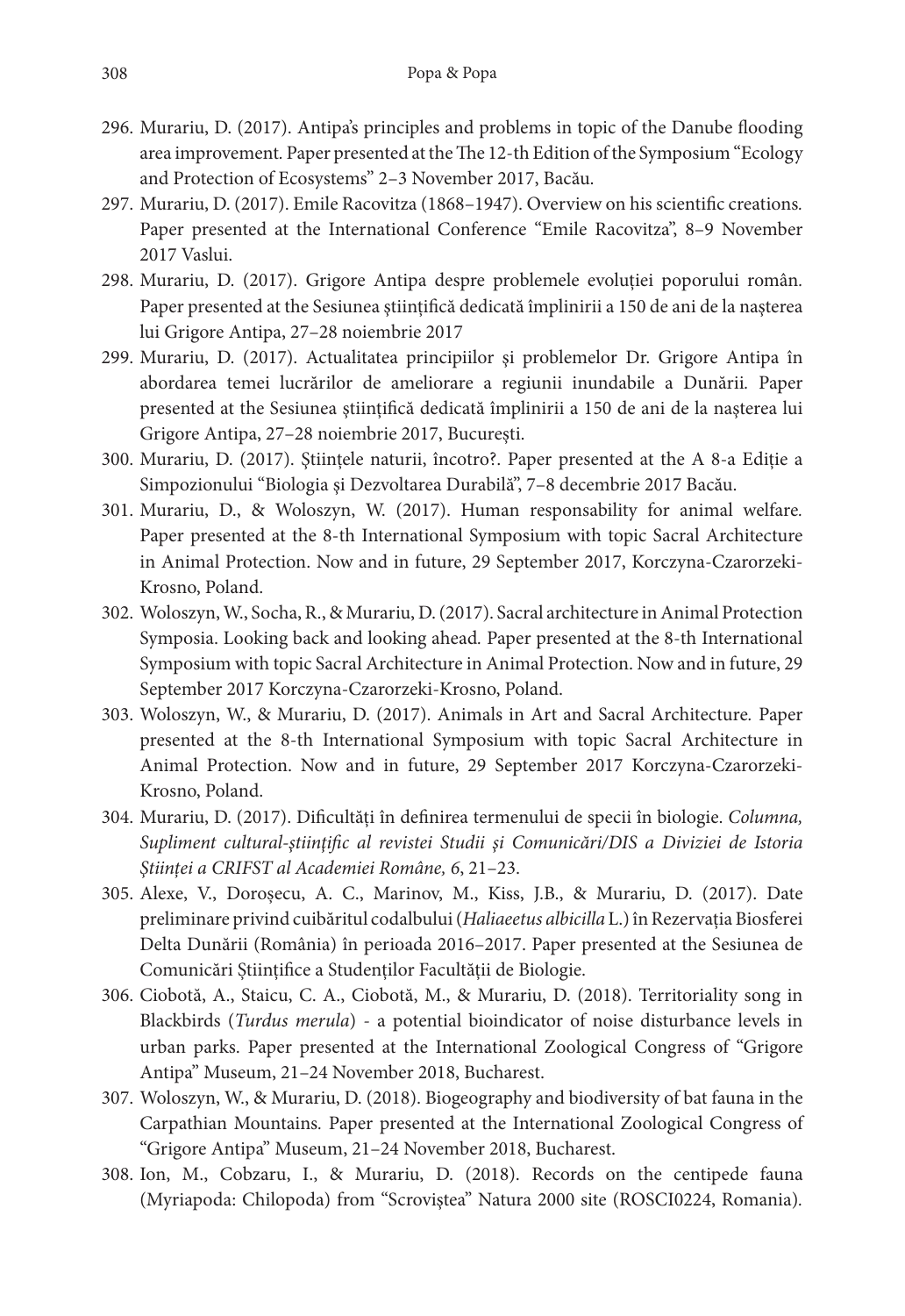Paper presented at the International Zoological Congress of "Grigore Antipa" Museum, 21–24 November 2018, Bucharest.

- 309. Alexe, V., Doroșecu, A. C., Marinov, M., Kiss, J.B., Bolboacă, L.E., Sandor, A. D., & Murariu, D. (2018). Preliminary data regarding spatial distribution and nesting of the White-tailed Eagle (Aves: *Haliaeetus albicilla* Linnaeus, 1758) in the Danube Delta Biosphere Reserve and its surroundings in 2018 (Romania). Paper presented at the International Zoological Congress of "Grigore Antipa" Museum, 21–24 November 2018, Bucharest.
- 310. Baba, Șt., Giurgincă, A., & Murariu, D. (2018). Updated distribution mapping of Romanian cavernicolous Chilopoda*.* Paper presented at the Biospeleology and Theoretical and Applied Karstology Symposium, 27–30 septembrie 2018, Băile Herculane.
- 311. Moraru, E. V., Zamfirescu, Șt. R., Ciocănău, M. A., & Murariu, D. (2018). High Incidence of Shell Injuries in an Isolated Population of the Spur-thighed Tortoise (*Testudo graeca ibera*) from Romania. *Travaux du Muséum d'Histoire Naturelle "Grigore Antipa", 61*(1), 45–52.
- 312. Gavril, D. V., Nicoară, R. G., Chișamera, G. B., Cobzaru, I., Sahlean, T., & Murariu, D. (2018). Preliminary data on the diet of Romanian hamster *Mesocricetus newtoni* (Rodentia: Cricetidae). Paper presented at the International Zoological Congress of "Grigore Antipa" Museum, 21–24 November 2018, Bucharest.
- 313. Murariu, D., & Gheorghiu, V. (2018). Case of "Lek" demes in some troglophilic bats and interspecific relations in bat colonies from some Romanian caves*.* Paper presented at the Biospeleology and Theoretical and Applied Karstology Symposium, 27–30 septembrie 2018, Băile Herculane.
- 314. Baba, Șt., Giurgincă, A., & Murariu, D. (2018). Significance and importance of the "Emil Racoviță" Institute of Speleology centipede collection ISER*.* Paper presented at the 462nd International Conference on Agricultural and Biological Science (ICABS), 27–28 Octombrie, 2018, Manila, Philippines.
- 315. Văcărescu, M.R., & Murariu, D. (2018). Multivariate analysis of Early Pleistocene equid phalanges from Olteț Valley, Dacic Basin (Romania)*.* Paper presented at the Sesiunea Științifică Studențească, Facultatea de Biologie, Universitatea din București, 30 mai 2018, București.
- 316. Baba, Șt., Giurgincă, A., & Murariu, D. (2018). The Oniscidea, Diplopoda, Chilopoda and Symphyla of the Putna-Vrancea Natural Park (Vrancea Mountains, Romania). Paper presented at the 462nd International Conference on Agricultural and Biological Science (ICABS), 27–28 Octombrie, 2018, Manila, Philippines.
- 317. Baba, Șt., Giurgincă, A., Petculescu, A., Mirea, I. C., & Murariu, D. (2018). Centipede Communities as an Integrated Part of a Specific Cultural Landscape*.* Paper presented at the 2nd Annual International Symposium on Animal Science & Zoology, 16–19 Iulie 2018, Athens, Greece
- 318. Vasile, A., Doroșecu, A. C., Marinov, M., Kiss, J.B., Sandor, A. D., Tănase, C., Moise, V. (2018). The state of white-tailed eagle pairs (Aves: *Haliaeetus albicilla* Linnaeus, 1758) for the Danube Delta Biosphere Reserve and its surroundings*.* Paper presented at the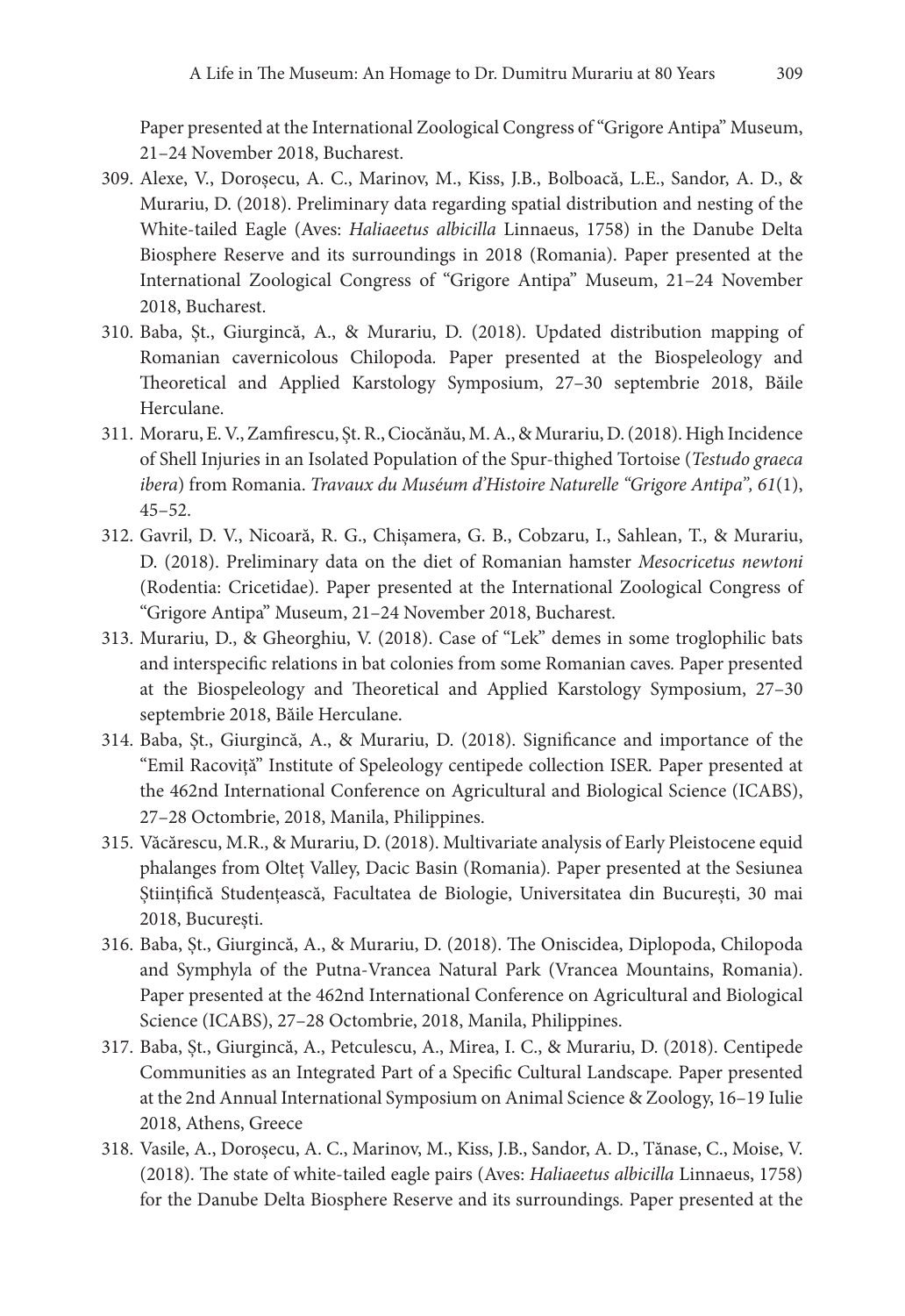1-st International Conference the Holistic Approach to Environment., Sisak, Republic of Croatia:.

- 319. Murariu, D. (2018). Homage to Emile Racovitza a 150 years since he was born*.* Paper presented at the Biospeleology and Theoretical and Applied Karstology Symposium, 27–30 septembrie 2018, Băile Herculane.
- 320. Murariu, D. (2018). Academicianul Ion Toderaș strălucit cercetător, profesor universitar și manager al știinţelor zoologice ACADEMICIAN Ion Toderaș Biobibliografie (pp. 174–182). Chișinău: Biblioteca Științifică (Institut) Secția editorialpoligrafică Chișinău.
- 321. Murariu, D., & Povară, I. (2018). In Memoriam. Dr. Vasile Gh. Decu (01.01.1931– 17.08.2017). *Travaux de l'Institut de Spéologie "Emile Racovitza", 56*, 65–78.
- 322. Bălescu, C. D., & Murariu, D. (2018). Preliminary data on small and medium-sized mammals from Craiova Municipality (Romania). *Oltenia. Studii şi comunicări. Muzeul de Ştiințele Naturii Craiova, 34*(2), 149–156.
- 323. Dragomir, M. I., Dragomir, A., & Murariu, D. (2018). Correlation data between habitat variables and the presence of breeding bird species subject of protection in the Natura 2000 site ROSPA0071 Lower Siret Meadow, eastern Romania. *North-Western Journal of Zoology, 14*(1), 96–101.
- 324. Gomoiu, M. T., Murariu, D., & Maican, S. (2018). In memoriam Dan Munteanu, PhD (June 2, 1937–February 25, 2017), A life dedicated to the protection of nature and environment. *Romanian Journal of Biology-Zoology, 63*(1–2), 3–7.
- 325. Murariu, D., & Gheorghiu, V. (2018). A possible case of lek demes in some troglophilic bats and interspecific relations in bat colonies from some Romanian caves? *Travaux de l'Institut de Spéologie "Emile Racovitza", 57*, 71–79.
- 326. Murariu, D. (2018). Omagiul operei ştiințifice a lui Emil Racoviță, la împlinirea a 150 de ani de la naştere. Paper presented at the Sesiunea Ştiințifică dedicată împlinirii a 150 de ani de la naşterea lui Emil Racoviță (1868–1947), 15 noiembrie 2018 București.
- 327. Ionescu, D. T., Ciobotă, M., Milac, A-L., Ciobotă, A., & Murariu, D. (2019). New insights into fall passage ecology and behaviour of black storks (*Ciconia nigra*) at Dumbrăvița fishing complex (Central Romania). *North-Western Journal of Zoology, 15*(1), 101–106.
- 328. Ciobotă, M., & Murariu, D. (2019). Water level management implications in maximizing artificial ponds stopover potential for the Stork's fall passage. Paper presented at the European Bird Conservation Conference (EBCC), Portugal.
- 329. Ion, M., Munteanu, C. M., & Murariu, D. (2019). Centipede species diversity and distribution in the Romanian Carpathians-state of knowledge. Paper presented at the 18th International Congress of Myriapodology, 25–31 August 2019, Budapest, Hungary.
- 330. Baba, Șt., Băncilă, R., Popa, I., Murariu, D., Petculescu, A., & Giurgincă, A. (2019). Myriapoda within a cultural landscape*.* Paper presented at the 18th International Congress of Myriapodology, 25–31 August 2019, Budapest, Hungary.
- 331. Bivoleanu, R. A., & Murariu, D. (2019). Comunitățile de Gliridae (Mammalia: Rodentia) din habitatele naturale din Dobrogea. Paper presented at the Sesiunea Științifică Studențească, Facultatea de Biologie, Universitatea din Bucureşti.